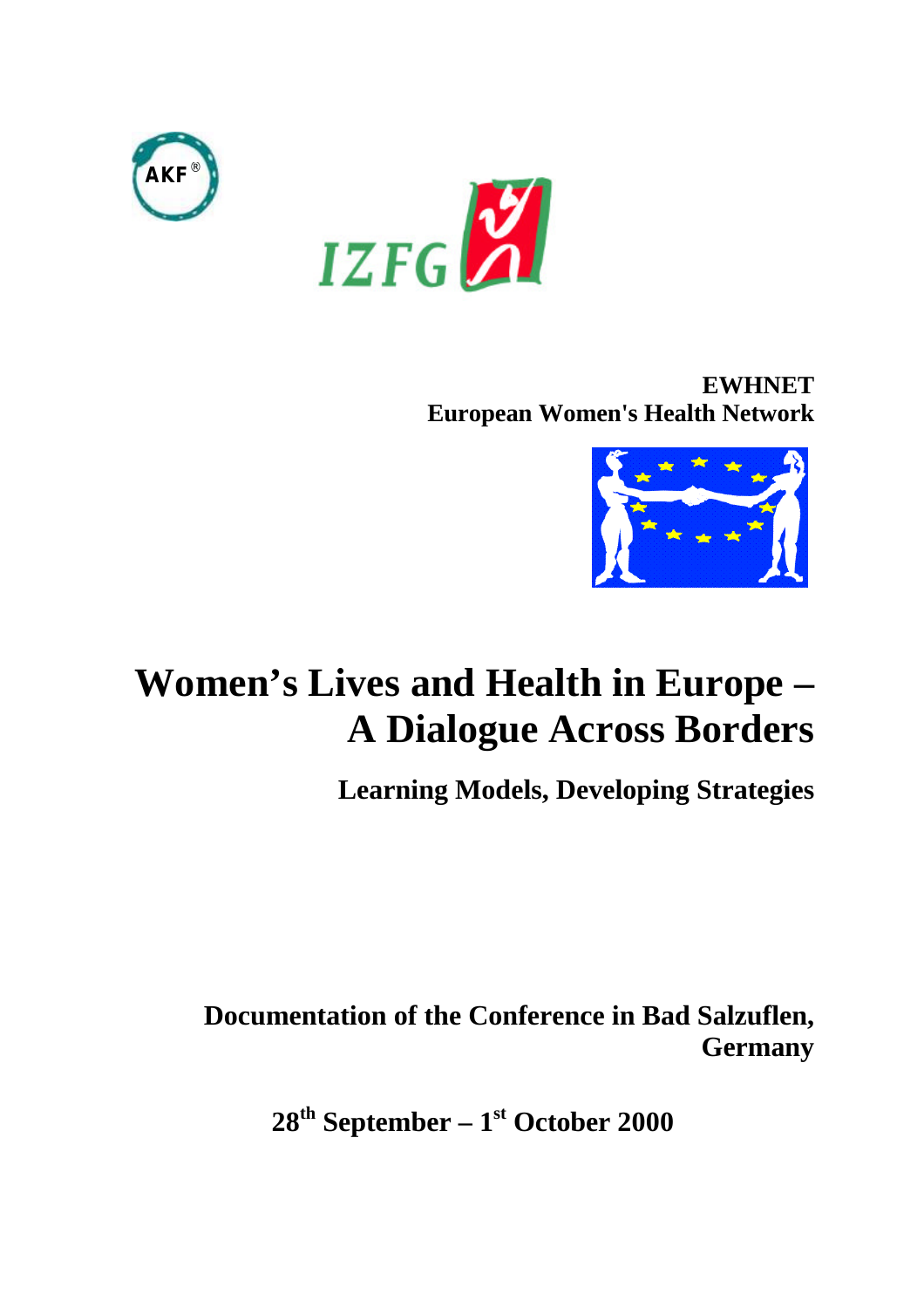The English version of the conference-documentation is published as material belonging to (or produced by) EWHNET.

**EWHNET** is a project in the fourth Medium-Term Community Action Programme on Equal Opportunities for Women and Men (1996 -2001) and is financially supported by the Federal Ministry for Family Affairs, Seniors, Women and Youth (BMFSFJ).

Authors: Assia Brandrup-Lukanow, Ulrike Hauffe, Katja Eichler, Sue Laughlin, Alison Miller, Tatjana Schipulo, Lea den Broeder, Audry Deane, Gisela Gästrin, Susanne Schmölzer, Regina Stolzenberg

| Where to order:               | Germany<br>Germany<br>$\mathbf{Fax}:$                                                                                                          | Ute Sonntag<br>Landesvereinigung für Gesundheit Niedersachsen e.V.<br>Fenskeweg 2<br>30165 Hannover<br>Phone: 0049 511 350 00 52<br>Fax: 0049 511 350 55 95<br>e-mail: lv-gesundheit.nds@t-online.de<br>Internationales Zentrum für Frauengesundheit<br>Alte Vlothoer Str. 47-49<br>32105 Bad Salzuflen<br>Phone: 0049 5222 6362-96<br>0049 5222 6362-97<br>e-mail: IZFG@t-online.de |
|-------------------------------|------------------------------------------------------------------------------------------------------------------------------------------------|--------------------------------------------------------------------------------------------------------------------------------------------------------------------------------------------------------------------------------------------------------------------------------------------------------------------------------------------------------------------------------------|
| Copyright:                    | No portion of the contents may be reproduced in any form without written<br>permission of the contributors to this issue. All rights reserved. |                                                                                                                                                                                                                                                                                                                                                                                      |
|                               |                                                                                                                                                | The following texts reflect the authors' views. The commission is not liable for<br>any use that may be made of the information contained in this publication.                                                                                                                                                                                                                       |
| The conference was funded by: |                                                                                                                                                | German Federal Ministry of Family Affairs, Seniors, Women and Youth<br>(BMFSFJ)<br>Ministry of Women, Youth, Family and Health, State of Northrhine -<br>Westfalia                                                                                                                                                                                                                   |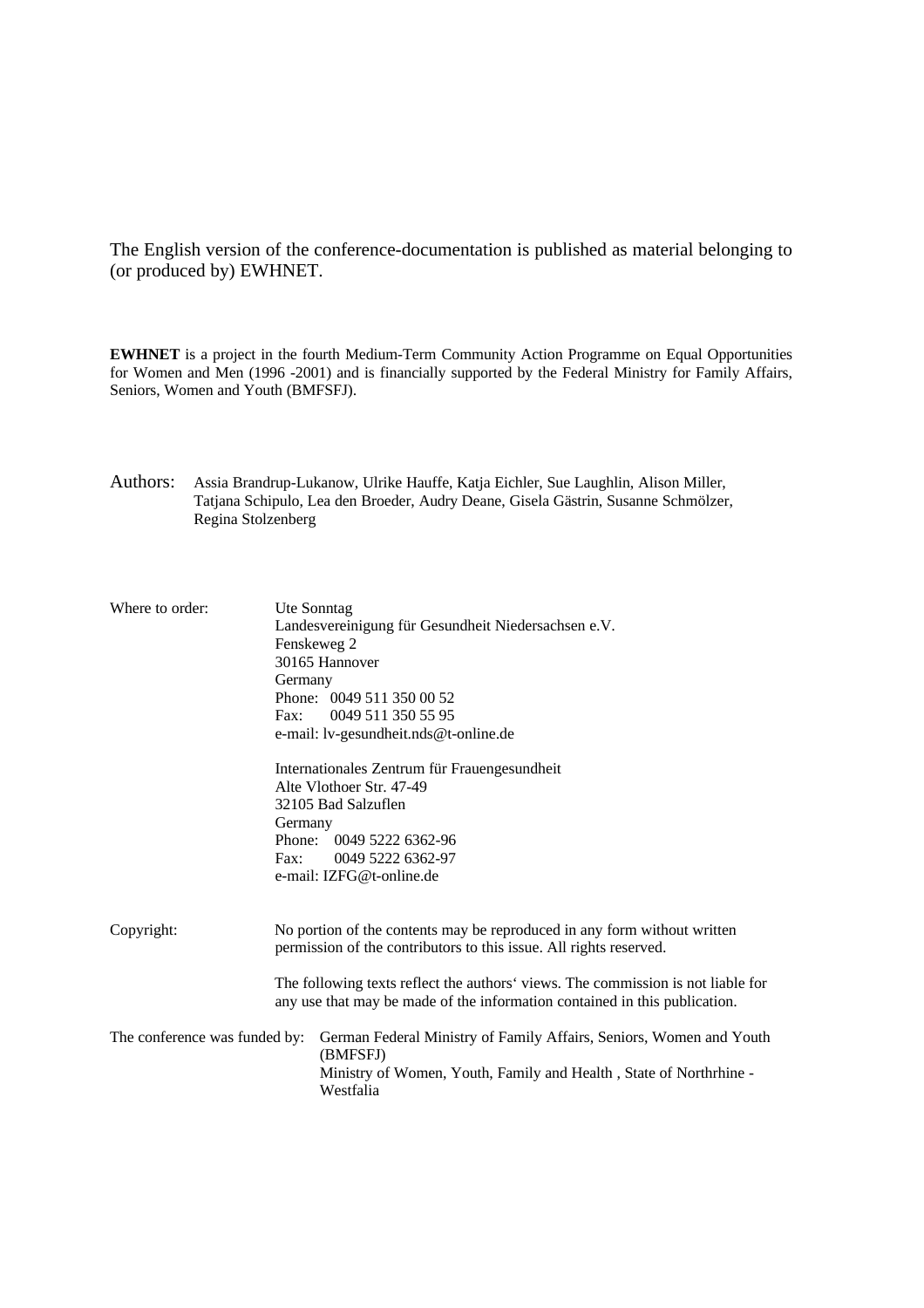## **Contents:**

| <b>Preface</b>                                                                                                                                                                                                | $\overline{\mathbf{4}}$ |
|---------------------------------------------------------------------------------------------------------------------------------------------------------------------------------------------------------------|-------------------------|
| Global Programmes for Women's Health - What do They Mean for Europe?<br>Assia Brandrup-Lukanow, Regional Adviser, Regional Office for Europe of the WHO                                                       | 6                       |
| Medicine Alone is Not the Solution - Strategies and Definition of the Position of<br><b>Women's Health Policy</b><br>Ulrike Hauffe - State Representative f. t. Realisation of Equal Rights for Women, Bremen | 17                      |
| The European Women's Health Network - EWHNET<br>Katja Eichler                                                                                                                                                 | 27                      |
| <b>Women and Health in Glasgow</b><br>Sue Laughlin Women's Health Co-ordinator Greater Glasgow Health Board<br>Alison Miller Counselling & Groupwork Centre for Women's Health                                | 30                      |
| The "Women's Health Centre" in Russia<br>Tatjana Schipulo                                                                                                                                                     | 38                      |
| Promoting Women's Health in two Settings: Aletta, Netherlands Centre of Women's<br>Health Care and the NSPH Unit Gender & Health<br>Lea den Broeder                                                           | 42                      |
| <b>National Women's Council of Ireland</b><br><b>Audrey Deane</b>                                                                                                                                             | 47                      |
| "ProMama": A "Model of Good Practice" from Finland<br>Gisela Gästrin                                                                                                                                          | 51                      |
| From Data to Deeds: The Vienna Women's Health Programme<br>Susanne Schmölzer                                                                                                                                  | 55                      |
| AKF and IZFG as Innovative Approaches to Women's Health in Germany<br>Regina Stolzenberg                                                                                                                      | 58                      |
| Women's Health Politics in Europe - On the Fringes or Jumping into the<br><b>Mainstream?</b><br>Panel discussion                                                                                              | 64                      |
| There is no Progress in Women's Health Policy Without a Strategic and Systematic                                                                                                                              |                         |

**Approach** Fehler! Textmarke nicht definiert.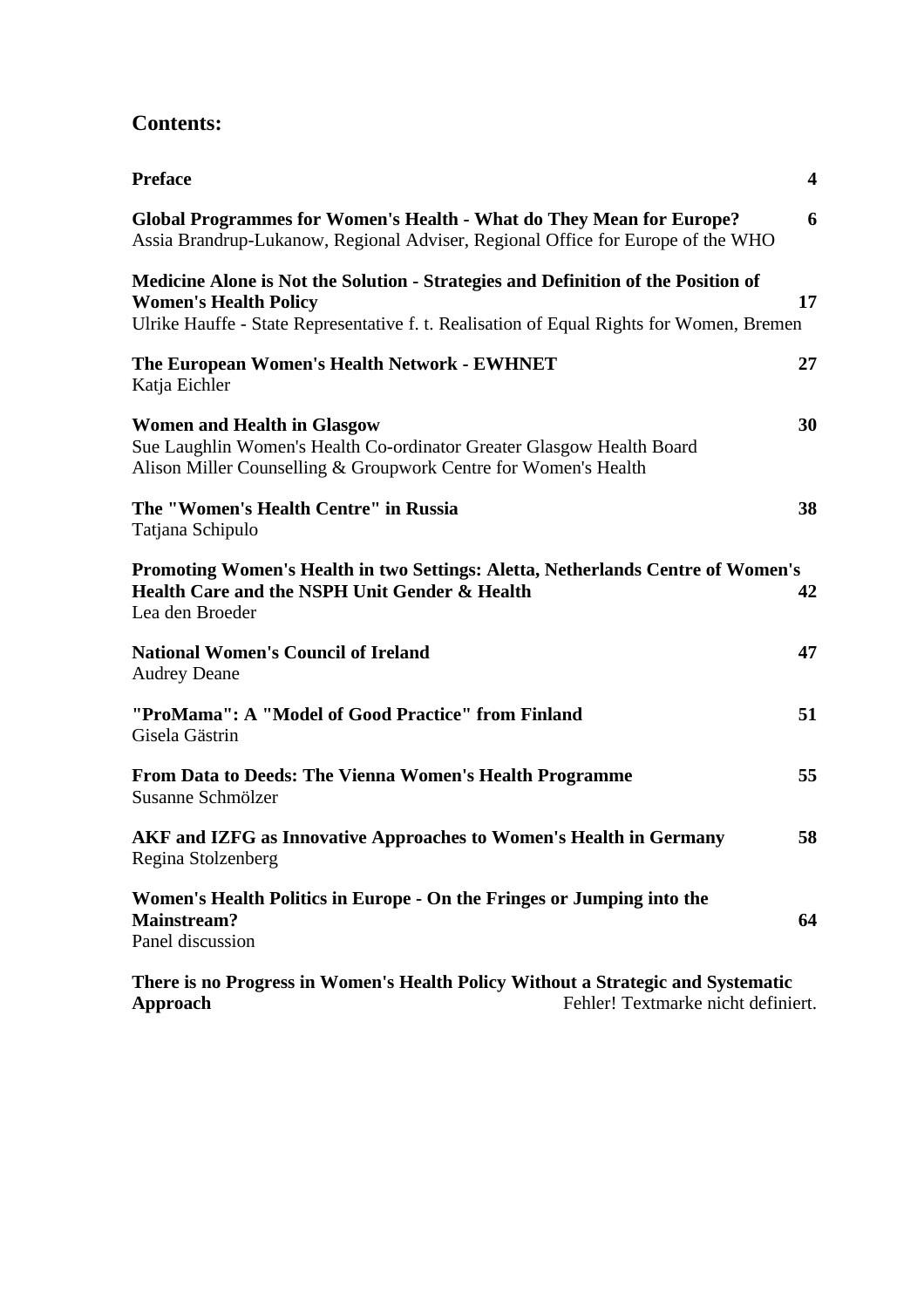## **Preface**

Health is more than the absence of disease; promoting health is more than a medical approach can offer. This was the credo of the conference "Women's Lives and Health in Europe - a Dialogue Across Borders". The conference aimed at presenting models of good practice and developing strategies for women's health in Europe. Speakers from the World Health Organisation and eight European countries and an audience from even more countries around the world drew a picture of the health situation and the health needs of women in the different areas. Remarkable differences became evident between the western and eastern European countries.

All the organising and co-operating organisations emphasised the social model of health. This view of women's health includes its social, economic and environmental determinants. The conference referred to this model and invited people to risk looking across borders and to experience new approaches in the field of women's health in the areas of prevention, health promotion and health care. It also stressed the urgent need to think about strategies on how to reduce the gender bias and the resulting negative effects in the health systems of the different countries.

The conference was organised by the "Arbeitskreis Frauengesundheit in Medizin, Therapie und Gesellschaft" (AKF) ("Association of Women's Health in Medicine, Psychotherapy and Society") and the Internationales Zentrum für Frauengesundheit (IZFG) (International Centre for Women's Health) and funded by two German ministries: the Ministry of Women, Youth, Family and Health, State of North Rhine Westfalia, and the Federal Ministry of Family, Senior Citizens, Women and Youth.

The AKF concentrates critical forces within and without the health system, promotes multiprofessional approaches and, since 1993, has grown into a significant organisation in Germany. It offers independent information to women about a series of questions concerning health and provides expertise within the political arena.

The International Centre for Women's Health (IZFG) is an initiative of women's health experts which was founded in 1997 and is located in Bad Salzuflen. Coming from different professional backgrounds the IZFG-women initiated and work on several projects which consider the fact that women need a different kind of (medical) care. The intention of the IZFG is to support women in their specific needs and to work in political organisations in order to build a strong women's health network. An important goal of the IZFG is to implement innovative forms of women specific prevention and rehabilitation into the regular health care system.

The European Women's Health Network (EWHNET) as a cooperation partner provided themes for the programme and links to nine countries in Europe. It also motivated the EWHNET-members to take part and introduce models of good practice and political strategies they had developed in their countries. EWHNET is a multiprofessional and interdisciplinary network of organisations and projects from nine countries. The network is coordinated by the Association for Health Promotion in Lower Saxony, a non-profit, independent, state-wide association for health promotion, health education and prevention.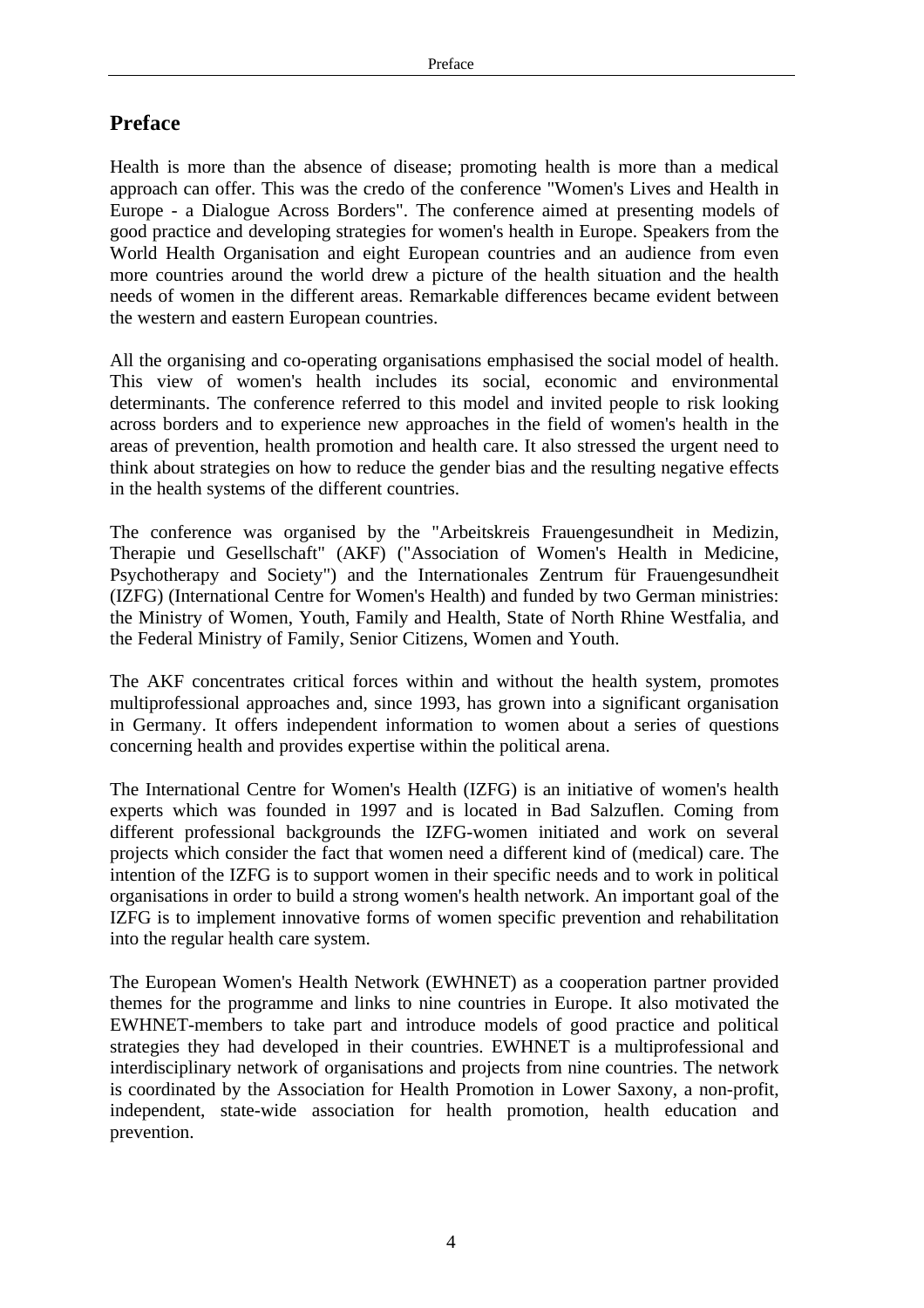Conferences like this offer ways of learning from each other, improve our mutual understanding and motivate us to reproduce models of good practice, thus forming the base for a lasting, sustainable European co-operation.

Dr. Claudia Schumann Regina Stolzenberg Ute Sonntag (AKF) (formerly IZFG) (EWHNET)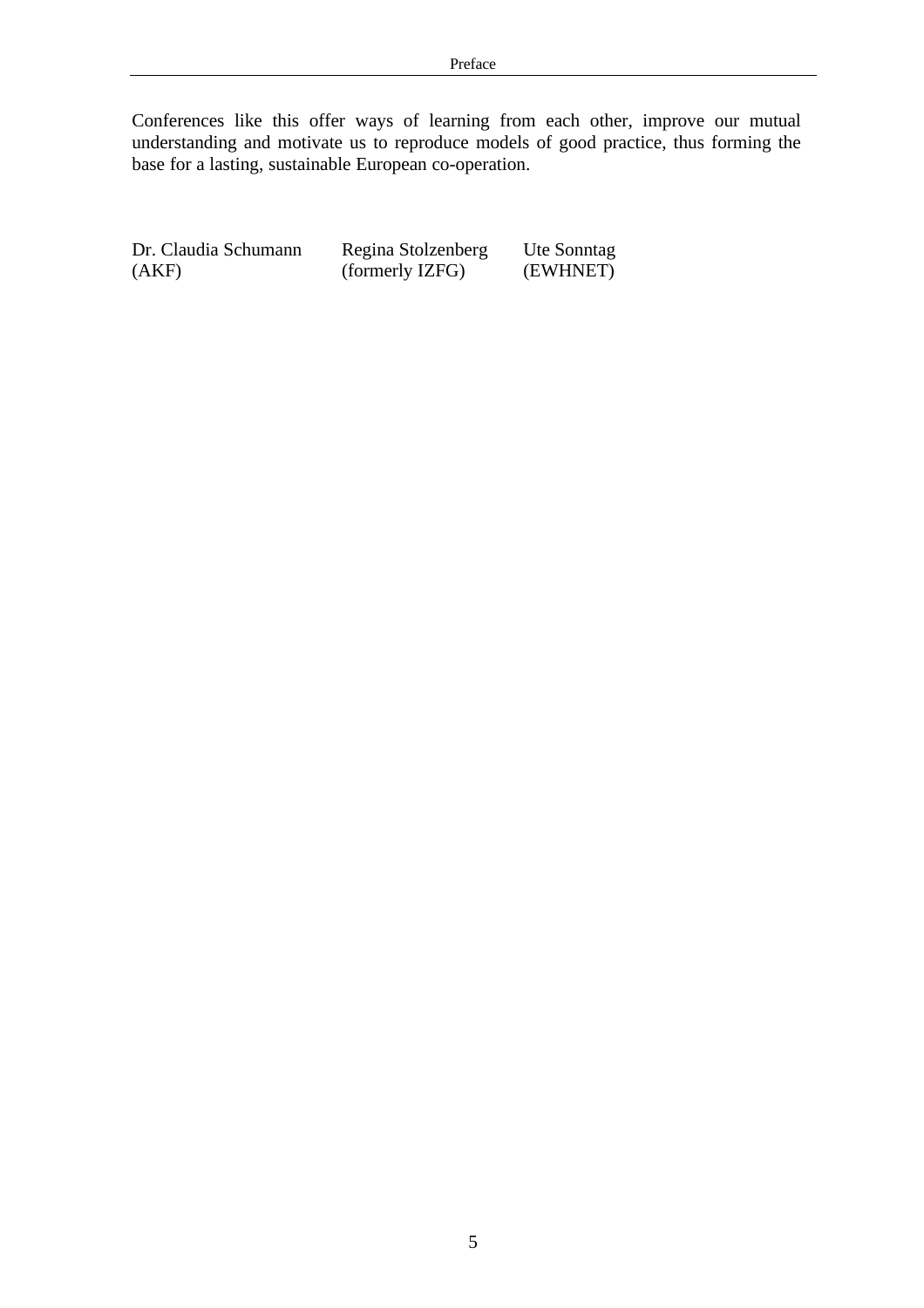## **Global Programmes for Women's Health - What do They Mean for Europe?**

Assia Brandrup-Lukanow, Regional Adviser, Regional Office for Europe of the WHO

It is a great pleasure for me to address you here today on behalf of the Regional Office for Europe of the World Health Organization (WHO) and to have the opportunity to present and discuss with you the proposed European Action Plan for Women's Health. Before speaking of the Action Plan itself, I would like to address a few of the fundamental points, which form the basis of the Action Plan. I will also take a few historical steps back to review the main outcomes of international summits and consultations which have an impact on our thinking on issues of women's and reproductive health today.

At the centre stands the Social Model of Health, in which health is viewed not as a product or outcome of strong or weak, appropriate or inappropriate health services, but as the outcome of a variety of social and economic determinants in people's lives. The health status of an individual is determined by the social, economic, work and physical environment, in which he or she lives and works in. Of course, the quality of health services will affect health and health care seeking behaviour of the population, as well as the outcome of illness when it occurs. However, in order to achieve a more sustainable health status of a population it is necessary to intervene at all levels of the basic determinants, as well as to make respective investments in the sectors impacting health. Investing in health services alone will have only a limited success if other measures are not taken. An extreme example of this is, let us say, an investment into a big immunisation campaign for children in a situation of drought and starvation. All investments into the immunisation could be lost if children later die of malnutrition, starvation, or thirst. Providing food and water are therefore equally important - making provisions and changes towards preventing future food and water shortages will have a more sustainable impact on the health of these children as they grow.

Many studies both from developing as well as from richer countries show that the education of a woman influences her own health status - with regard to, for example, reproductive choices - but also the health status of her children. Investing in the education of men and women gives people the capacity to judge and make selfdetermined decisions about their lives. It also provides them with the potential for improving their own economic situation, factors that influence both the objective and subjective conditions of well-being. The influence of the environment, work places, and dwelling/housing conditions on health is well known and documented. In addition to all these, the balance and distribution of power between men and women in society and the gender imbalance affect women's health and well-being specifically, best reflected perhaps in the many more frequent and chronic mental health problems of women.

Investing in health means investing in education and economic development and other areas, and it means that social and gender equity have to be provided. What were the international milestones that raised these issues? I have only selected a few; there are many more.

• The Ottawa Charta for Health Promotion has underlined the importance of building healthy public policy, of creating supportive environments, of strengthening community based action, of developing personal skills of individuals in order to enable them to make decisions concerning their own lives, and of reorienting health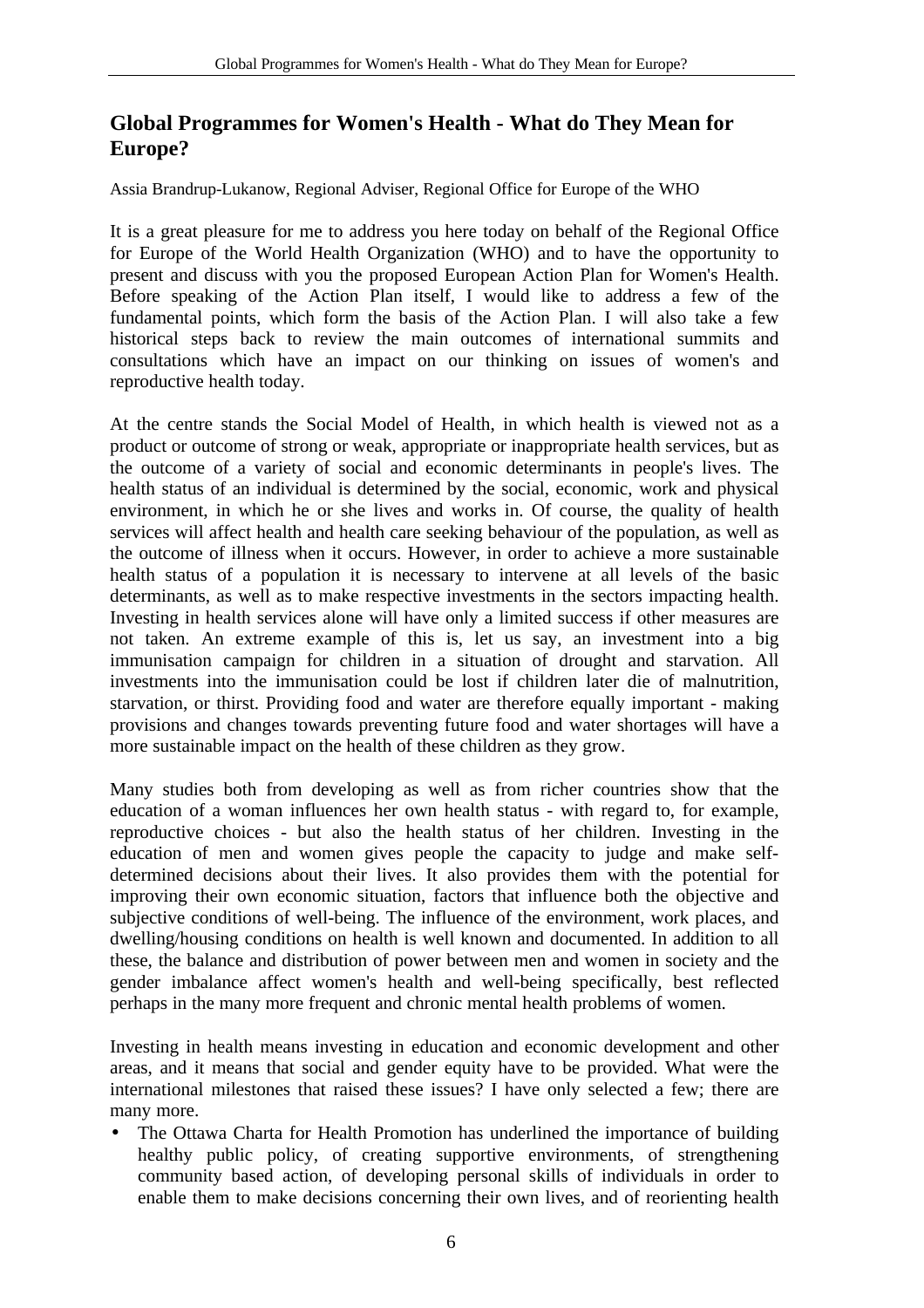services a little bit away from the pure curative perspective to a more health promotion perspective. Health promotion in this context has been defined as the process of enabling people to increase control over and to improve their health through the strategies just mentioned.

- The 1987 Nairobi Conference on Safe Motherhood, which looked globally at the situation of pregnancy and childbirth and maternal mortality world-wide, made a set of recommendations which many agencies signed such as UNICEF, the WHO, the International Planned Parenthood Federation, the World Bank and many Non-Governmental Organisations (NGOs) working in the field. Every year there is a World Health Assembly that brings together the Ministers of Health of the whole world. In the past ten years there have been a number of resolutions making recommendations on the priority of women's health and reproductive health, among the World Health Assembly.
- A major milestone was the International Conference on Population and Development in Cairo in 1994, which brought reproductive health on the agenda. At this conference, a comprehensive concept of reproductive health in a life span approach was introduced which included the right to reproductive choice and to safe pregnancy. This was a step away from the previous vertical focus on family planning, which had been introduced as a means of social and economic development especially in the poor countries of the world where the fertility rates were very high. There was a lot of resistance against this concept at one point, so the transition to a health-oriented approach to reproductive health was a very important step. In the context of this conference countries committed themselves to making investments in the protection of reproductive health. Another very important decision made at this conference was the discussion concerning abortion and the right to having a safe abortion in situations where abortion is legal. This was seen as an essential step to preventing maternal deaths world-wide.
- The UN Summit on Women in 1995 in Beijing has again underlined the importance of health of women as a vital component for development. Apart from underlining the reproductive health issues, the health needs of adolescent girls and older women were emphasised.
- In 1994 the WHO organised a regional conference in Vienna, which was called "Women's Health Counts". At this conference a set of recommendations was made:
	- investment in health
	- human rights
	- life-span health, empowerment
	- woman-friendly and appropriate services
	- changes in gender relationship
	- •

Six policy mechanisms for their implementation were recommended:

- establish an office for women's health
- create national women's health forums, consisting of an interdisciplinary force
- develop a reliable information base, containing gender disaggregated data on disease and health
- publish comprehensive reports on women's health
- develop research strategies for women's health
- present women's health reports at the UN Conferences
- The Convention on the Elimination of All Forms of Discrimination Against Women is a very important convention. It was already signed in 1979 by many countries. The Convention included reference to ill-health effects of gender discrimination.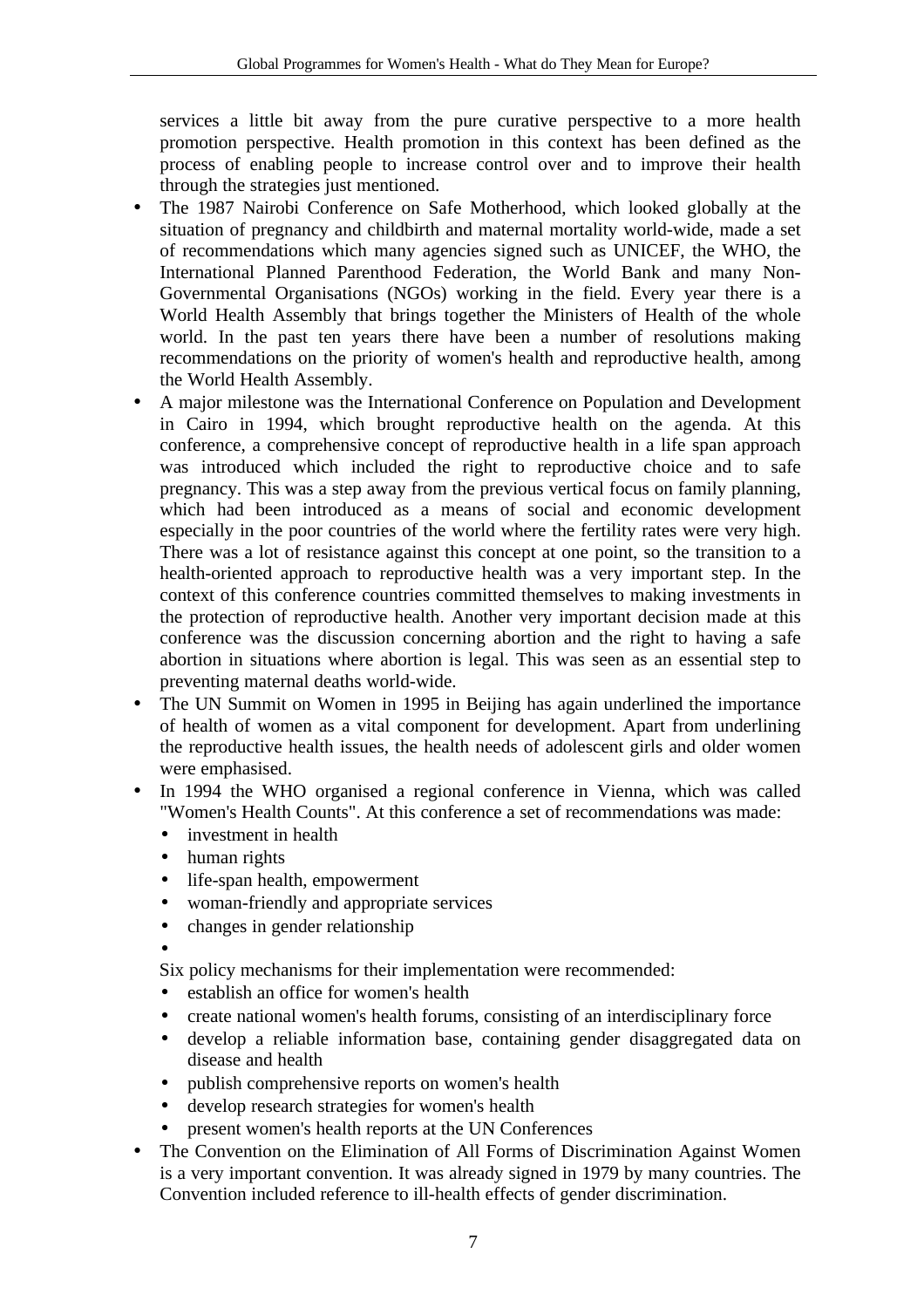As a consequence of these conferences and international consultations, many countries embarked upon making in-depth analysis in women's health and published Women's Health Profiles in collaboration with the WHO, the European Community and other organisations. However, the design of regional and national interventions remained a step behind. Therefore the Women's Health Action Plan sets out to give a framework, and sets a number of preliminary conditions as a guide for the development of national action plans based on the analysis of what we know today, on research and on evidence. Member States committed to improving women's health must be committed to:

- 1. Implementing human rights legislation and instruments already existing and signed by the WHO member states.
- 2. Ensuring equity in women's status across Europe and within the European countries through empowerment, education and women's participation in decision making processes. Even where equal access to education at all levels exists, this is not always reflected in career options, the labour market, wages, decision-making and economic power. Promoting the sharing of family responsibilities through appropriate legislation and changing social attitudes will make a significant contribution to reducing inequity. Among women in Europe, migrants and refugees, women belonging to ethnic minorities, elderly women and disabled women are groups with an especially low socio-economic status.
- 3. Elimination of discrimination against women. All women are likely to face discrimination in some aspects of their lives. Furthermore, women are not a homogenous group. Race and ethnicity, socio-economic status, disability or sexual orientation often compound the inequalities facing them as a result of their sex. Implementing the Convention on the Elimination of All Forms of Discrimination against Women and monitoring its implementation are important prerequisites to protecting and promoting the health of women.
- 4. Action to alleviate poverty. Poverty is recognised as affecting health profoundly and is experienced by many Europeans, also in richer countries of the region. Women are, however, over-represented amongst the poor in all European countries - estimated at 120 million women living in poverty. This marginalises them even more than men from influencing the economic and health agendas. As poverty is a major determinant of ill health, the elimination of poverty will have a health benefit on the population as a whole. Formulation of laws governing entitlements to free health care must ensure that those most in need are covered and have equal access. Introducing bodies or working groups at ministries of health and other public health structures to specifically monitor and address how well the systems are responding to the health needs of poor populations and the effects of socio-economic developments on health, are important instruments in taking this commitment forward and ensuring that policies for economic regeneration do not undermine social and health services that promote equity and support for low-income groups.

An example of a transition problem is the access to essential drugs. Essential drugs are a set of drugs that have been agreed upon as being the most vital drugs, and should be available to every public health service provision. In 1987 over 95% of the population of our region had access to essential drugs. In 1997 this percentage sank to 50-80% in the eastern part of the region, and in Central Europe it sank to 81-95%. This shows us also regionally where we need to focus in order to create equity between countries.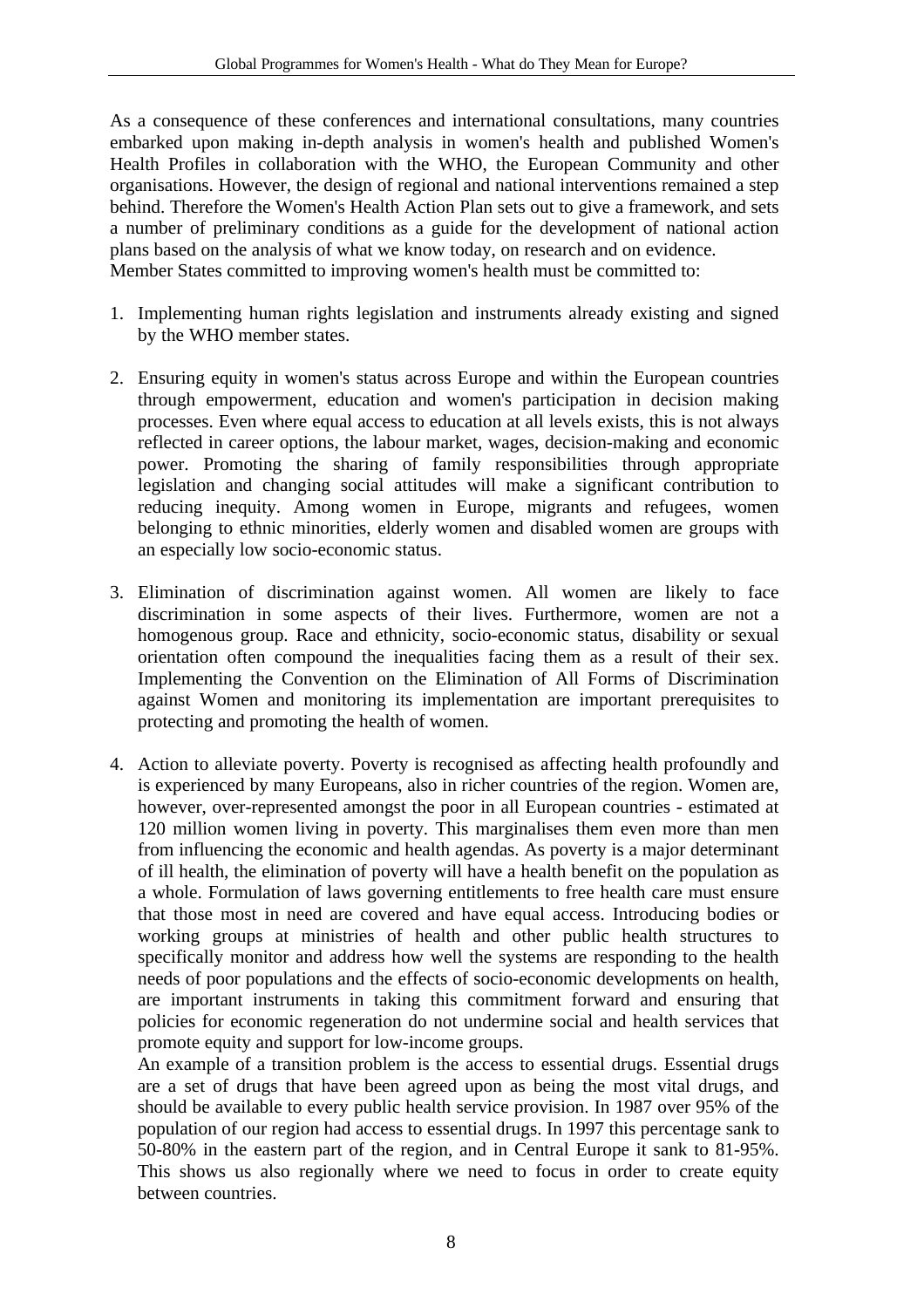#### **Key issues**

This section aims to highlight the main issues to be taken by any action plan on the health of women, which is to be developed at the country level. It is not meant as a comprehensive list of issues but as an indication of what the main concerns are on the health of women in Europe. For a more comprehensive collection of the main issues related to women's health, an effort has been made to produce a supporting document to Health 21, which enables the targets to be considered from the perspective of women. So what are the priorities of the Health Action Plan? **Approach**

Throughout the course of their lives women's health needs vary. Applying the life course approach means that not only the period of motherhood is important but also aims at protecting the health of young girls and adolescents as well as elderly women. Identifying the most important potential and threats to health at each stage is essential to creating the right prevention and effective intervention. This includes protecting unborn girls from prenatal sex selection, ensuring that infant girls receive the same vaccination coverage as their brothers, and ensuring that good food is distributed equally in households. It also includes protecting girls from sexual violence, unwanted pregnancies and abortions, sexually transmitted infections and harmful traditional practices. It includes promoting girls' self esteem and their capacity to fully develop their physical potential through equal access to education; participation in sports and recreation is also an important prerequisite for women's health.

Later on in life, women of reproductive age obviously require the conditions for good prenatal care, safe childbirth, post-partum care and family planning. They also require economic and social protection for the role that they play in child and family care.

The context of women's health in the post-reproductive years still carries the residua of the burdens of earlier reproductive ill-health to which is added the physiological changes associated with menopause, which leads to skeletal, cardiovascular and other problems. Among the elderly, women form the majority, and this greater female longevity requires strategies for both prolonging active life and providing long term care for the burden of functional disability and chronic disease such as osteoporosis, cardiovascular disease, mental disabilities, and certain malignancies. Social support systems are needed, as the carers are often young elderly women.

#### **Causes of Death and Patterns of Morbidity**

Women have the advantage of disease resistance biology but also the disadvantage of a lower social status and less access to wealth. Thus men and women have - to a certain degree- different disease patterns. This is due to their different biology, to women's reproductive function, and to the fact that their life styles and risk factors differ because their gender roles are different. In many instances, there is a need for both gender specific prevention of disease as well as gender specific treatment schemes.

Diseases of concern are:

- 1. Diseases that frequently contribute to women's mortality such as cardiovascular diseases and cancers. These diseases are also common in men
- 2. Diseases that affect women almost exclusively such as diseases related to pregnancy, birth and fertility and malignant and not malignant diseases in the reproductive organs (cancer of the breast, cervical cancer, etc)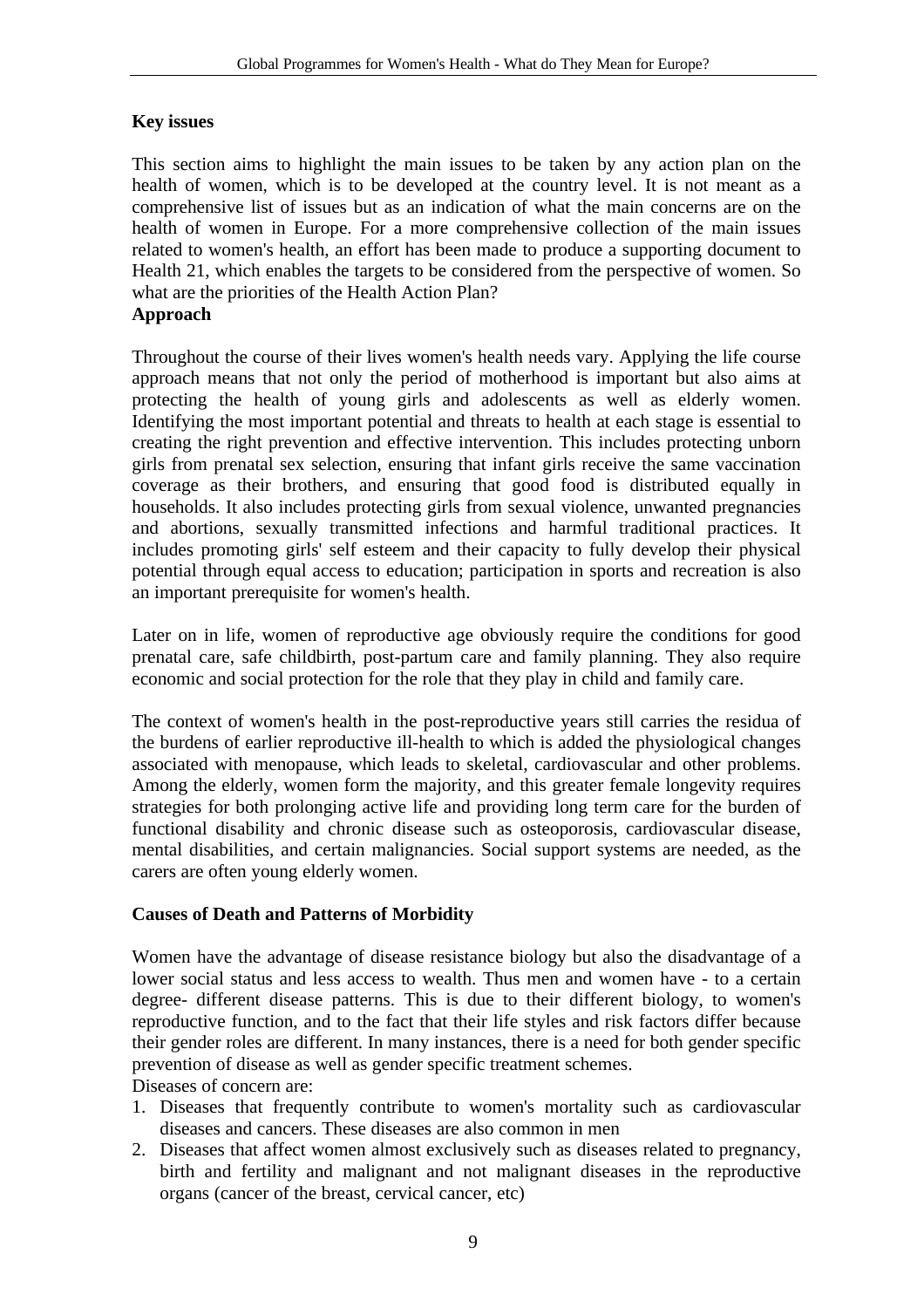- 3. Diseases that are more frequent in women than in men such as rheumatism and anaemia
- 4. Mental diseases such as depression and eating disorders

We need to give special attention to the health problems of the more than 4 million women belonging to migrant groups, refugees and ethnic minorities who live in Europe, sometimes coming from other European countries, sometime from other parts of the world. Women's health priorities across Europe may differ from one country to another. Socio-economic transition in certain parts of the region has resulted in previous improvements in the health of women being lost and has generated greater disparities between countries in this respect. Morbidity and mortality differentials within the region are significant. In the countries of Central and Eastern Europe and the newly independent states (NIS) poverty has seen a reduction in women's fertility accompanied by an increase in maternal mortality and abortion. Female life expectancy is also declining in those countries.

A map of the European region of WHO might show you how diverse the needs are from a country like Portugal to a country like Kyrgyzstan, which is on the Chinese border. Therefore an action plan like the one we are developing has to have a very general framework. Which parts are chosen by a country to develop their own priorities is a national or even regional decision.

To underline the differences in the regions: The statistics of maternal deaths in the EU average show the progress made in the past 25 years from maternal mortality rates of 35 per 100,000 life births down to around 7 per 100,000 through very big efforts that have been made in prenatal and perinatal care, but also through general socio-economic development. In Central and Eastern Europe, there have been high rates of maternal mortality until the early nineties. Through concerted action and investment in key areas of public health, there has been a significant improvement in maternal health indicators. But in the most eastern countries of the former Soviet Union we still see mortality that is higher than the one we observed in Western Europe 25 years ago. This problem needs to be tackled with a degree of urgency through improving women's socio-economic status, improving their education, ensuring effective family planning, prenatal care and adequate nutrition for the mother in the prenatal period, workplace protection of pregnant women and the provision of mother and baby-friendly hospitals. The Safe Motherhood/Making Pregnancy Safe Initiative is a vital component in any strategy to improve the health of women.

We see similar patterns for the infant mortality rates, and of course infant health is a direct reflection of the health of the mother before or during the pregnancy. This also tells us something of women's health needs, and again you see the massive improvements made within the Western European countries during the past years.

Another problem we face in the region is the problem of sexually transmitted infections in the East, and this is a problem which is increasingly carried across borders, and women, of course, are particularly infected. Even at WHO, we do not have gender disaggregated data, for example, for syphilis. We do, however, see now new cases of congenital syphilis, which is a sign of deterioration. And there are many reasons why sexually transmitted diseases are growing in that part of the region.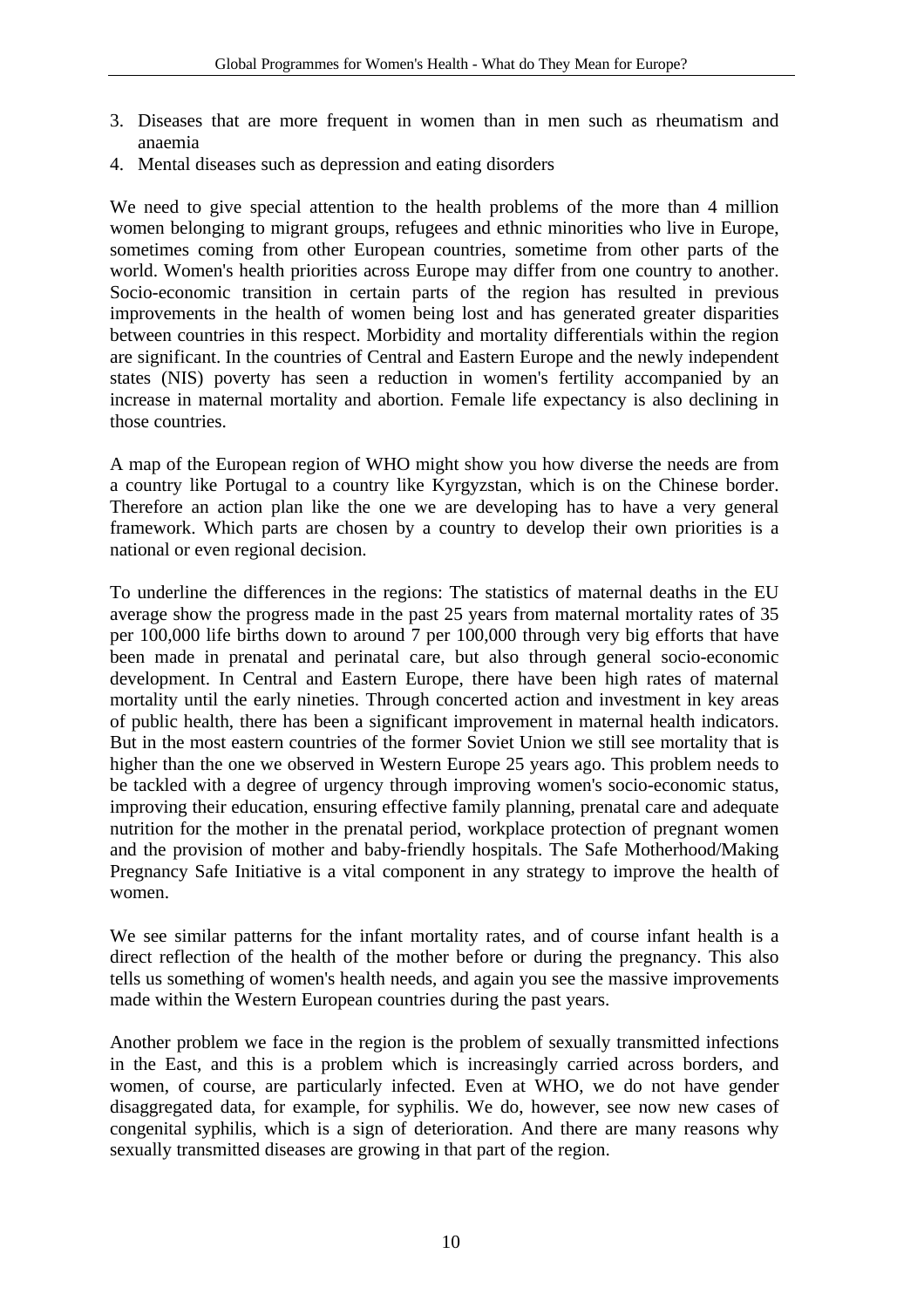Another area of concern is cancer of the cervix. Standardised death rates from cancer of the cervix from some selected countries of the region show very high rates in Rumania and Kazakstan compared to lower rates in western countries of the region. And this is also thanks to the introduction of screening, early detection, and early treatment services.

To speak a little bit of the issue of abortion in our region: I already referred to the recommendation made in Cairo. I would like to show you an example how the situation looks world-wide. The estimated annual mortality due to unsafe abortion is 10-29 per 100,000. In many countries, we have very low contraceptive prevalence rates, compared to 60-70 % contraceptive prevalence in Western Europe, and this is part of the reason for the high recourse to abortion as a means of fertility regulation.

## **Health Care Practice and Service**

All health care services should be sensitive to women's health needs. Measuring outcomes in terms of quality of care should include the degree to which women have been provided with appropriate information to allow them to make meaningful decisions about their health care. Guaranteeing that health services meet international quality standards and ensuring that the right to privacy and confidentiality are also key components in the delivery of services, which treat women with respect, should be accomplished within the whole region. The role of women in all spheres of health should be re-examined. Women are one of the strongest means for improving health and closing the gaps at the different levels: individual, family and health services. Women form the huge majority of those working in health care, and large numbers of them are in underpaid jobs with serious occupational hazards.

Empowering women and avoiding medicalisation are health-promoting strategies that should be integrated into health care organisations. Self help and patient rights should be institutionalised as central interests.

The partial dismantling of health care in the course of health care reforms in the countries with economies in transition has led to an exclusion of certain women's health services from the public health sector. Within the ongoing health care reforms, countries should consider essential packages of women's health care that should be financed through the public sector, e.g., preventive care, maternity care. Within the existing health insurance schemes, care must be taken to ensure that unemployed women, married or not, have sufficient access to services. Evidence is needed on qualitative research regarding access to, and utilisation of, health services and health care seeking behaviour.

#### **Measures to Address Violence**

Another area of priority is the introduction of measures to address and combat violence, to provide prevention and support. We know that gender based violence constitutes a significant public health problem in Europe with about 20% women Europe wide having been affected by violence at some point of their lives, and most of them were affected by family violence or attacked by their partners. Migrants and refugee women are particularly vulnerable to gender based and sexual violence, because of their relative distance to their normal environmental social protection. This is also an issue in the context of prostitution trafficking across borders, which is presently taking place in Europe, and on which we have very little reliable information.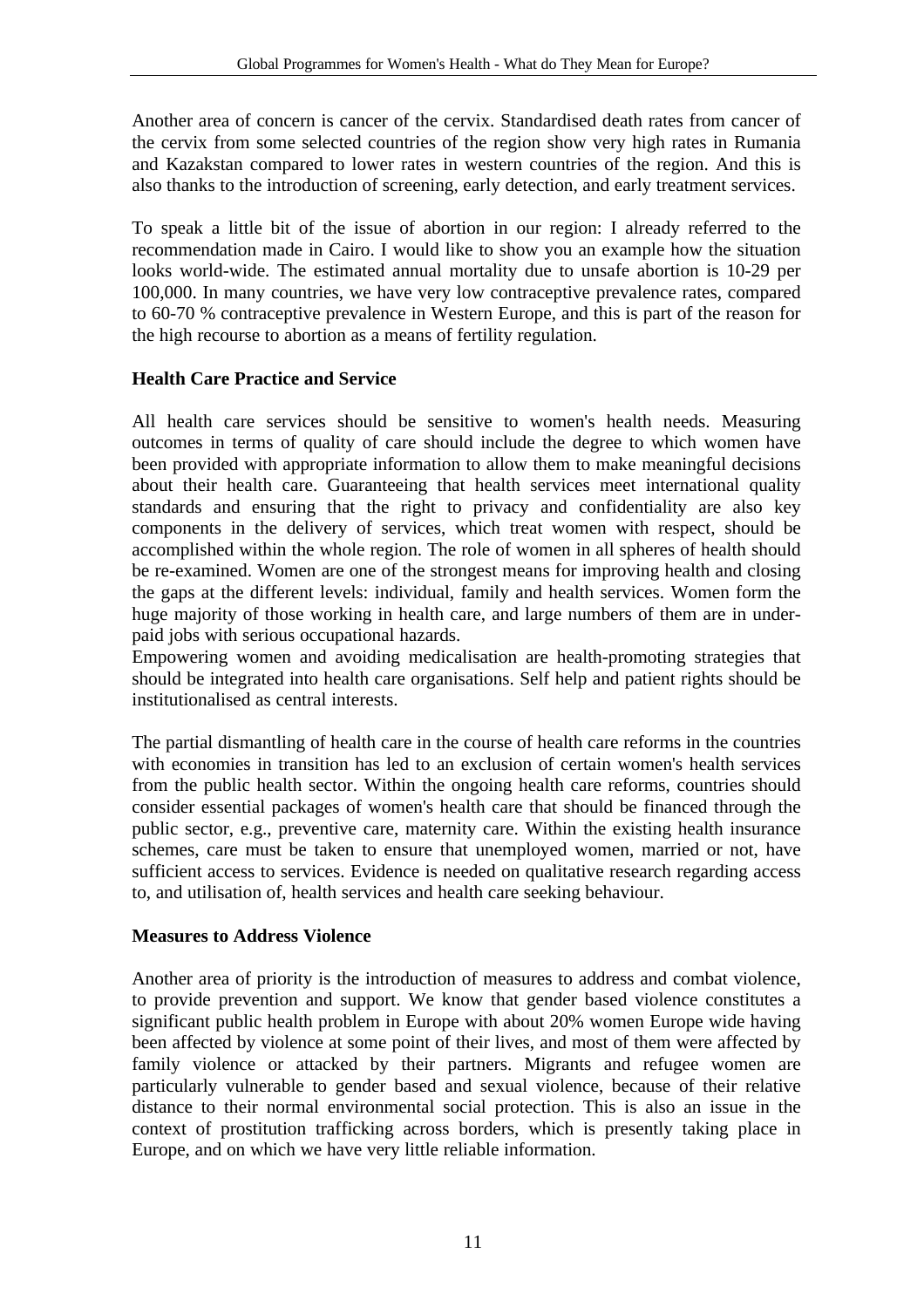In addition to physical injuries, women who have experienced gender-based violence are at greater risk of problems such as chronic pain, disability, unwanted pregnancies, sexually transmitted infections, miscarriage, abdominal symptoms leading to surgical interventions and somatic disorders. The psychological and emotional sequelae of abuse are often manifested in the higher levels of depression, anxiety, panic attacks, substance abuse, eating disorders, and psychiatric disorders amongst abused women. Suicide attempts and self-infected injury are also more common. The use of rape as an instrument of war increases women's vulnerability during times of upheaval and dislocation. Traumatised women are extremely vulnerable, thus comprehensive policies to protect women and prevent violence should include working with the police and judicial system so that they become woman friendly.

These are the prerequisites and the main focuses of the Action Plan. It is based on the 21 targets of Health for All. These are targets that have been endorsed by the European Member States, by the Ministries of Health of Europe in 1998. What we have done in the working group is to look at these 21 targets, and to see how relevant they are and how they can be applied and operationalised for women's health. I just selected a few of the targets as examples. The responsibility of the member states in the implementation of the targets would be to have national based co-ordinating committees and the already mentioned country based Action Plan. The responsibility of the WHO is to work as clearing house to have joined actions with other agencies and to provide evidence, especially monitoring and evaluation after the implementation of the Action Plan.

Examples of some of the most relevant targets:

### **Target 2 - Equity in Health**

#### **By the year 2020 the health gap between socio-economic groups within countries should be reduced by at least one fourth in all Member States by substantially improving the health of disadvantaged groups.**

Even in the richest countries in the region, there are differences and differentials in health for women and men, which are not taken into account. Although women live longer than men do, they suffer a greater burden of morbidity. They utilise the health care system more than men do and female income is on average only 70% of male income. Women obviously require the conditions for safe childbirth but also require not to be penalised economically for the role that they play in child and family care.

Ensuring that laws on equal opportunities and equal pay are implemented and that women's employment is promoted and facilitated by the availability of childcare and support with elderly and disabled family members are important prerequisites for equity in health. Tackling the social and economic conditions that affect women's health is not only important for the health of women but is fundamental in creating strong, vital and just individual Member States. Special measures such as positive discrimination (in, for example, employment and social welfare) may be in order to address past inequities and to prevent perpetuating current inequalities.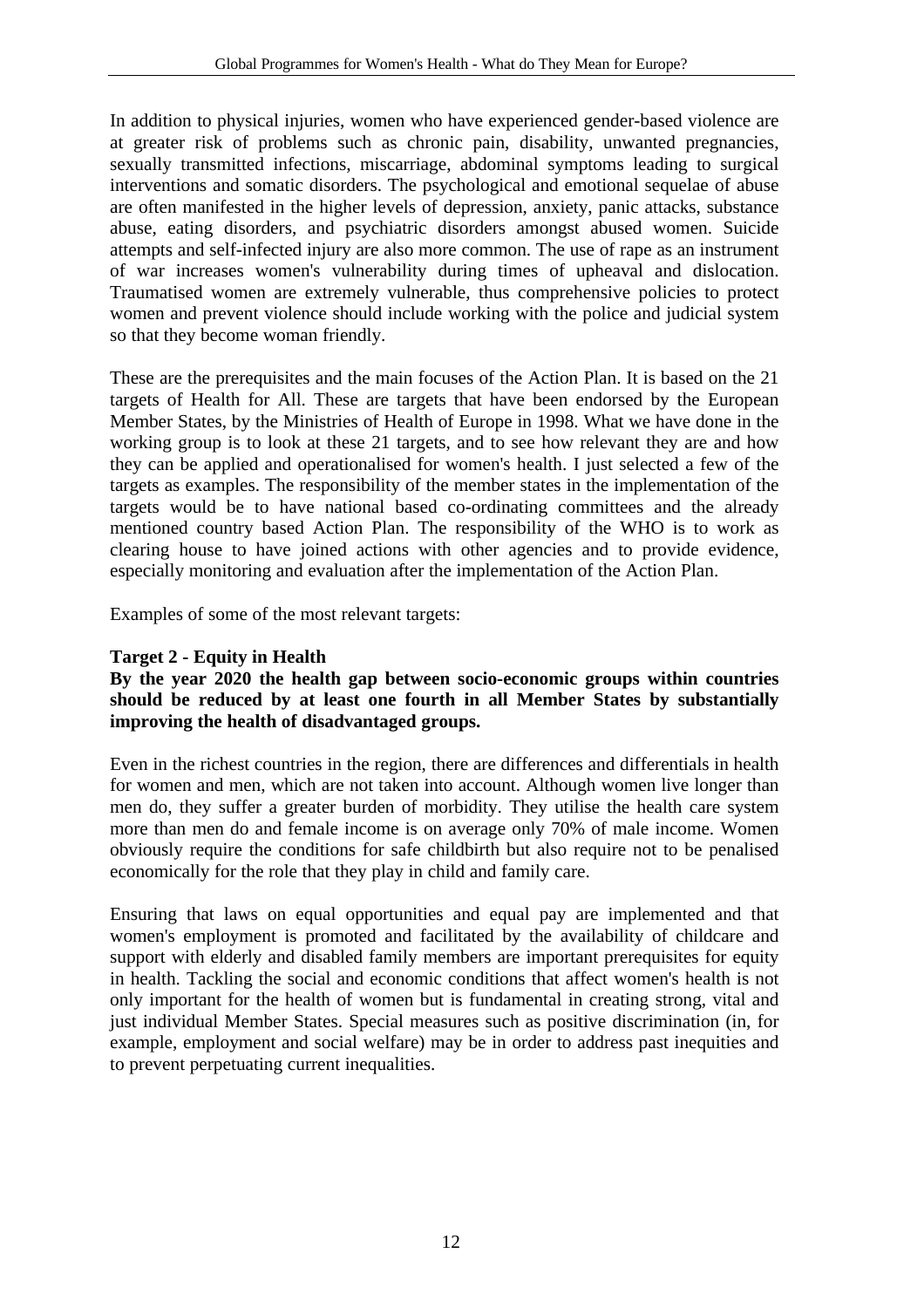#### **Target 3 - Healthy Start in Life**

#### **By the year 2020, all new-born babies, infants and pre-school children in the region should have better health, ensuring a healthy start in life.**

The health of babies and young children is largely dependent on the health of the mother. There still remains a widely held view that the needs of babies are of primary concern and that the mother is merely the 'incubator'. Not only is this perspective inequitable but can be dangerous because if women's health needs are not seen as distinct from the needs of the foetus, the new-born or the child, there is the possibility of delivering inadequate health care to women. Whilst policies are required which create a supportive family, the unequal burden of care which falls to women needs to be recognised and addressed both by their male partners and by Governments.

#### **Target 4 - Health of Young People**

#### **By the year 2020, young people in the region should be healthier and better able to fulfil their roles in society.**

This is an area that generally, we believe, requires more attention. The health of young people is usually being addressed in pilot projects, in small projects or through NGOs; and generally young people use the health services that are available, but they use them reluctantly. We feel that it is time to focus more on the needs of this group and to develop strategies on services which will be attractive and will be used by teenagers.

The health of young women is associated with the role and position of women in the society they inhabit. Recent research has shown that in some Member States young men consider it acceptable to physically and sexually abuse young women and young women consider that this is a fact of life which they have to endure. Improving the general health and sexual health of young women has to be linked to improving their status and working with boys to educate them about their responsibilities in emotional and sexual relationships. Preventing unwanted teenage pregnancy also has to be planned in the context of promoting greater equality for girls and young women in addition to the provision of comprehensive sex education, affordable and accessible health care and contraception for young women and access to safe abortion and counselling.

Creating a positive self image in young women is made difficult by the extent to which success and glamour in women is often portrayed as being associated with an excessively slim body, being sexually available, and with smoking. Addressing eating disorders, STDs and the increased prevalence of smoking amongst young women by placing the emphasis on changing the behaviour of young women will only have limited effect in the absence of wider strategies to combat existing norms.

#### **Target 5 - Healthy Ageing**

#### **By the year 2020, people over 65 should have the opportunity of enjoying their full health potential and playing an active social role.**

Research has indicated that women care for their partner for five years on average at the end of his life and then live an average of eight years afterward without a similar level of intensive care and support. Older women are often responsible solely or partly for care of children and other relatives. They are also often to be found as the mainstay of community activities and community life. But they tend to be excluded from the main line activities from society through the fact that they are usually economically less well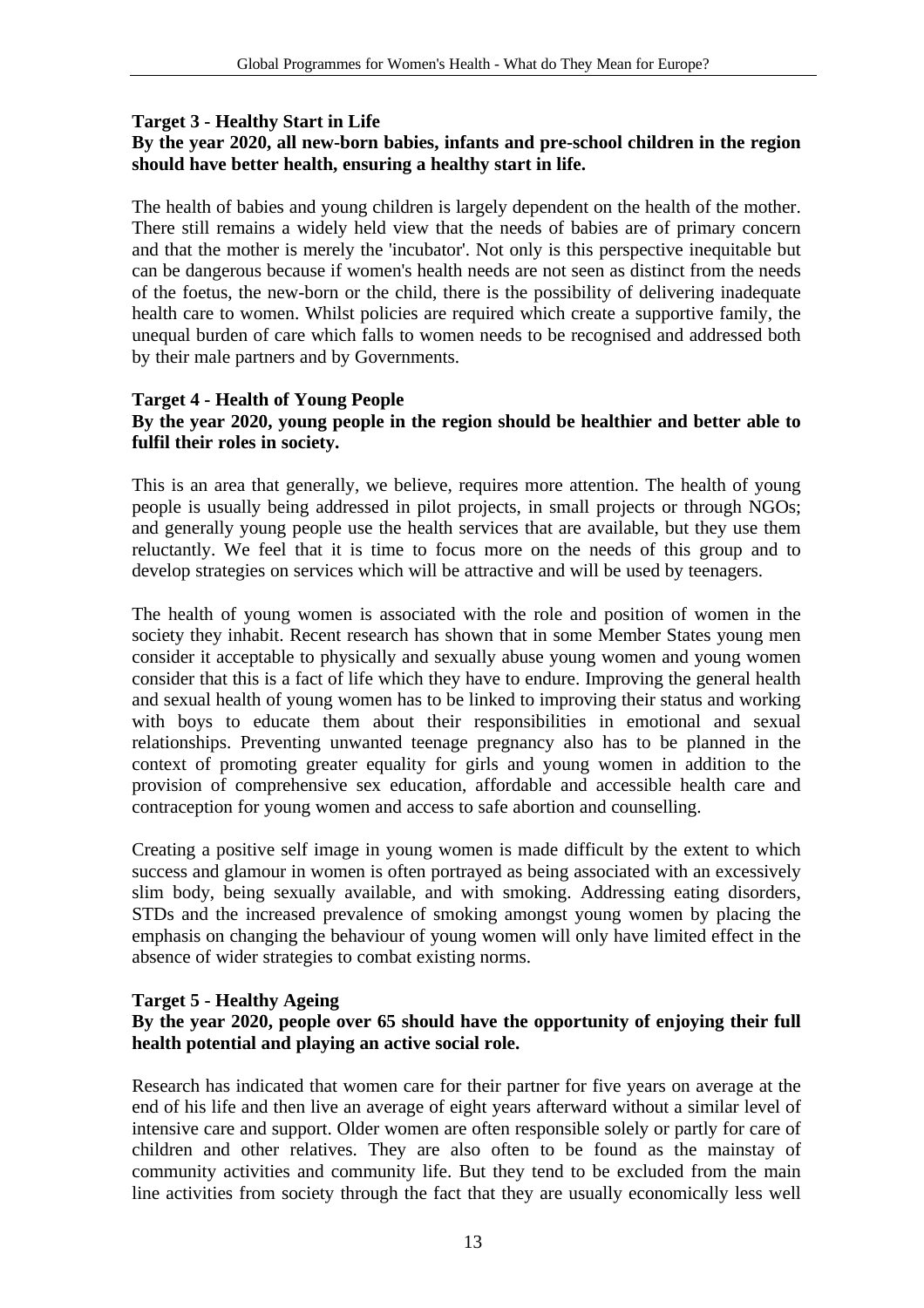off as men in that age group. The preponderance of women in the older community should mean that their needs should be made explicit in the planning of health and social care. Certain stereotypical images of women as either frail or confused still exist as does the view of older women having no desire to express their sexuality and these need to be overcome. Where these signs and symptoms do exist they are often the result of underlying mental health problems such as depression which can often be effectively treated when medical practitioners have had appropriate training in the diagnosis of health problems in older people.

#### **Target 6 - Improving Mental Health**

#### **By the year 2020, people's psychosocial well being should be improved and better, comprehensive services should be available to and accessible by people with mental health problems.**

While patterns in morbidity in men and women and their significance are still a matter of debate, the excess of female psychosocial distress is undisputed. Women across the world have significantly higher presentations of mental health problems than men, and the types of disorder generally differ. Women are more likely to be afflicted with depression, anxiety and other neuroses. There is also a greater prevalence of para-suicidal behaviour in women. Addressing mental health needs in Member States requires appreciation of the differences in aetiology, manifestation, and duration of problems experienced by women. The preponderance of depression, for example, has been linked to the greater stresses experienced by women in poverty, which heightens their isolation and social exclusion. The double burden of motherhood and work has been identified as a contributory factor in the poor mental health of disadvantaged women.

Much of the female excess in mental health problems is attributable to the pervasiveness of gender inequality, which includes direct and indirect discrimination, and the cultural devaluation of the female. In relation to employment, for example, women experience discrimination in the workplace such as unequal pay, greater job insecurity, more parttime work and sexual harassment. Similarly the endemic nature of violence against women across all societies also has a major impact on their mental health.

The identification and implementation of measures to reduce gender inequality are thus prerequisites for sustainable improvements in women's mental health. In relation to health services, there has to be a shift in recognition of the above factors contributing to women's mental health problems. There are training needs for all medical professions to learn about the specific patterns of female psycho-social distress, to learn about the reasons for psycho-tropic drug use in women and to learn about appropriate intervention to prevent and to address depressive disorders.

#### **Target 7 - Reducing Communicable Disease**

#### **By the year 2020, the adverse health effects of communicable diseases should be substantially diminished through systematically applied programmes to eradicate, eliminate or control infectious diseases of public health importance.**

Preventing communicable diseases seems to be a target that, when you look at it at first, applies to everybody. But there are a number of issues here, too, which are specific for women. Infections in pregnancy are perhaps the most obvious. Pregnancy can affect the immune system of women, making them more susceptible to infectious diseases such as malaria. Recommendations regarding malaria prophylaxis should be specific for pregnant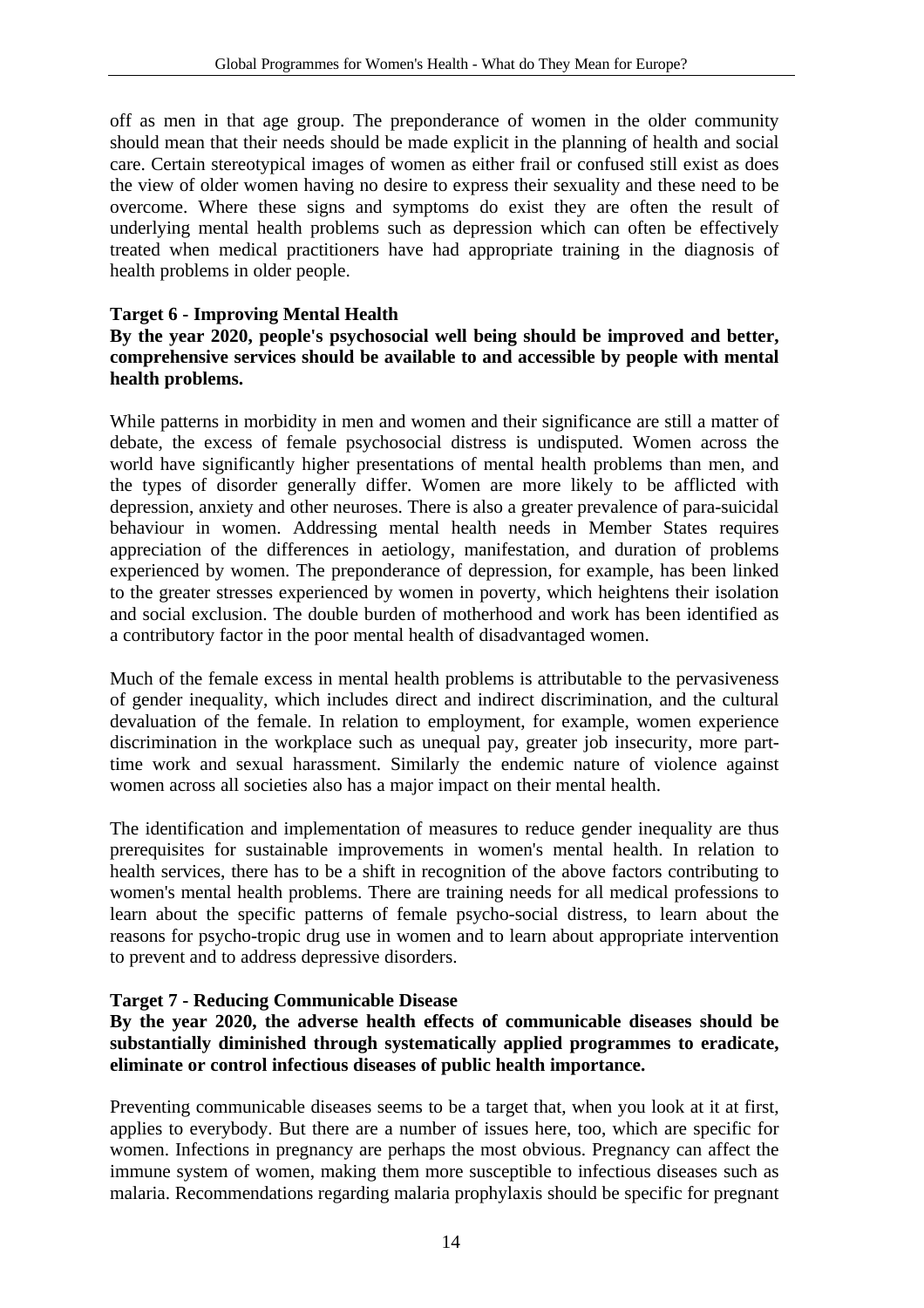women. Childbirth itself can also be a time of risk for both mother and child, and it is important to prevent sepsis in birth. Certain infectious diseases affect women disproportionately or differentially, and this needs to be considered when planning comprehensive prevention programmes. Women may also transmit infectious disease such as hepatitis to their unborn children or, as the result of their experience of disease, affect the health of their children. Women contracting rubella or toxoplasmosis are examples of this. Health care seeking behaviour for communicable diseases can also be different for man and women and this has been well documented, for example, for the treatment of tuberculosis. Women comprise the majority of health care workers and are also at risk of infection as a result of their employment.

The way that women become infected with sexually transmitted diseases (STDs) and the implications for their health and that of their families are important to consider specifically. Male sexual behaviour may be a major contributory factor to women's ill health as with the transmission of the HP virus and its subsequent association with cervical cancer or when women are forced into prostitution. Whilst safe sex practices would help to protect women and men alike, the means for women to protect themselves through barrier contraception may not be readily available, or they may find themselves in vulnerable situations in terms of their relationships with men. In order for prevention campaigns against STDs and HIV/AIDS to be successful, women will need considerable support to ensure that their rights to protection from disease are taken seriously by their male partners.

#### **Target 8 - Non-communicable Diseases**

#### **By the year 2020, morbidity, disability and premature levels of mortality due to major chronic diseases should be reduced to the lowest feasible levels throughout the region.**

The prevalence of non-communicable diseases across the Region constitutes a major problem. Such conditions, however, can affect women and men differently. Some conditions are more prevalent in women, for example, breast cancer, osteoporosis and rheumatoid arthritis, whilst others are sex- specific, e.g. cervical cancer. Cancer screening programmes are required at a primary care level to ensure the early detection of such conditions.

There are important sex and gender differences in major conditions such as coronary heart disease. The traditional research focus on male subjects has meant that possible sex differences in symptoms, diagnostic indicators, prognosis and relative effectiveness of different treatments have been largely ignored. As a result, the findings have suffered from a lack of inclusivity, comprehensiveness and have limited use in reaching generalisations. To be effective, preventative strategies have to address these issues. Both the general population and health professionals still largely perceive heart disease as a male condition despite the fact that it is the major killer of women as well as of men. Raising awareness has to be a priority. The risk factors identified in contributing to such conditions, such as smoking and alcohol, require different interventions for women and men. The growing incidence of smoking amongst younger women, particularly women in poverty, for example, has led to an increase in lung cancer and associated conditions. This needs to be tackled through specific targeted measures. In a similar way, with other rising risk factors such as stress, the circumstances have to be acknowledged and addressed.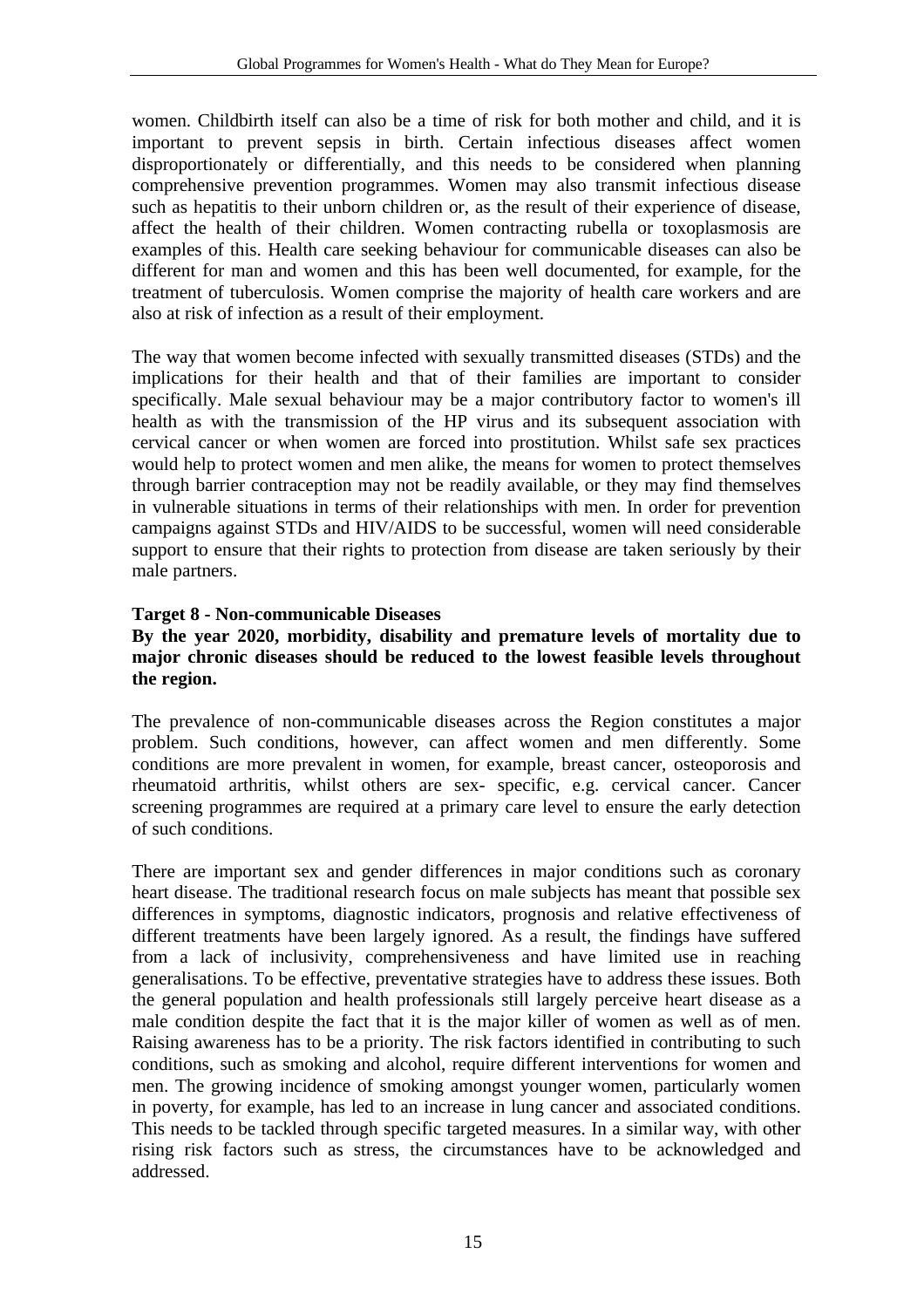#### **Target 9 - Violence & Injuries**

#### **By the year 2020, there should be a significant and sustainable decrease in injuries, disability and death arising from accidents and violence in the region.**

Gender-based violence encompasses a number of different forms of abuse, including domestic violence, rape, sexual assault, childhood sexual abuse, trafficking, prostitution, sexual harassment and harmful traditional practices such as female genital mutilation. Much of this violence is under-reported and under-recorded, yet its consequences for health and development are profound. The abuse of women is embedded in the cultural norms and mores of society, which historically have legitimised female subordination. Health services cannot act alone in seeking to eliminate such abuse but they have an important role to play. Training is required for workers to ensure that abuse is identified and responded to appropriately. Strategies to address violence should be incorporated into health policy and integrated into models of health care, for example in reproductive health programmes. To eradicate gender-based violence requires challenging the structural inequality that gives rise to and sustains it.

So to come to the end of this short review: To illustrate the application of this Women's Health Strategy, I would like to suggest that we go through an example of an intervention for a particular women's health problem: the problem of coronary heart disease which has been rising among women in many countries of Western Europe over the past 5 years. In order to reduce it effectively, a logical framework approach can be applied.

- We would first look at the determinants: What are the external determinants, how is the environment, what are the work areas, what are the specific stresses, what are the life style issues? Do we have sufficient health promotion activities, how effective are they, and how does our health care provision deal with chronic heart disease?
- The next step would be to define the respective contributions of these determinants, and to choose the area of intervention. This means to decide, for example, on the city or part of the town where we know that this problem exists. Let's do research on why it has happened, and let's focus on the main determinants, let's try to change work conditions, environmental conditions, health promotion or health care conditions.
- An important step then is also to choose partners for intervention. These partners can be very much outside, they can include the media, employers, NGOs, self-help groups, and so on.
- The next step would be to define monitoring and evaluation strategies, and also a time line of expected results. It may take longer to see a result than if one focuses just on a specific intervention in the health care sector, but the result will be more sustainable.

What I want to show with this array of examples from the Action Plan and the data we have available is that it is really important to see women's health and women's health promotion as an intersectoral task which cannot remain only in the area of health care or of women's health initiatives. But those, of course, are very important in the area of awareness raising, initiation of the discussion and initiation of policies that are relevant to improving women's health.

Thank you for your attention.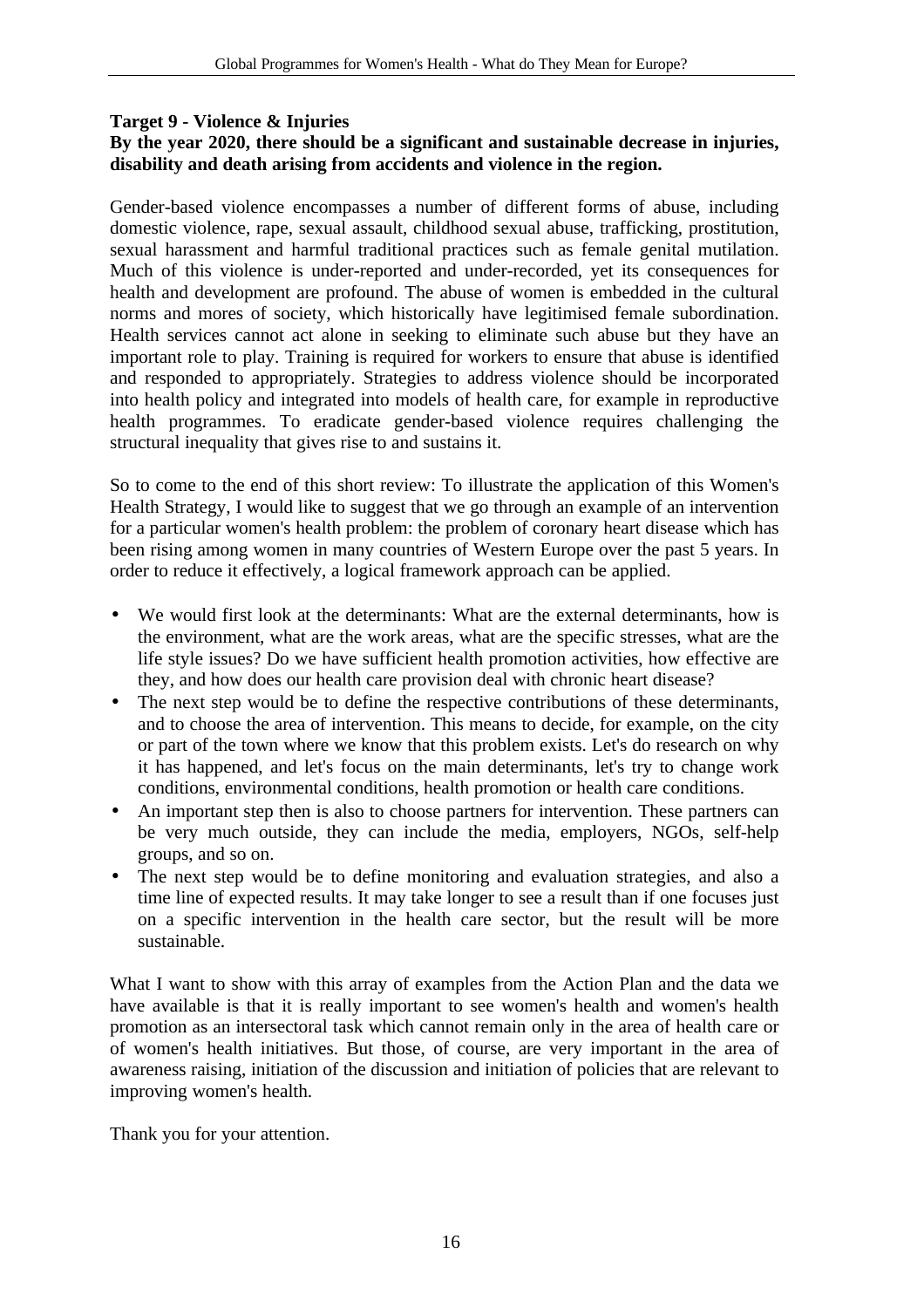## **Medicine Alone is Not the Solution - Strategies and Definition of the Position of Women's Health Policy**

Ulrike Hauffe - State Representative for the Realisation of Equal Rights for Women, Bremen

Several weeks ago, I opened my talk on the "Effects of Research Promotion on Medical Actions and the Health Situation of Women" by stating that women suffer from disorders that have been defined by researchers, male and female doctors, and the pharmaceutical industry as being disorders typical to women. As I was preparing today's talk, I noticed how similar the content of this statement was to that of the slogan "The Personal is Political", which accentuated the (feminist) political departure at the end of the 1960s.

#### • A Look at the Past

 $\overline{a}$ 

In feminist discussions that evolved towards the end of the 1960s, women analysed that their living conditions needed to be looked at depending on social standards, and they formulated their criticism using clear and concrete examples from the health system. Their new targets included women's needs for self-confidence, searching for individual, women-oriented mechanisms for overcoming mental and physical pain, and recovering lost physical competence. Women of all ages discussed their experiences regarding limitations, uncertainties, and situations in which their minds were made up for them by socially-dictated precepts and bans, such as insufficient opportunities to use contraception, a ban on abortion, standardised prenatal care and birth.

The feminist demand for self-responsible life planning of the most female abilities sexuality, pregnancy, and birth - was one of the strongest driving forces behind the women's liberation movement. Chanting "Mein Bauch gehört mir" (My belly belongs to me), daughters, mothers, and grandmothers took to the streets for women's right to legal and safe abortion.

Not only did feminists discuss new standards of thought and judgement - they also changed their behaviour and ways of life, and assessed the effects on their inner well being. Regina Stolzenberg, one of the protagonists of the self-help movement, described this process, quite rightly, as a "cultural revolution".<sup>1</sup> The more drastic many women felt the powerful role of medical standardisation to be, the more clearly they attempted to develop alternative models. The establishment of women's health centres is due to this motivation, as are many other positive changes in procedures, particularly in obstetrics.

At this time, the central focus of the women's health movement was not only on the question of self-responsibility and self-determination, especially embodied in the debate over § 218 (German abortion law), but also on the critique towards medicine.

We are now living in the year 2000. Many activists from the earlier women's health movement are now menopausal, have gone through their menopause, or at least will shortly experience it. Much has changed: with the help of the pill, (also unmarried) women take it for granted that they are able to decide whether or not they wish to become pregnant, and if so, at what stage in their lives. Involvement in women's health politics has managed to establish a considerably improved abortion service. Women can inform themselves about prenatal care, and they can choose who should look after them during prenatal care and at birth, using their preferred method - assuming they have the

<sup>&</sup>lt;sup>1</sup> Stolzenberg, Regina: 1998; Die Sehnsucht nach Ganzheit und Gleichheit – Einige Fragen und Antworten zur Standortbestimmung der Frauengesundheitsbewegung. In: Beiträge zur feministischen Theorie und Praxis 49/50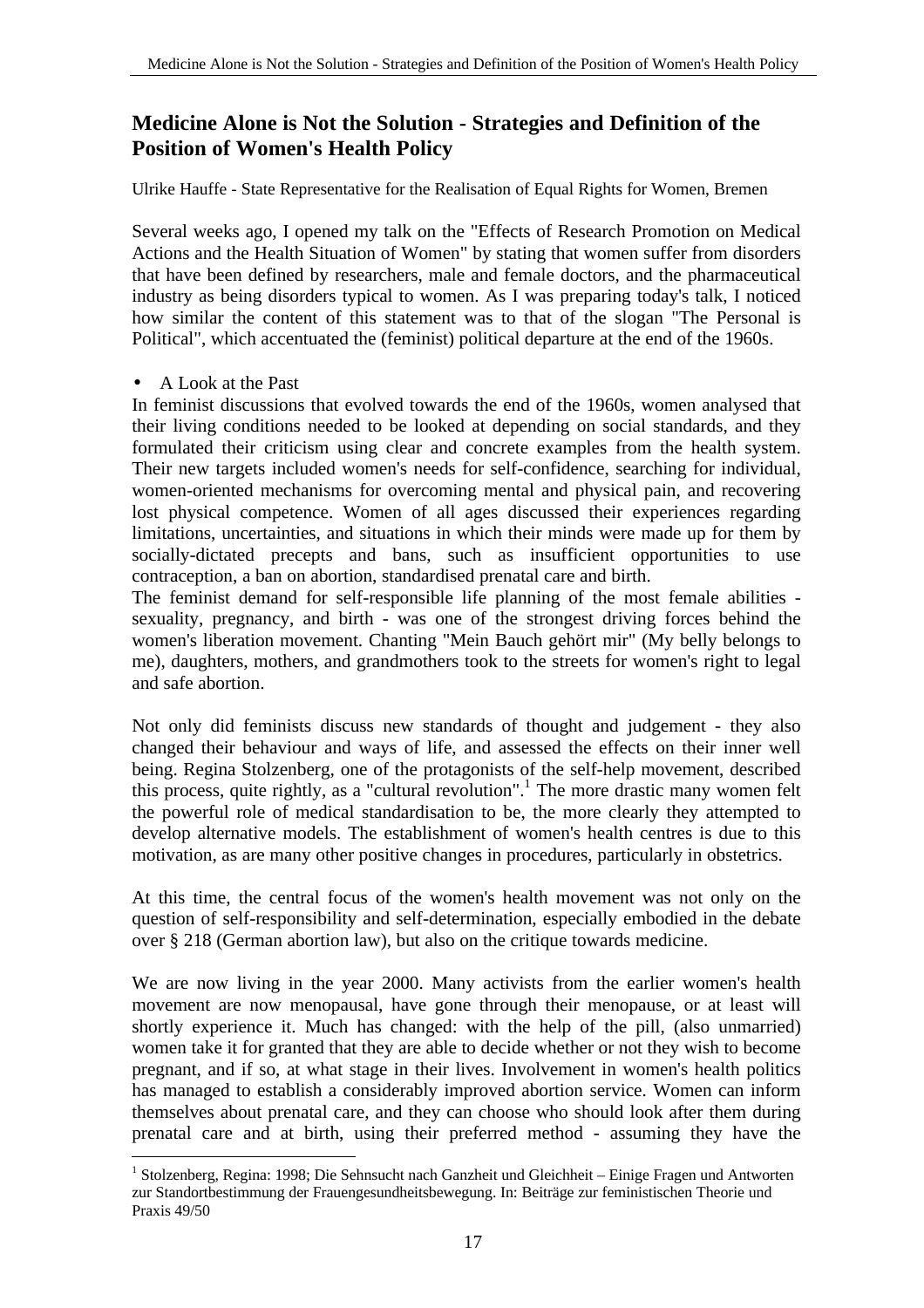necessary information and resources available, and are interested in structuring such aspects themselves.

Moreover, women are now able to ignore the ticking of their biological clocks, and, even at an older age, can become pregnant following fertility treatment. They can (although not yet in Germany), sell their ova or their childbearing ability.

Which goals have we reached? When I look back and observe the numerous changes that were triggered by the women's movement, I have a feeling of great pride, since I can still clearly remember the energy we put into the movement. Nevertheless, there are some examples that irritate me, and several fields of medical care that are still a long way away from fulfilling the needs of women.

Below are some impressions regarding women's health policy:

• The Example of Pill:

In August of this year, the journalist Eva Schindele paid tribute in a WDR radio programme to the discovery of the pill forty years ago. The pill was and still remains the major method of contraception, which also contributed significantly to the sexual liberation of women - even if the pill was misunderstood by some men to be an easy protection from unwanted fatherhood. Initially, it was difficult to obtain the pill, and it was embarrassing for women, especially those who were unmarried, to request the pill from their doctors. But then the pill became a must for the modern woman. Currently 58% of women between the ages of 20 and 44 are now on the pill.<sup>2</sup>

However, it should not be forgotten that the pill is a drug. Not only must it be prescribed by a doctor; women who are on the pill must also be examined regularly by their gynaecologists. The pill transformed contraception into a medical topic, and turned healthy women into patients. This is a new problem that we are facing today. Incidentally, the number of gynaecologists has quadrupled since the pill was introduced.<sup>3</sup>

• Health Research

Through the setting of research priorities, certain fields of research have been recognised and considered important. Moreover, it has been stipulated in which areas research is to be undertaken in the future, for what purpose surgical techniques are fine-tuned, and medicinal treatment measures are being developed. For instance, the frequent removal of the uterus was only made possible by the improvement of surgical techniques. Correspondingly, up to 1993, gynaecological specialists needed to prove that they had carried out at least 40 hysterectomies before they could achieve recognition. By 1994, this had led to the situation in Germany in which every second woman over the age of 50 no longer had a uterus.<sup>4</sup> This means that the illnesses women suffer from are those from which researchers and doctors believe them to be suffering!

The emphasis - or neglect - of specific symptoms or symptom contexts influences and guides the actions and diagnoses of doctors. Some clinical pictures receive greater specialist attention and a higher social priority than others do, while others may be trivialised. The types of illnesses that attract poorly financed research interest are also rarely discussed in specialist journals and the light entertainment media, and are therefore less prevalent in social awareness. They appear as unimportant, peripheral illnesses that are to be neglected. Perhaps one of the many explanations for this is that too few women

 $\overline{a}$ <sup>2</sup> Schindele, Eva. 2000 WDR-Zeitzeichen; Zur Kulturgeschichte der Pille

<sup>3</sup> ebenda

<sup>4</sup> Ehret-Wagener, Barbara. Ed.; 1994; Gebärmutter – das überflüssige Organ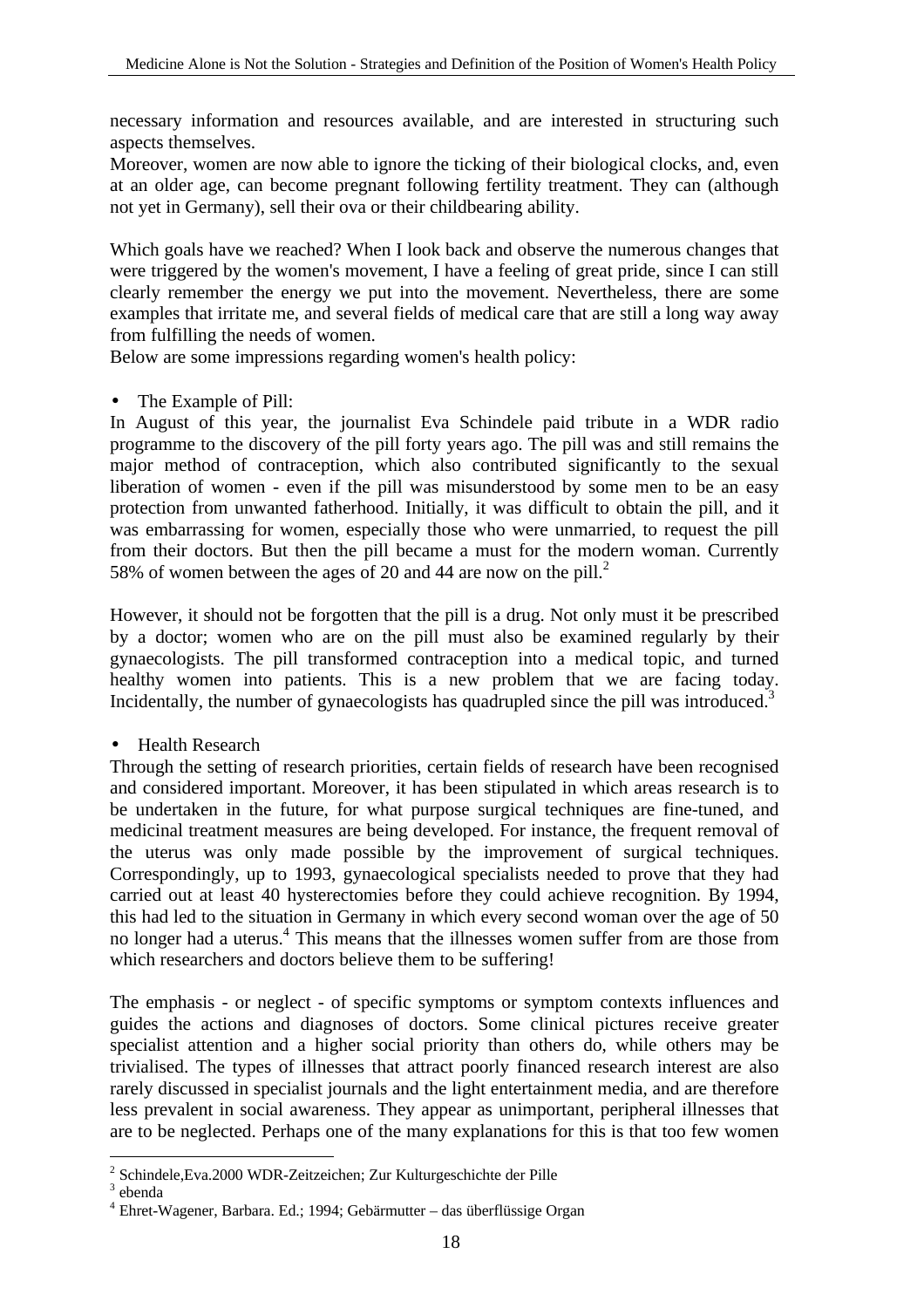work in the fields of medical care and research. Although 46.5% of medical students in Germany are female, women represent only a third of all doctors employed in clinics. Only around half of the employed female doctors have specialist training. In 1995, the percentage of women among those who qualified to teach at university level was just 9.9%.<sup>5</sup> Other occupational groups, which have their own viewpoint on women in medical situations, are degraded to "assistant medical occupations", which, due to precise and decisive organisational structures, only possess a limited definition of power.

Due to the acknowledged low number of women participants in the health sciences, the State of Bremen submitted an application in 1997 to the Conference of Equal Rights and Women's Ministers of the Federal States (GFMK) for aspects relevant to women to become embedded in rehabilitation research. The application was successful: a working group entitled 'Gender-specific Research in Rehabilitation' was founded to establish issues in this field that pertained to women.

In health research, differentiations between men and women are made too rarely and imprecisely. Questions about the sociological, economic, political, or ecogenetic bases of human health or disease are too infrequently dealt with. In this sense, health research that predominantly looks at the symptom level fails to prevent or even understand the matter at hand. It labours horizontally at failed manifestations of individual or collective lifestyles, but does nothing vertically to encourage improved life-styles that are more conducive to good health.

As early as 1991, the Third International WHO conference on health promotion, which took place in Sundsvall, Sweden, summed up as follows in its concluding document: Health "... is well-being on a physical, mental, social, ecological, and spiritual level. Well-being and malaise, to the extremes of health and illness, are closely interlinked to the sphere in which we act. If this world is characterised by numerous possibilities of self-realisation, participation, and disposal of one's own circumstances, these are factors that are conducive to health."<sup>6</sup>

The WHO's definition does not reduce the treatment of illnesses to medical disciplines. Instead, it points out places and frameworks of individual and social fields of life and action that can either be conducive or harmful to health.

For research into health and illnesses, this means that the questions raised need to be reexamined, and theory and practice must be derived more closely from people's life perspectives and living conditions. Furthermore, a more interdisciplinary approach should be selected, since no one relevant science possesses an isolated autonomy of explanation.

 $\overline{a}$ 

<sup>&</sup>lt;sup>5</sup> Bremische Zentralstelle für die Verwirklichung der Gleichberechtigung der Frau; 1997; Über Hürden und Hindernisse in der ärztlichen Weiterbildung; conference proceedings

<sup>&</sup>lt;sup>6</sup> World Health Organisation (WHO); 1991; 3rd International Conference on Health Promotion; Sundsvall; Sweden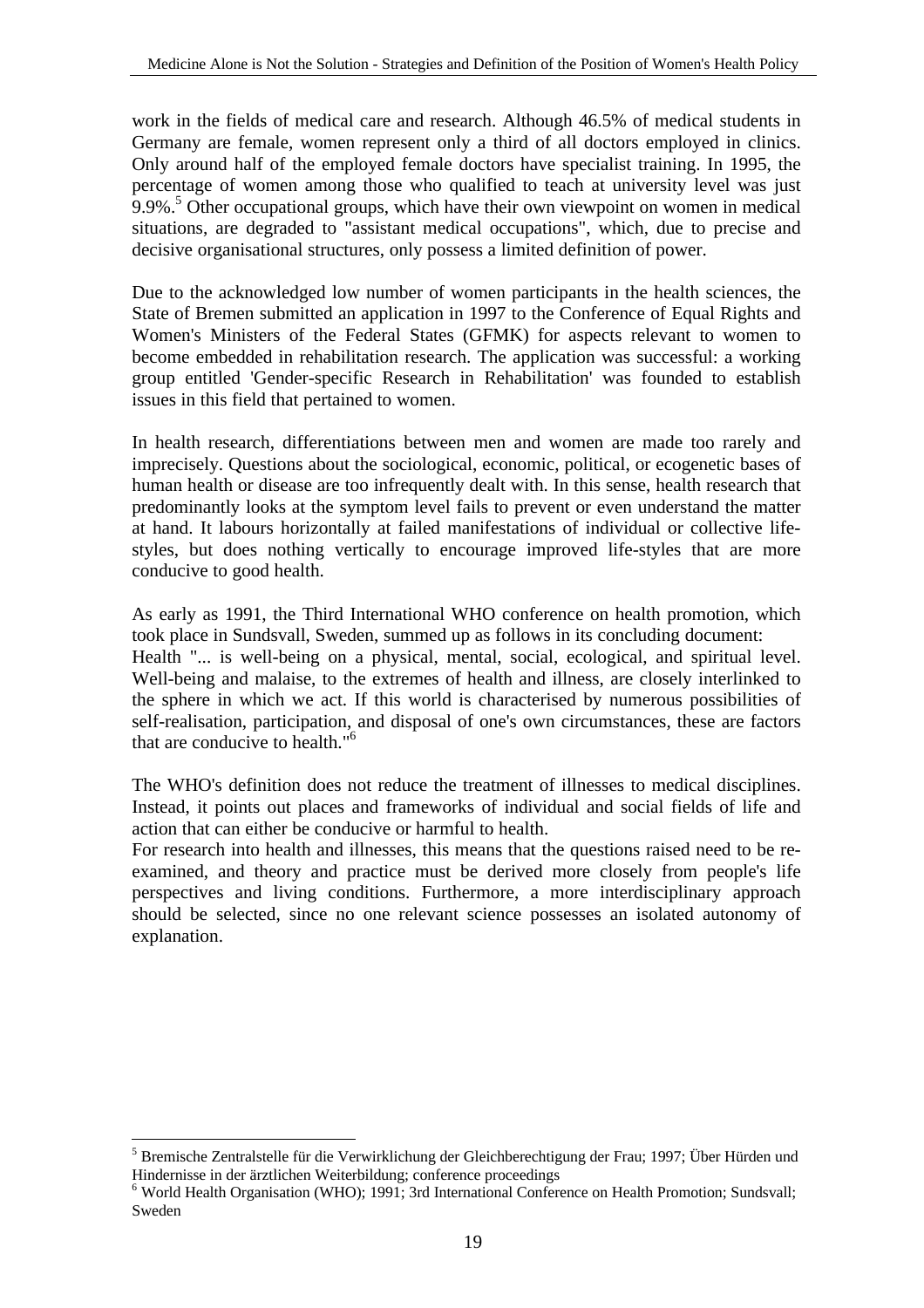#### • Fertility Research and Treatment

Using the example of research into fertility and its treatment, I would like to demonstrate clearly how perceptions of health and illness are disseminated "from top to bottom", and how, by not observing the circumstances, a pathologising reinforcement of health disorders with far-reaching consequences can arise.

In the past, couples in Germany were diagnosed as suffering from a fertility disorder if they had been having regular sexual intercourse for over one year.<sup>7</sup> Today, women (in actual fact, couples) are already considered infertile and in need of treatment after half a year of involuntary childlessness. Migrant women are frequently declared infertile even before a six-month period has elapsed. Women are rendered "ill" at an early stage, which, in the consciousness of the treating doctor and the treated women/couples, justifies their participation in extensive diagnostic and concentrated medical treatment settings.

These data are naturally included in the statistics, reinforcing the impression given to both doctors and the general public that involuntary childlessness is a rampant epidemic. We are all aware of how significantly this development has influenced the "reproduction market" - officially for the benefit of the affected woman/couple.

Fertility treatment purports to be for the benefit of potential parents, assisting them in having a child, since they purport to have a right to their own child - and a healthy one at that! It becomes obvious how unproductive such a narrow medical point of view is.

• Is reproductive medicine a form of self-determination for women?

Following an invitation from the Federal Minister of Health, I took part in the panel discussion in May this year on the central question: "How do the picture of parenthood and the role of women in society change due to the methods used in medically assisted reproduction, and which tasks are appointed to those advising those affected?" in the symposium entitled "Reproductive Medicine in Germany". In my contribution, I pointed out the remarkable alliance between reproductive medicine and its persistent use of the term "self-determination of women". It seems to be opportune to utilise modern-day biographies to justify one's own medical and research actions.

Women are having children increasingly later in life, and, since they are not as likely to become pregnant as quickly due to this changed life-planning, it is convenient that reproductive medicine offers methods that react precisely to this changed life-planning by women using the formula "Supporting the Self-determination of Women". The term "self-determination of women" is used here in the sense of a self-determined utilisation of medical developments by women. Female planning autonomy is therefore implied in the sense: women plan, and make use of fertility treatment within their self-chosen biography settings, thereby appearing to be autonomous in their planning. The term "selfdetermination of women" implies that the range of medical techniques, e.g. to assist women in becoming pregnant, is used by women as an expression of their emancipation.

The question as to why women change their life-plans is not part of these debates. It is hardly acknowledged in society that women change their life-planning and fertility biographies because they, just like men, want to be gainfully employed, and no longer

 $\overline{a}$ <sup>7</sup> Kentenich, Heribert; 2000; Reproduktionsmedizin 2000: Klinischer Standard – Gefahren – Ausblick; Talk at the Conference: Frauen und Gesundheit; Schwangerenvorsorge und Reproduktionsmedizin als frauengesundheitspolitische Herausforderung in Rothenburg o. d. Tauber, ed.: Bremische Zentralstelle für die Verwirklichung der Gleichberechtigung der Frau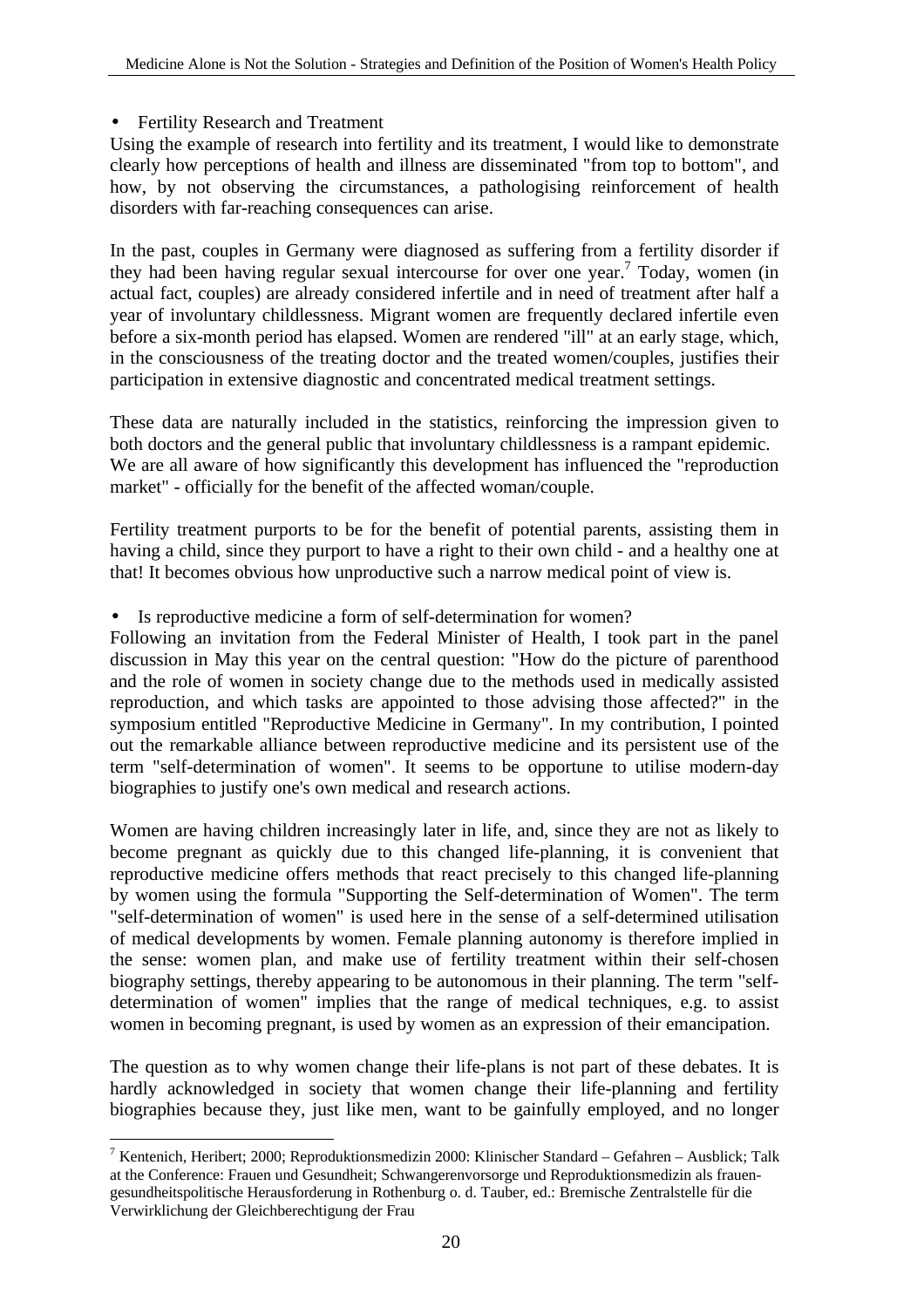want to be denied the right to their own existential support. However, motherhood and employment, or even simultaneous career planning, are not socially accepted in Germany. What is the use of entitlement to a place in a kindergarten or crèche if it is located a great distance from their homes or places of work, or if it is only open for such a short time that employment is rendered impossible? $8$  How compatible are the holding of management positions and the bringing up of children in Germany?

This means that women decide to have children later, at a biologically less favourable time. This is accompanied by the reduction of their fertility, thus making them reliant on methods of reproductive medicine. This example highlights the schizophrenia of a social development: with their bodies, women repair a social care scandal; the social dimension of a "health disturbance" that is treated with medical means and methods is demonstrated clearly.<sup>9</sup>

A group of women founded the 'Women's Forum on Reproductive Medicine - Reprocult' with regard to these topics. This group establishes public transparency in these developmental contexts, and is currently setting into motion a national critical debate on reproductive medicine. Due to the interdisciplinarity of its participants, the group manages to portray the various different aspects of the meaning of reproductive medical developments with regard to the public's view of "women".

The examples of reproductive medicine and prenatal diagnostics clearly demonstrate the medicalisation of socio-political issues. Since society ostracises people with disabilities, it propagates, as a responsible act, the avoidance of diseased babies by prenatal diagnostic examinations, and, if results are positive, possibly abortion.

#### • Women as Self-determined Consumers of the Health System

Dedication within the women's health movement has led to the nation-wide establishment of an improved provision of health-related services. This particularly applies to the field of gynaecology, which is often used by women (healthy women, not necessarily patients) to plan their lives. An increasing number of women are becoming self-confident consumers in the pharmaceutical and medical market place. They request support in controlling physical processes, for reasons of self-determination, wish fulfilment, or the presumed avoidance of risks. Regina Stolzenberg states the following about this interplay between supply and demand: women are protagonists and at the same time victims of technological development in medicine, which produces needs, but also reacts to needs. Without women "...the high level of social acceptance of technologies such as in vitro fertilisation, the pill, and hormonal treatment during the menopause. would not be possible."<sup>10</sup> There would not be such an unbroken, instrumental way of dealing with the female body if it were not accepted, or even requested by women. It would be unrealistic of us to argue that social driving forces, male dominance, and profitoriented thinking alone were responsible for these developments.<sup>11</sup>

However, what should be the contents and aims of discussions with women who have a more instrumental perception of their bodies and who naturally and self-assuredly make use of the services offered to them, e.g. reproductive technology? How can we

 $\overline{a}$ <sup>8</sup> unpublished documentation: Bundesministerium für Gesundheit; 2000; Symposium Fortpflanzungsmedizin in Deutschland

<sup>&</sup>lt;sup>9</sup> ebenda

<sup>&</sup>lt;sup>10</sup> Stolzenberg; ebenda

<sup>11</sup> ebenda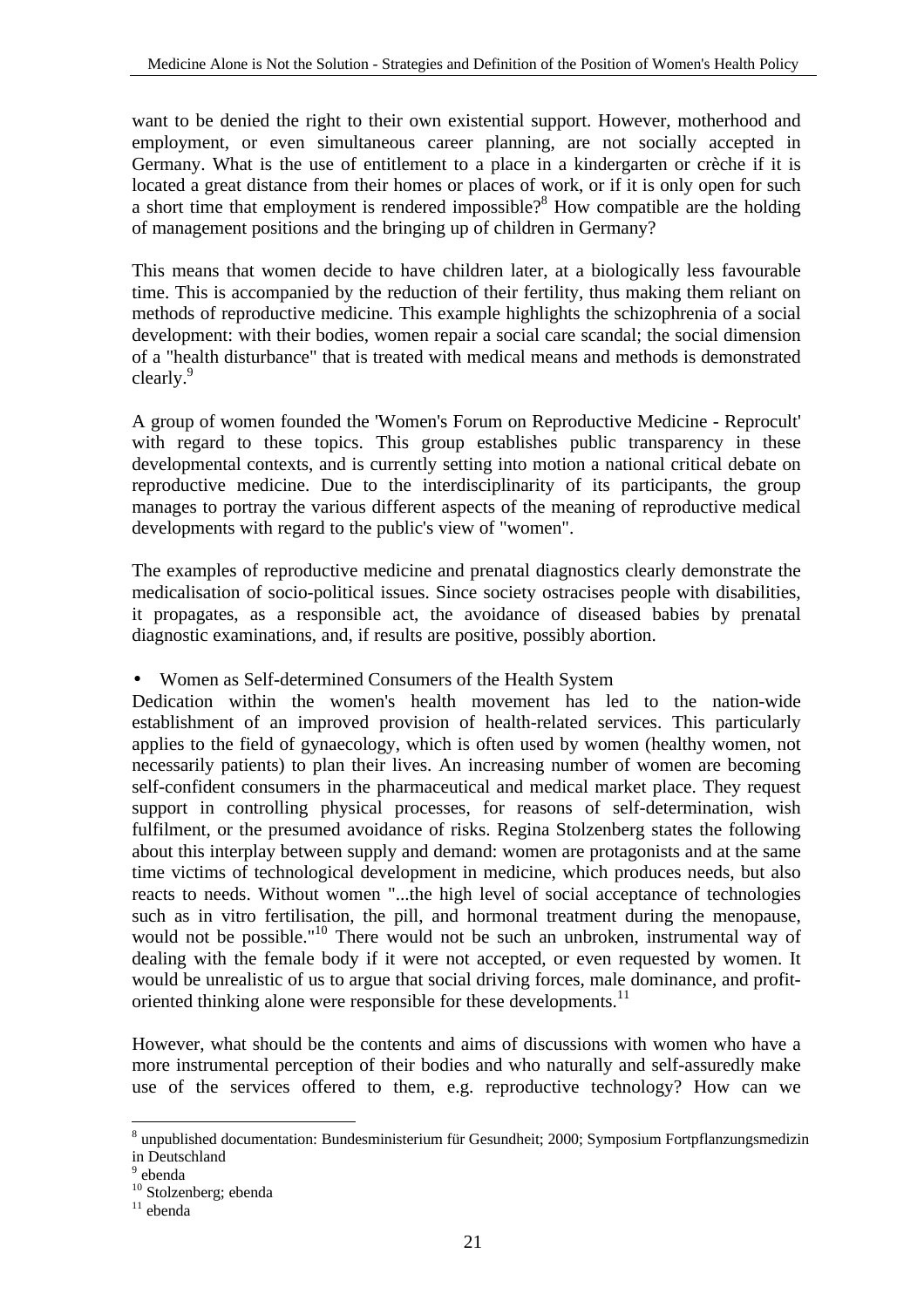communicate with women who plead for their unlimited right to medical manipulation? Who stipulates what women-supportive and women-oriented health care is? Does the women's movement in its entirety have ethical paradigms that can and want to limit what in the meantime has become medically feasible? Does an "informed decision" and, as a consequence, an equally informed "act" legitimise every treatment? As early as the end of the 1980s, writers such as Anna Dorothea Brockmann, professor at the University of Bremen, pointed out the inconsistency in the concept of self-determination. Discussions about the link between self-determination and self-responsibility need to be developed further. $12$ 

#### • What does this mean for the cohesion of the women's health movement?

Do we accept women who make use of services in the medical and pharmaceutical industry as emancipated? Do we sink into incapacitating insinuations if we want to erect hurdles and bans with the argument that these women did not know what they were doing? The traditional topics of the women's health movement: critique of medicalisation, development of women-oriented health care, self-determination, self competence, wholeness ... what do we view as ideologically correct in today's world, in which it is possible to determine whether to utilise modern medicine or not? In my opinion, we have no sufficiently good answers yet to these questions.

Medicine is not Everything

Using several examples, I have shown in my talk that women-oriented health care is dependent on how a society defines the life framework of women, and also how women actively utilise and help create socially-stipulated structures. Health therefore requires more than just the provision of sufficient medical care. Our health is maintained and determined by all the social, political, and ecological areas of our lives: by our family and social ties, our participation in paid employment and by a women-oriented social and health care system created with the help of women.

#### • Women's Health Demands Women's Health POLITICS

Although the recognition that "society determines health" is an accurate and important fundamental statement, it is imperative in practice for women to participate in sociopolitical processes of recognition and decision-making processes. It would be illogical, after critical and correct analysis of social influences on the life of women, to continue to leave to others the solving and reorganising of these connections, or to search for one's own individual solution. If the strengthening of inner certainty and physical potency is to remain on the level of individual development, and no concrete connections to outer factors of influence are to be established, we only manage to create personal space in which to relax. In the end, however, this does not lead to a change in the conditions causing the situation, but contributes to their stabilisation.

An ineffective social disassociation from the promises made by the pharmaceutical industry, e.g. against the latest development in prenatal diagnostics and reproductive medicine, or against a suggested guarantee of health by hormone replacement therapies, does not represent an alternative in women's health policy. And the direct path from discontent to individual satisfaction, e.g. by alternative healing treatment or alternative medicine, leads us into a depoliticising dead end and leaves the historical path of the women's health movement. Definite, systematic participation in political information

 $\overline{a}$ <sup>12</sup> Brockmann, Anna Dorothea;1998, Gehört mein Bauch mir? Die Herausforderung des Selbstbestimmungsbegriffs durch die neuen Reproduktionstechnologien, manuscript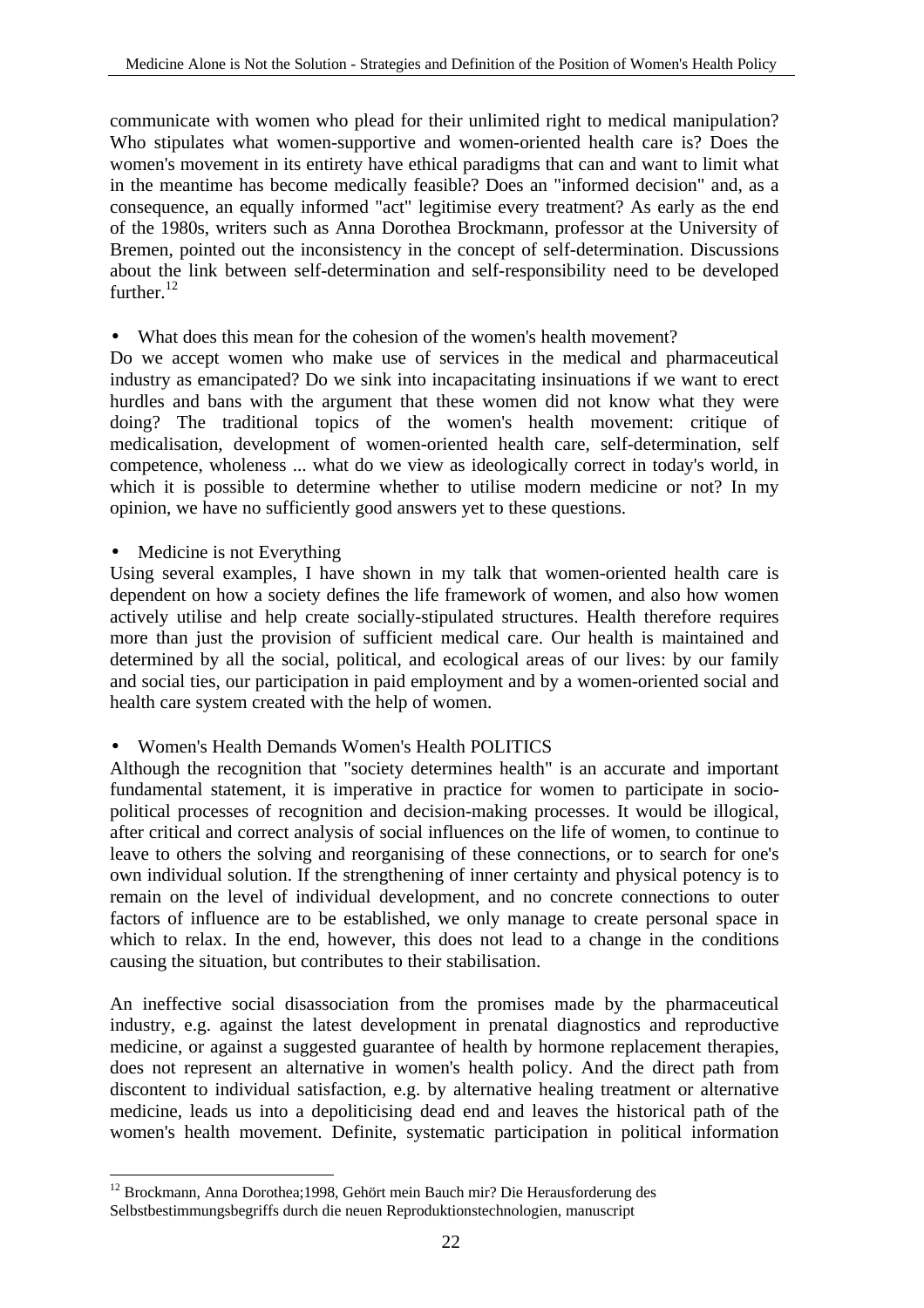processes and decision-making processes in health policy, in the broadest sense, is imperative. The women's health movement requires political weight in order to demand this and to make the connections and effects of health policy measures transparent and comprehensible:

• The "Supportive Environments for Health" Approach of the WHO

This topic was repeatedly discussed at international women's (health) conferences in Cairo, Beijing, and Vienna, and was defined as a desirable objective.

The political approach of gender mainstreaming, which can be of assistance to us in the question of the further development of women's health politics, was also generated there. This concept involves the structural anchoring of equal opportunities as a prerequisite for health in all areas of work and life. The term 'gender mainstreaming', which was coined in 1995 at the fourth women's world conference in Beijing, means that politics should include the perspectives of the gender relationship and should be used to promote sexual equality in all political fields and decision-making processes.<sup>13</sup>

Since the ratification of the Treaty of Amsterdam in 1996, the European Union obliges its member states to act according to this principle. However, examples of its actual implementation have yet to be seen.

• The women's health movement does have political clout!

In Germany, the women's health movement is a workable network, which critically comments on processes in the health system and provides impetus for alternative decisions of thinking and acting. We should extend and expand existing contacts and networks, and build more coalitions for definite purposes, as shown in the following example:

In 1997, a joint conference on "The Hospital as a Working Place" was held by the "Bremen General Medical Council", the "Local Hospitals in the State of Bremen", and the "Bremen Central Office for the Realisation of Equal Rights for Women". The discussions and negotiations between the different positions of interest led, among other things, to an agreement that further medical training at hospitals in Bremen has to be implemented with more transparency (due to the discrimination of women, who, because of existing balances of power, require longer periods of training). There was also a consensus that working and acquiring specialist qualifications needed to become more compatible with bringing up children for both parents. (14) Even though this is just a minor example, it does, however, enable us to look at a field of life that is frequently omitted from the debate on women's health policy: women's workplaces. Many workplaces reveal structural discrimination against women with regard to health. It is hardly surprising that EU committees are currently dealing with the subject "Sexual Discrimination of Woman in Gainful Employment".<sup>14</sup>

- The women's health movement has achieved a great deal through its active and goaloriented participation in social events. This is due to:
	- the public debate on taboo subjects,
	- the provision of alternative, women-oriented health care,
	- the influence made on legislation and the use of § 218,
	- expert interference at all political levels in work with the professions and professional associations, e.g. in training guidelines,

 $\overline{a}$ <sup>13</sup> cf. Friedrich Ebert Stiftung; 1996, Was ist Gender Mainstreaming

<sup>&</sup>lt;sup>14</sup> Bremische Zentralstelle für die Verwirklichung der Gleichberechtigung der Frau; 1997; Über Hürden und Hindernisse in der ärztliche Weiterbildung; documentation from a conference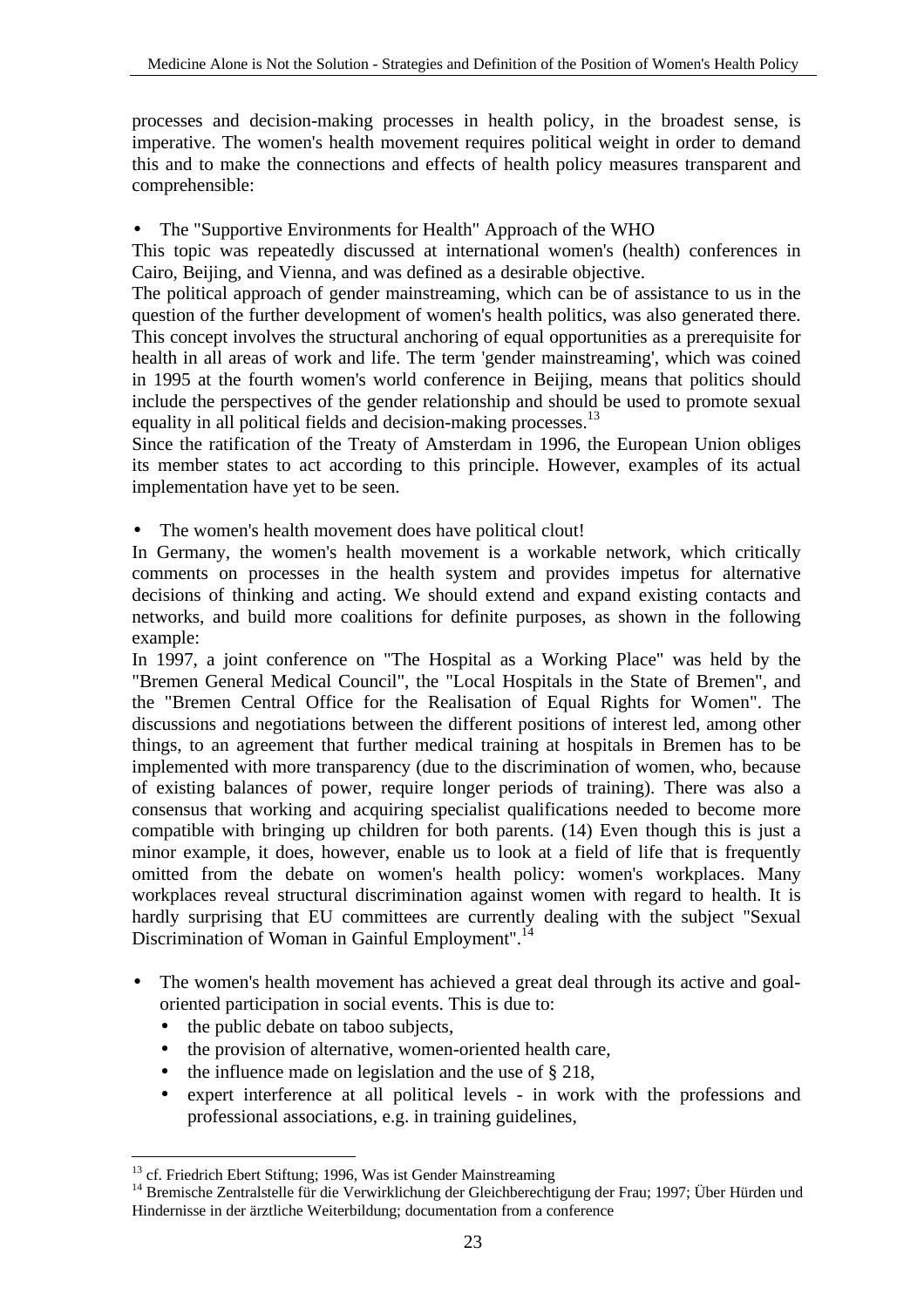- participation in women's studies and teaching at universities,
- and conspicuously critical statements on reproductive medicine. The demands of women and the issue of gender are increasingly taken into consideration as criteria.

•

 $\overline{a}$ 

In the meantime

- reports on women's health have been written at national and state levels.
- the Bündnis 90/ die Grünen and the SPD have submitted a parliamentary question on "Women-specific Health Care".
- the Federal Ministry of Health organised a symposium on "Reproductive Medicine in Germany", during which representatives of medical science and practice, research, ethics, law, social scientists, and the spectrum of critical voices came together and discussed the issues.
- at the request of the parliamentary parties of the SPD, CDU/CSU, Bündnis 90/die Grünen, and the FDP, the German Bundestag has ordered the establishment of the enquete commission "Law and Ethics of Modern Medicine".
- an increasing number of female researchers are involved in women's research.

The integration of the topic "Violence Against Women" has also come to fruition, long after the subject had already assumed an important role in Great Britain. While the city of Glasgow, for example, can demonstrate an action programme against violence towards women, which is integrated into its local health concept, the process experienced problems when it was introduced - by women - in Germany. In the meantime, there are diverse local concepts and a federal prevention plan. Also the German Society for Obstetrics and Gynaecology (DGGG) dealt for the first time with the centrally positioned subject of "Violence towards women" at its academic congress in June 2000.

The fact that the DGGG has become involved in the subject of violence could have been viewed as progress, if they had not repeatedly claimed that at last somebody was dealing with this socially explosive topic. In fact, they demonstrated annoying ignorance about the long history of women's (health) centres that assist battered women.

In Bremen, we have tried to combat the deficits of doctors, and the ignorance of funding agencies regarding the universal only symptomatic treatment of female victims of violence, by putting forward a targeted training curriculum for doctors. Such training should be obligatory in the training regulations.<sup>15</sup>

All this would not have occurred if women had not followed women's health policy goals with solidity and intelligence, with perseverance, and precisely thought out, pragmatic ideas. The public health service acts (ÖGDG) of some States also show signs of women's influence.

• Using the example of the Bremen Forum for Women's Health,

I would like to demonstrate the special importance and working methods of a regional, in this case local, network of women's health interests. Forums and round tables for women's health have already been recommended as good practice by the German Convention of Municipal Authorities. They have already been implemented in some regions and many towns and cities of German, or are currently being developed. The

<sup>&</sup>lt;sup>15</sup> Bremische Zentralstelle für die Verwirklichung der Gleichberechtigung der Frau, 1998; Sexuelle Gewalt – Ursache für spezifische körperliche Beschwerden von Frauen und Mädchen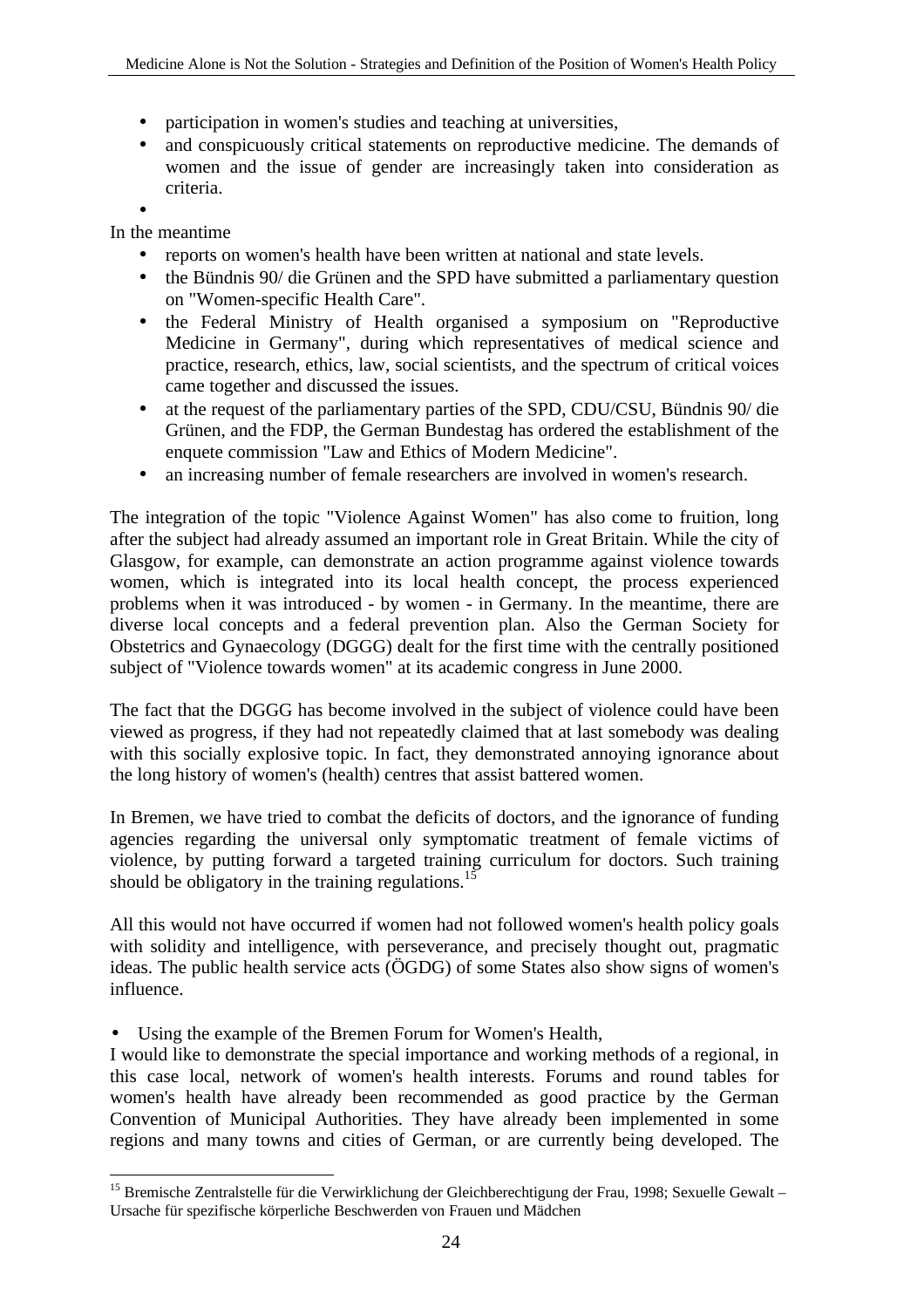Bremen Forum for Women's Health, which was founded in 1994, is a plenum consisting of representatives of women's projects, advisory offices, educational institutions, midwife associations, clinics, companies, employee associations, and authorities - all from the fields of health, education, science, and research. Women experts take part as professionals in their respective fields of work, but also as women who are personally affected, who consume, are treated, and are part of a "target group".

Interdisciplinary aspects of women's health are discussed on this expert committee. Moreover, women-friendly alternatives in health provision and in advising politicians are developed and passed on. In such discussions, topics are taken up that, in the opinion of women, have not yet enjoyed much attention in health policy discussions, but which are of critical importance to the provision of women's health. These also include factors that influence the health of women, such as discrimination in the workplace, poverty, as well as sexualised language and advertising, psychological violence, and the consequences of migration.<sup>16</sup>

The Bremen Forum for Women's Health represents just one sector of the political work within the women's health movement. Its organisational structure is just one example of organised participation, an important asset for future policy.

Other active sections of the women's health movement include:

- women's health centres.
- activists concerning pregnancy and birth, such as midwives and obstetricians,
- Pro Familia institutes and advisory centres for family planning and abortion,
- the working group "Women's Health in Medicine, Psychotherapy and Society" (AKF),
- the National Network of Women's Health,
- Reprocult the women's forum for reproductive medicine,
- a growing number of round tables and forums throughout Germany,
- women's representatives and regional authority co-ordination offices for women and health,
- educational institutions.
- staff associations,
- and many others.

 $\overline{a}$ 

I believe that it is important in the future not to limit oneself only to searching for alliance partners in a narrowly defined field of health care. Numerous political developments and decisions have both direct and indirect health-related consequences: health policy is a cross-sectional task. It is relevant to education policy (for example, healthy schools), to domestic policy (women refugees who have suffered genital mutilation, war refugees from Kosovo), to labour policy (not only in the medical professions), etc., as well as to town planning policy. Many "healthy city" projects have already demonstrated the significance of health policy in town planning.

<sup>&</sup>lt;sup>16</sup> Bremische Zentralstelle für die Verwirklichung der Gleichberechtigung der Frau; 1999; Umsetzungsstrategien für eine Gesundheitspolitik für Frauen; Essay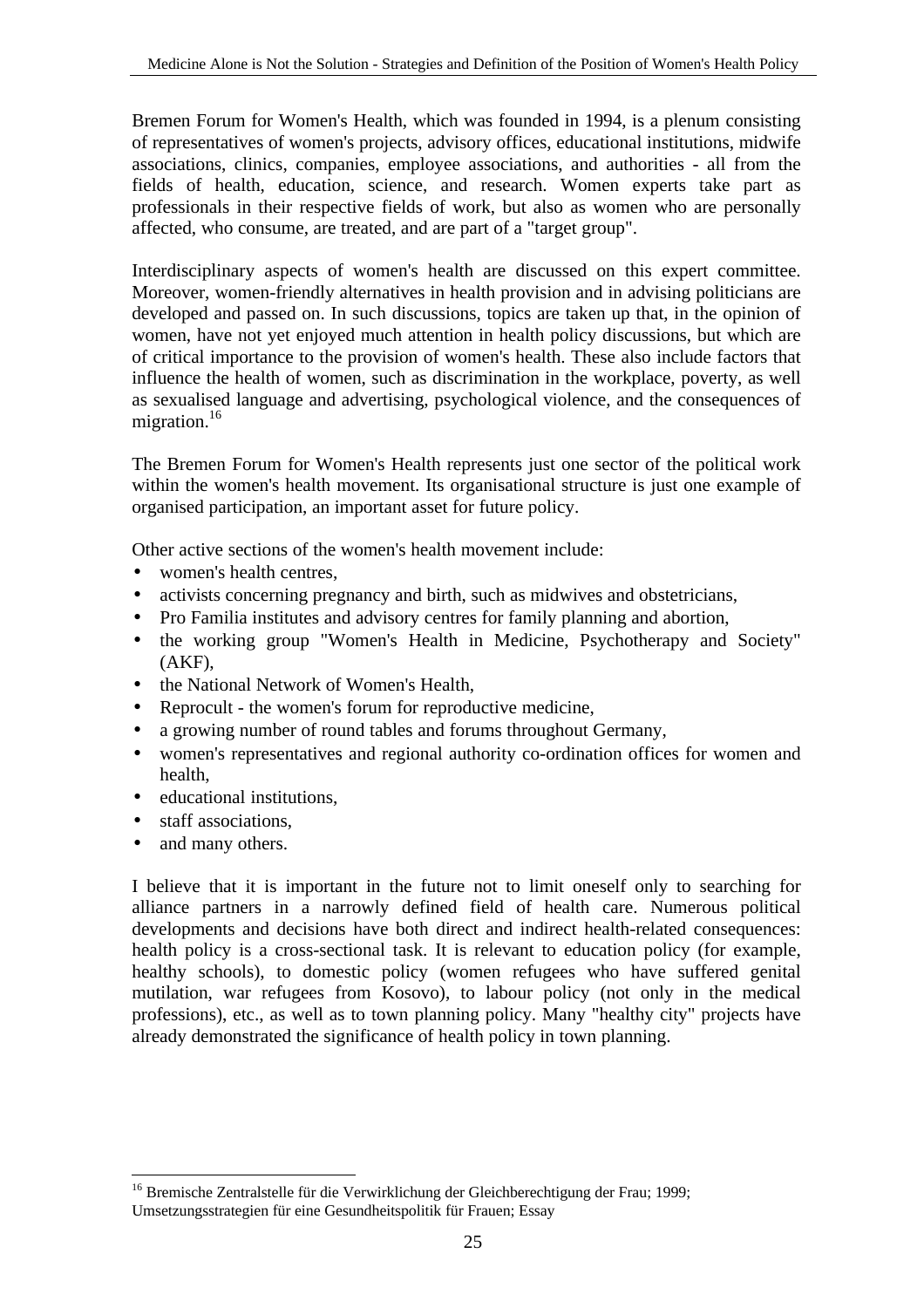#### • Bremen Beginenhof Model

I would like to point to the Bremen Beginenhof model as an example of a completely autonomous and pragmatic town-planning project. The Beginenhof model is a housing, business, and future-oriented project for women of all ages who wish to improve the quality of their daily life, who dare to undertake innovative initiatives, and who want to open up future areas to women. According to the principle of affinity, a process of mutual support is to be initiated, which makes use of the many potentials women have for one another. The Beginenhof model, which is an Agenda 21 and a Bremen-based EXPO project, is a true-to-life example of human ecological living, which seeks to realise exactly those principles named by the WHO as the health-promoting factors: wellbeing from a physical, mental, social, ecological, and spiritual point of view in a community that offers possibilities of self-realisation. The vision of younger and older generations living together in harmony is to be realised, loneliness is to be avoided, and a women-friendly town culture is to be realised. $17$ 

When I look back at the results of the women's health movement in recent years, I discover that we have set realistic and, in many areas of health care, women-friendly standards. Also, a vital discussion on possibilities, limitations, and ethical repercussions of medicine is taking place. However, there have never been and there never will be simple solutions. The problem areas have now changed - but the number of problems remains the same. Interdisciplinarity in analysis, comprehension, and in the development of competence in health care and in practice is necessary for all structural changes to the health system. No one specialist discipline alone can state its explanation and treatment claim. Nevertheless, interdisciplinarity cannot be prescribed. It is a process of esteem that needs to be developed, a process of finding a common language, etc. Women have long taken this path in many places and in many different ways.

 $\overline{a}$ <sup>17</sup> Bremer Beginenhof Modell; Langenstrasse 52-54; 28195 Bremen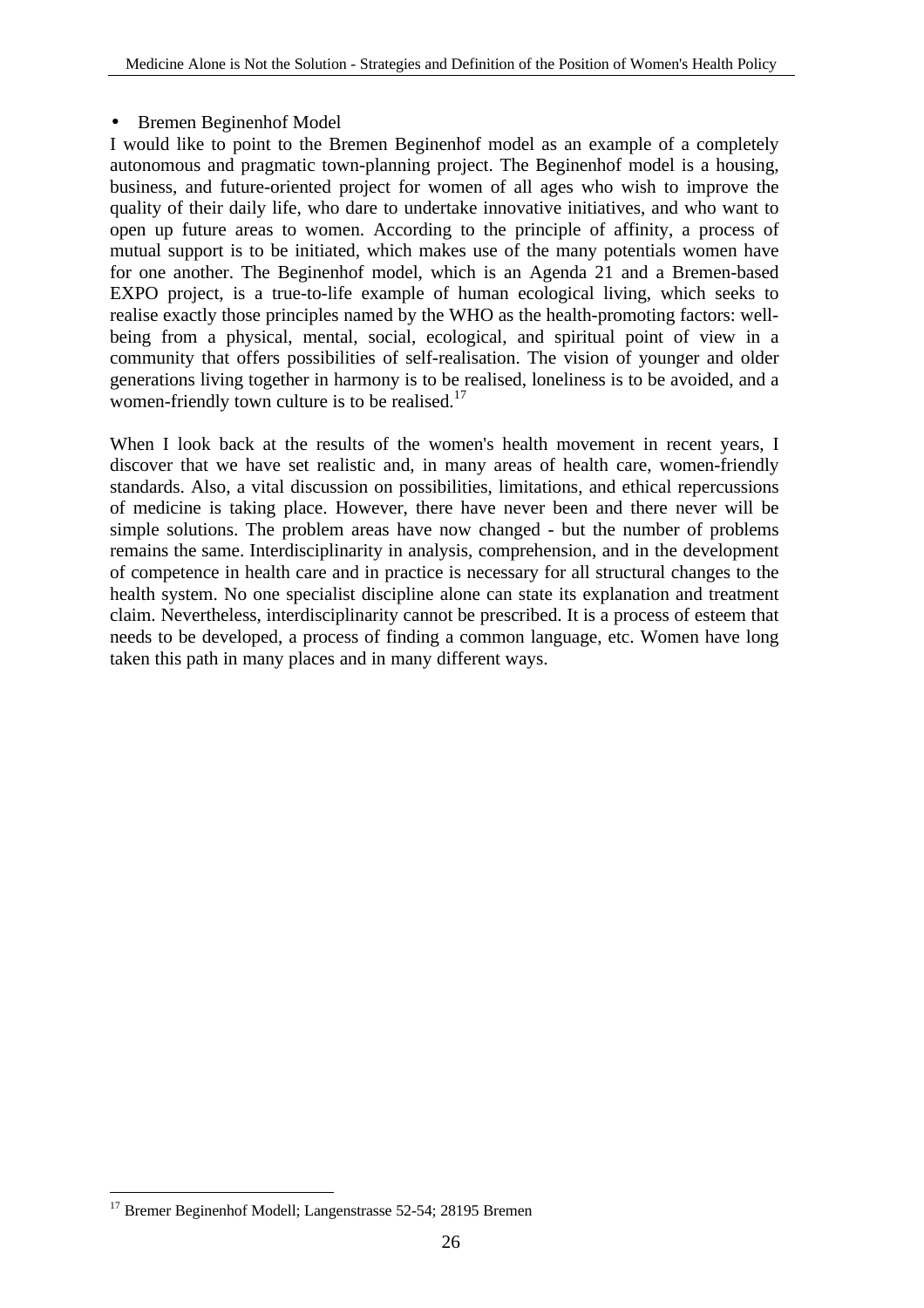## **The European Women's Health Network - EWHNET**

#### Katja Eichler

The European Women's Health Network (EWHNET) is a project in the Fourth Medium Term Community Action Programme on Equal Opportunities for Women and Men (1999-2001) and is financially supported by the German Federal Ministry for Family Affairs, Seniors, Women and Youth (BMFSFJ). The EWHNET was founded in 1997 and since 1999 it has been co-ordinated by the Landesvereinigung für Gesundheit Niedersachsen (Association for Health Promotion in Lower Saxony) in Hannover. The network aims at promoting equality in the health system by increasing the visibility of women's health needs. It works to give public recognition to women-friendly approaches in health care and health promotion. A central component of the network's activities is the documentation and dissemination of models of good practice.

#### **Organisation**

EWHNET is characterised by interdisciplinarity and multiprofessionality; its membership includes medical doctors, psychologists, midwives, nurses and social scientists. Member organisations include women's health centres, research institutes, nongovernmental organisations and representatives of public health institutions/facilities. Women practising in the field of women's health and the decision-makers of different institutions and political parties are addressees of the network. As of September 2000, the network consisted of representatives of organisations from ten European countries: Denmark, Germany, Finland, Greece, Great Britain, Ireland, Italy, Netherlands, Austria and Sweden.

#### **Why a European network for women's health?**

The starting point for the foundation of a women's health network were the results of women's health research. Women and men differ in their health status and behaviour as, for example, in regard to the incidence, prevalence and types of diseases and symptoms, communication styles (e.g. in communicating with the doctor), coping strategies in regard to stress and the medical care they receive. The health system is characterised by gender bias. The consequence is that it is partly orientated to the health needs of men and that gender-related differences are often ignored or stereotyped. On the other hand, in some fields there is unnecessary treatment. As a consequence the health needs of women are not adequately considered. For the representatives of EWHNET, women's health is not a purely medical concern but also a socio-political issue that must be viewed in the context of political structures and socio-economic factors.

The perception of health/ill-health as well as the thematic foci vary according to different social, historical and cultural circumstances. The aim of EWHNET is to understand and show the specific situation in each of the countries and to achieve a communication process across borders, which makes an exchange of good practice and successful strategies possible. This reveals possibilities for making the health needs of women visible Europe-wide and to promote their consideration.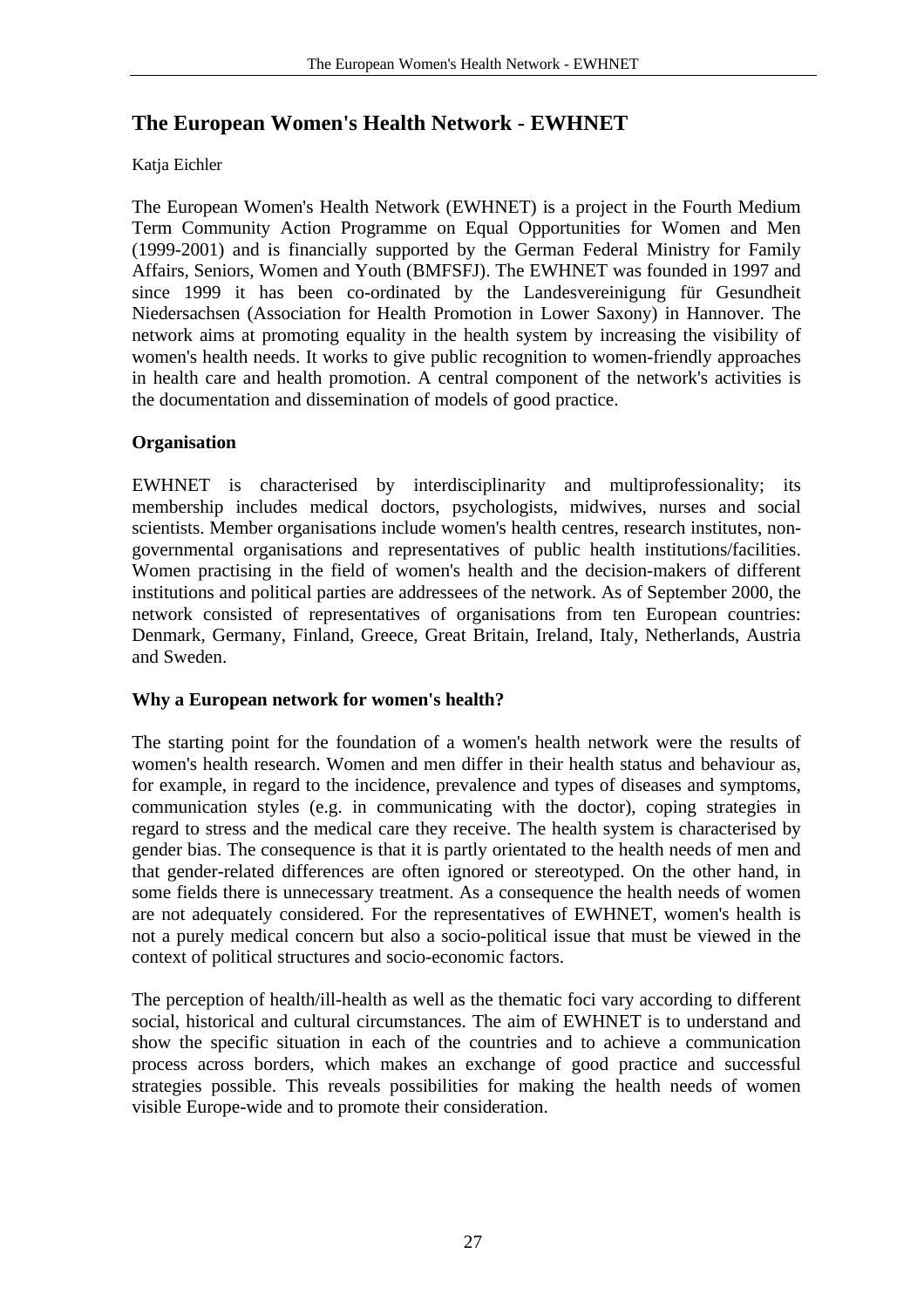#### **Fields of Activity and Dimensions of Women's Health**

The work of EWHNET is based on a social model of health following the Ottawa-Charter of the WHO (1986). Socio-economic factors, life-style and living conditions are considered central determinants of women's health. This includes, for example, inequality in regard to economic and professional chances, stress from multiple roles, lack of social acknowledgement as well as the grade of self-determination in regard to health issues. EWHNET promotes a social model of health as a guideline on regional and local levels and a salutogenetic model - the question of how health can be maintained instead of how disease can be avoided.

The Ottawa-Charter (WHO, 1986) defines five levels of activity for health promotion. In regard to women's health this means:

"Build Healthy Public Policy": implying that gender-specific approaches have to be brought to the focus of political decision-makers in all fields.

"Develop personal skills" including

- developing self-esteem and self-determination in regard to health issues
- empowering women to make personal decisions on health issues based on informed consent
- indicating the provision of adequate knowledge
- promoting a resource-orientated approach, which may initiate empowermentprocesses for women and the demedicalisation of women.

"Strengthen community action" meaning

- the promotion of women's networks in communities and
- the promotion of self-determination of women in neighbourhoods in order to achieve autonomy and self-control in regard to health issues.

"Reorient health services", transferred on women's health, means

• to develop gender-sensitivity in the fields of health promotion and care, rehabilitation and health planning.

"Create supportive environments" embraces

- the creation of safe and comfortable working and living conditions for women
- taking into account the consequences for women of measures in urban and ecological planning as well as in leisure time organisation.

#### **Activities**

Models of good practice which contribute to women's and girls` health are identified and imparted by the EWHNET partners. In regard to this, the reports, which are produced by the network partners of the represented countries, play a central role. They contain information on the national health systems, on the development of the women's health movement, as well as in-depth-contributions on relevant topics. EWHNET initiates working groups with women working intensively on special topics and detailed transnational guidelines. Currently working groups on the topics of health promotion for girls at school, women-friendly psychotherapy, and women, work and health; are active. A further central aim of the network is to improve the dialogue between representatives of northern and southern European countries. In this context a "Dialogue-Workshop" has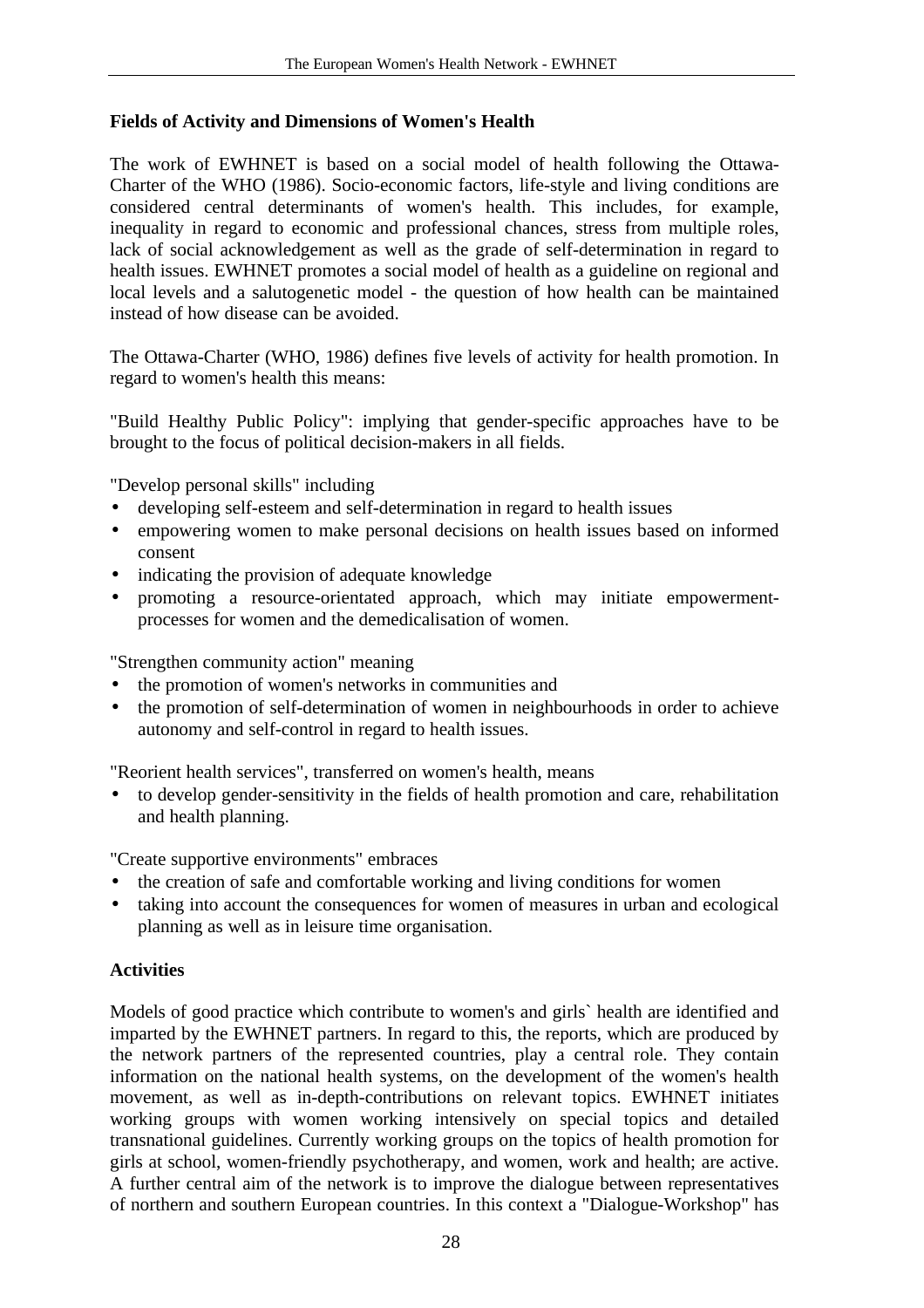already taken place. The representatives of EWHNET foster contacts to organisations that undertake lobbying activities on a European level and in this way bring an influence to bear on decision-making processes in political institutions. For the coming project year a number of new activities is planned, including among other things the development of a trainee-exchange-programme that aims at enabling women who are active in the field of women's health to directly experience models of good practice and to test their applicability in their own work context.

The representatives of EWHNET regularly come together in transnational meetings for the co-ordination of activities.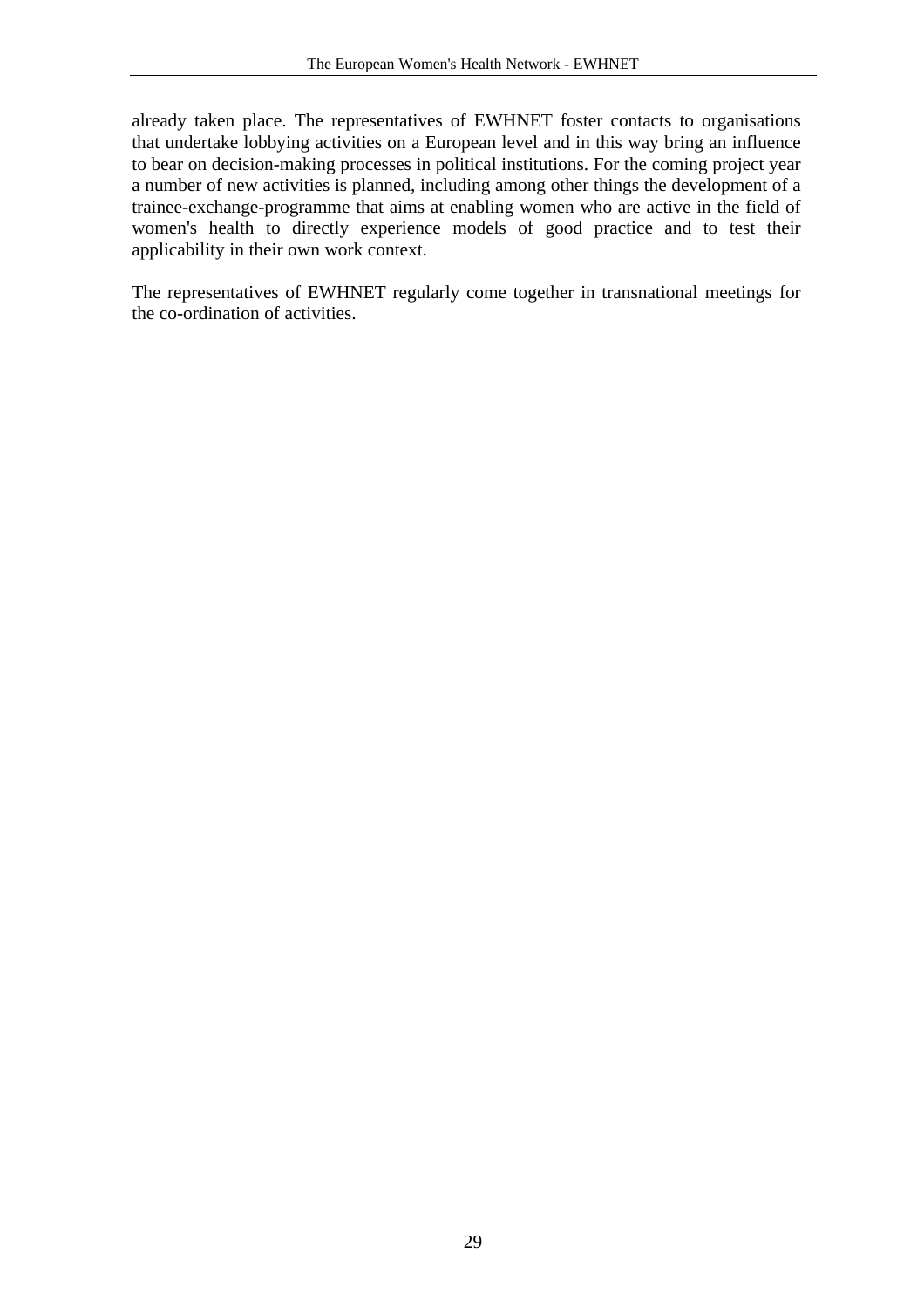## **Women and Health in Glasgow**

Sue Laughlin - Women's Health Co-ordinator, Greater Glasgow Health Board Alison Miller - Counselling & Groupwork, Centre for Women's Health

This presentation aims to summarise the development of work in one city, Glasgow, where a strategy for women's health has been established. It will highlight the essential relationship between this strategy and the practical work that has followed as a consequence of the strategic work by examining the work of the Centre for Women's Health in general and how it has worked specifically on the issue of gender-based violence. The presentation will also consider the factors which make the work potentially replicable elsewhere.

In 1983, a group of women working within the health authority, the local authority and voluntary organisations (NGOs) came together with community activists to organise a health event for women which explored a number of issues important in women's lives and the likely implications for their health - employment and unemployment, women's social role, food and exercise, family life. The event attracted 6000 women from a broad geographical area, demonstrating the demand by women to meet and consider their health in the broadest context. It was followed up by numerous smaller events in local communities and started a process of dialogue between women professionals and women users of services in the city.

Subsequently, different groups of women coalesced around a campaign to extend the meaning of women's health and to improve the nature of health provision for women. The campaign lasted for a number of years and despite the usual difficulties of campaigning, there were two enduring outcomes. Firstly, it helped to redefine the traditional model of women's health. Secondly, a Centre for Women's Health was established in 1993, funded by the health authority and the local Council in recognition of its relevance to both health and local government services.

At the same time as the activity to address women's health concerns, Glasgow embarked on its involvement with the WHO Healthy City movement. The work to raise the profile of women's health, operating mostly informally, was then able to gain more formal recognition by becoming part of the Glasgow Healthy Cities Project. This acknowledgement facilitated a multi-agency group to bring forward a Women's Health Policy for Glasgow. Launched in 1992, after a comprehensive consultation, the Policy was adopted by the Healthy City Project partners which included the health authority and the City Council. A second phase of the Policy was relaunched in 1996 to address gaps in the original document.

The Policy is based on three underlying assumptions about the key determinants of poor health in women, namely, women's complex reproductive system, sex and gender differences in general health problems and the impact of the experience of gender inequality in society. The emphasis of the Policy has been to introduce organisational change rather than focusing on women's health behaviour, as highlighted by the four objectives of the 1996 version of the Policy:

• to increase awareness and understanding of the factors which affect the health and well-being of all women in Glasgow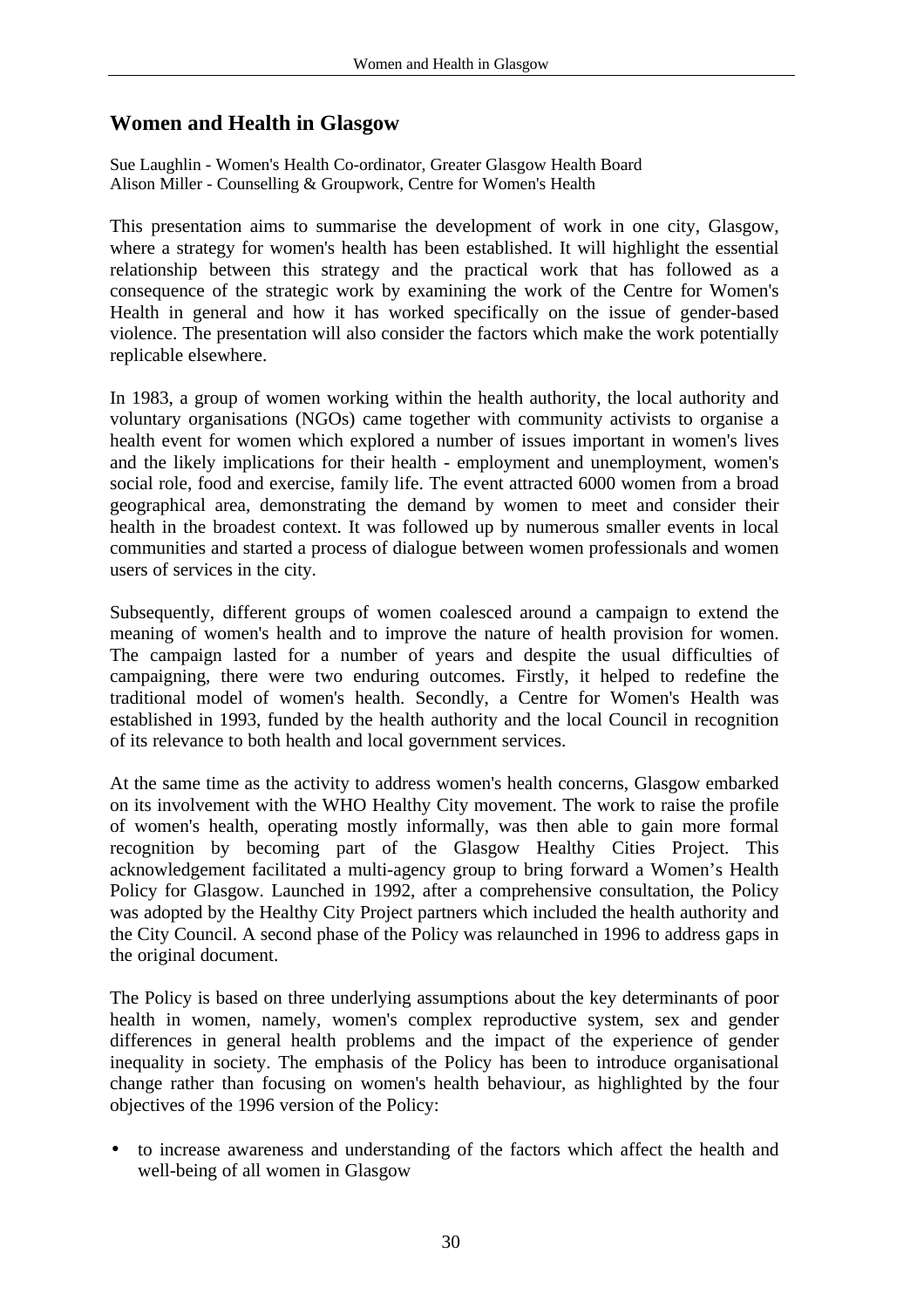- to shape general policy development, planning and service delivery to improve the health and well being of women
- to ensure structures within organisations which take account of the factors which affect the health and well-being of women
- to ensure that the key issues identified by women which included poverty, the physical and social environment, mental health, women as carers, the needs of black and ethnic minority women, disabled women and lesbians - are addressed as priorities

Implementation of the policy has varied across the partners of the Healthy City Project according to the extent to which there is formal recognition of health as being part of their core business. Not surprisingly, it has been easier to carry forward within the health service especially in view of many recent changes in local government in Scotland. Although developments within the health service should be viewed as positive, this has arguably distorted both the processes of change and its progress.

Overall, progress on the policy falls into six main categories: the establishment of organisational structures by the Healthy City partners with responsibility for facilitating implementation of the Policy; making some services (particularly pre-existing community health services for women and sport and leisure facilities) more womensensitive; the production and dissemination of information and resources for women and about women's health; making and consolidating links with communities and groups of women; the establishment and funding of a model project, the Centre for Women's Health; and comprehensive activity aimed at tackling violence against women. All of these areas of progress do however remain under constant threat and require considerable effort to maintain at an effective level of activity.

The nature of both the Policy and the way of working in Glasgow have been adopted by the World Health Organisation as a model for Europe although the challenge is to work out how to introduce this approach across Europe.

• Investing in Women's Health

Investing in women will not only have a positive effect for women but for the population as a whole, through a reduction in inequality. There is a need to make women's health a priority because of the effects of disadvantage and discrimination that women experience.

Social Model of Health

This highlights the need to take a view of women's health which recognises its social, economic and environmental determinants. It seeks to emphasise the significance of women's poverty on health. This view of health recognises the biological factors which affect women, but places them in a broader framework.

A social model of health also helps to show that women are not all the same and highlights inequalities which exist between different groups. The Glasgow model therefore emphasises the need to examine the specific needs of black and ethnic minority women, disabled women and lesbians, and develop appropriate responses.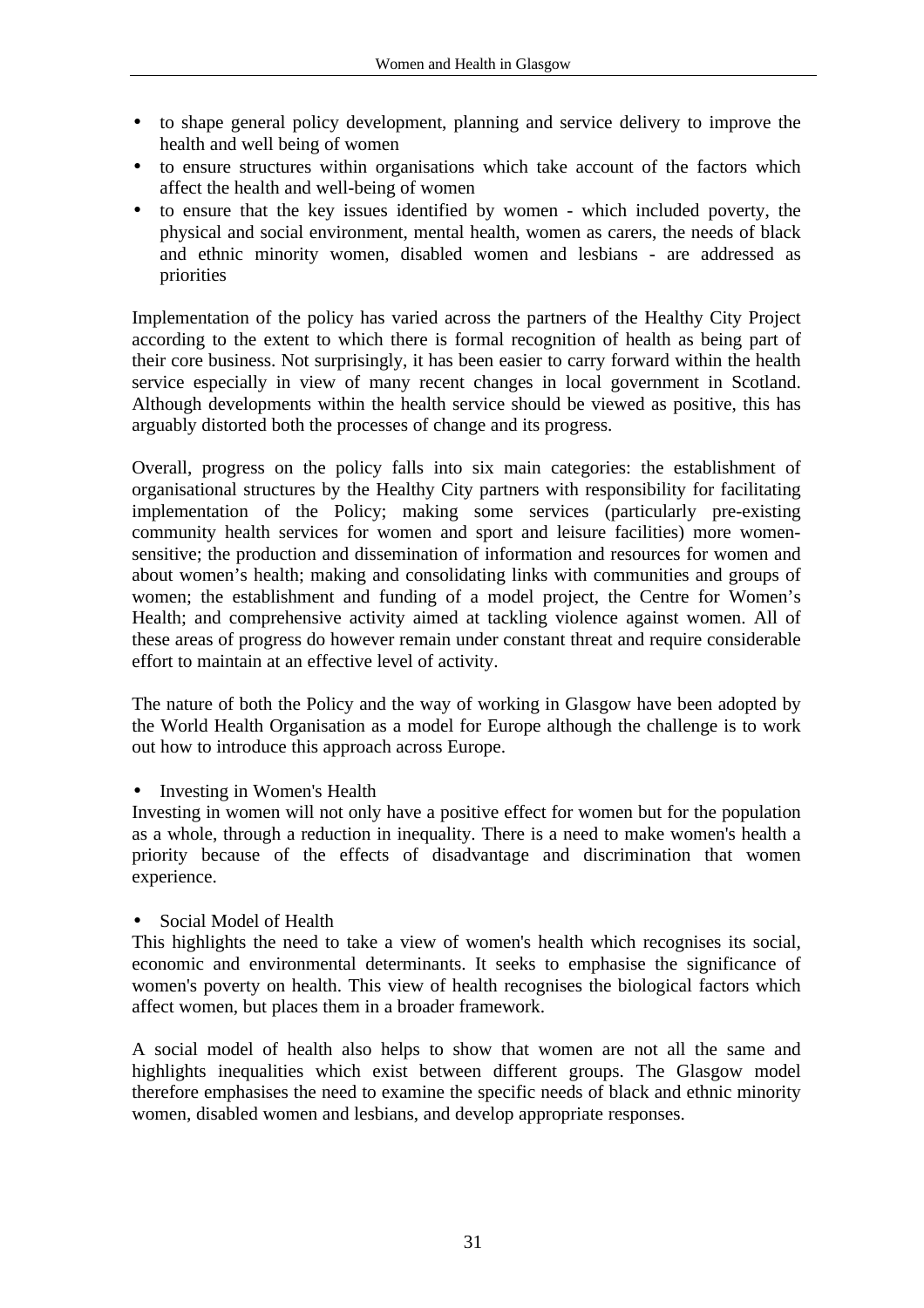#### • Consultation and Participation

Women have limited access to decision-making and may have limited opportunities to define their health needs. There is a need therefore to develop and implement processes which allow women to actively determine the agenda for promoting their health.

• Interagency and Organisational Development

Liaison and co-operation with a range of organisations willing to take the lead in implementing policy is very useful. This is a prerequisite for the effective planning and delivery of all services which have an impact on health.

#### • Strategic Framework

It follows from the above that a strategic framework with the following elements is required:

- women's community development to help articulate health concerns
- a forum for women's health which brings together statutory organisations, NGOs and community groups to identify priorities
- women's health policy development and implementation
- organisational structures and systems which raise awareness and facilitate data collection by gender, gender monitoring and gender sensitive planning
- a centre for women's health to try-out new methods of responding effectively to women's unmet health needs
- research and development of indicators of women's well-being.

This work may appear very abstract but we argue that without this challenge to the existing male dominated approach to policy making and the traditional approaches to health and without the structures to make lasting change we will never make a significant difference to the health of women. The next part of our presentation will focus of one of the practical outcomes of the Women's Health Policy.

The Centre for Women's Health forms one strand of the strategic work of the Women's Health Policy outlined by Sue.

I want to give you a very broad outline of the work of the Centre for Women's Health and then to focus on a specific issue, domestic violence, to illustrate how the work we do directly with women links to the strategic work Sue and others are engaged in.

The Centre for Women's Health was opened in 1994 in a building in the centre of Glasgow. Its aims are:

- To provide a health promotion service run by women which responds to the unmet needs of all women.
- To provide a training centre for statutory and lay workers in order to increase their understanding and practice of women's health.
- To assess the feasibility of existing services encompassing the model of interagency practice in the provision of women's health services.

The services we provide directly to women are:

- 'Listening Ear', i.e. one off counselling support to women who drop in to or phone the **Centre**
- Ongoing one to one counselling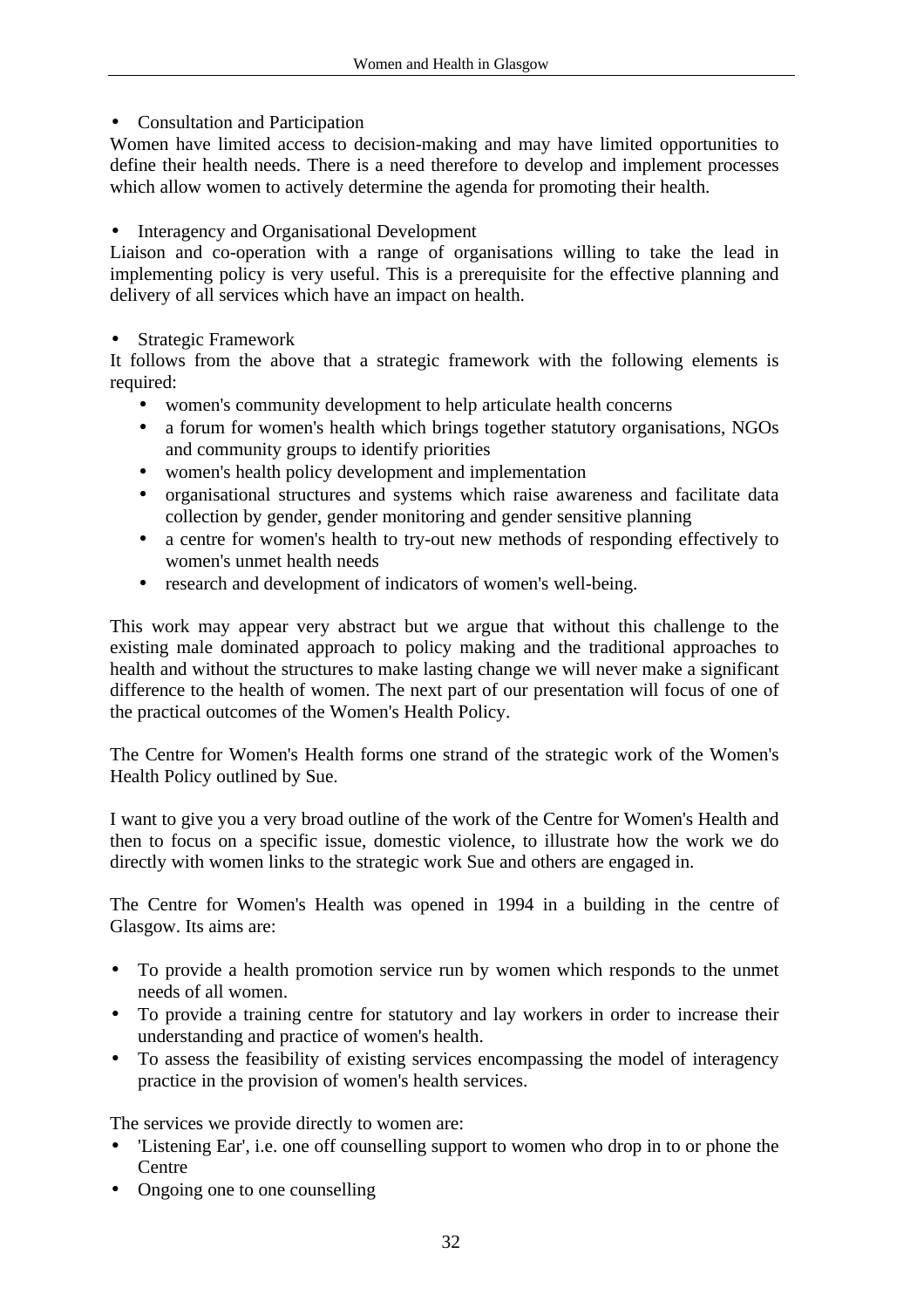- Support Groups
- A library of books relating to a wide definition of women's health
- A database of organisations providing support and information for women
- A creche for children

Because we are aware that women are not a homogeneous group, as well as trying to address the needs of women in general, we also target specific groups which tend to be marginalised and poorly served by mainstream services. These groups are:

- Black and ethnic minority women
- Women living in poverty
- Lesbians
- Disabled women

We particularly address in our services issues which affect women because they are women:

- Low Self Esteem
- Eating Disorders
- Child Sexual Abuse
- Domestic Violence etc.

Our approach to improving women's health then happens on three levels:

- The strategic level: influencing policy and decisions at organisational level
- Working with workers: through training and consultation, supporting workers to offer a better service to women
- Working directly with women: Consulting women about their needs and providing services that attempt to address those needs

I think this can best be illustrated by taking one issue, domestic violence and showing how the work at the three different levels interact with each other to create a more integrated approach.

The Strategic Level

The Women's Health Policy highlighted responding to women experiencing domestic violence as one of its priorities. Greater Glasgow Health Board (GGHB) and other statutory and voluntary organisations agreed to the priorities identified in the Women's Health Policy. A Women's Health Policy Working Group was established, which in turn set up a sub group on domestic abuse. When the Health Board set up Health Gain Commissioning Teams (HGCT) to address the needs of particular areas, the Women's Health Policy Working Group (WHPWG) Sub Group on Domestic Abuse lobbied for a HGCT on the issue of domestic violence, the only issue based HGCT.

The WHPWG Sub Group on Domestic Abuse formed the core of the new HGCT on the Treatment of Abused Women. Having domestic violence accepted and acknowledged as a public health issue instead of simply the personal and private experience of some women had considerable implications for its potential to be addressed within health settings.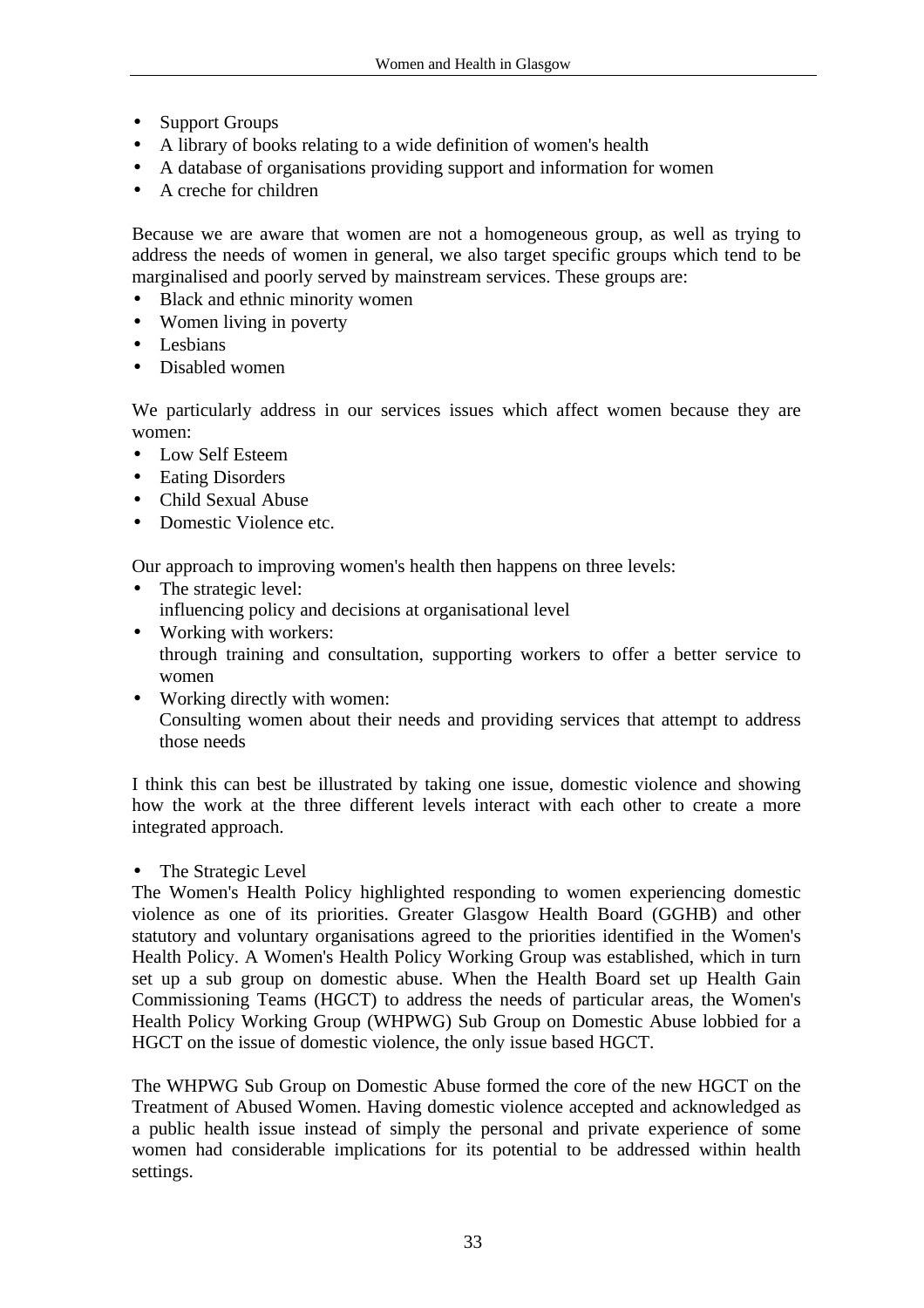Research was conducted in particular health settings, which highlighted various needs, both in staff and women affected by domestic violence.

• Work with Domestic Violence

Domestic Violence (DV) provides a good example of the approach we have taken to women's health in Glasgow. Up until fairly recently, all the work around DV in Glasgow and elsewhere has been done by Voluntary/Women's Organisations, both offering a service to women and campaigning for change in society. These organisations have certain strengths:

- strong ideological/political analysis
- independent
- commitment to the issue
- driven by direct experience of members
- build up experience and expertise in dealing with the issue
- solidarity/identification with the women they offer a service to
- change public perceptions
- put domestic violence on the political agenda

But there are limitations to the work such an organisation can achieve on its own:

- isolated/marginalised
- relatively powerless
- lack of sympathetic support in national/local government
- lack of funding
- confirm public prejudices

But what of the responsibility to women who have experienced domestic violence in a statutory organisation such as the Health Board?:

While it is common knowledge in women's organisations that women's health, both physical and mental, is adversely affected by violence done against them, it is very difficult to have that view accepted or acknowledged within the statutory services.

Evidence from America suggests that women who have been abused are more likely than non-victims to have poor health. The health service is often the first formal agency that women turn to for help. Despite this, many abused women pass through the present system undetected and there is no reliable information on how often services are used or their effectiveness.

Some of the weaknesses of the health service then are:

- male dominated culture
- medical model, i.e. treat individual injuries/ignore the causes
- lack of recognition of domestic violence when women present with injuries or mental health problems resulting from it
- no or very little gender breakdown of statistics
- unwillingness to learn from non medical sources like women's/voluntary organisations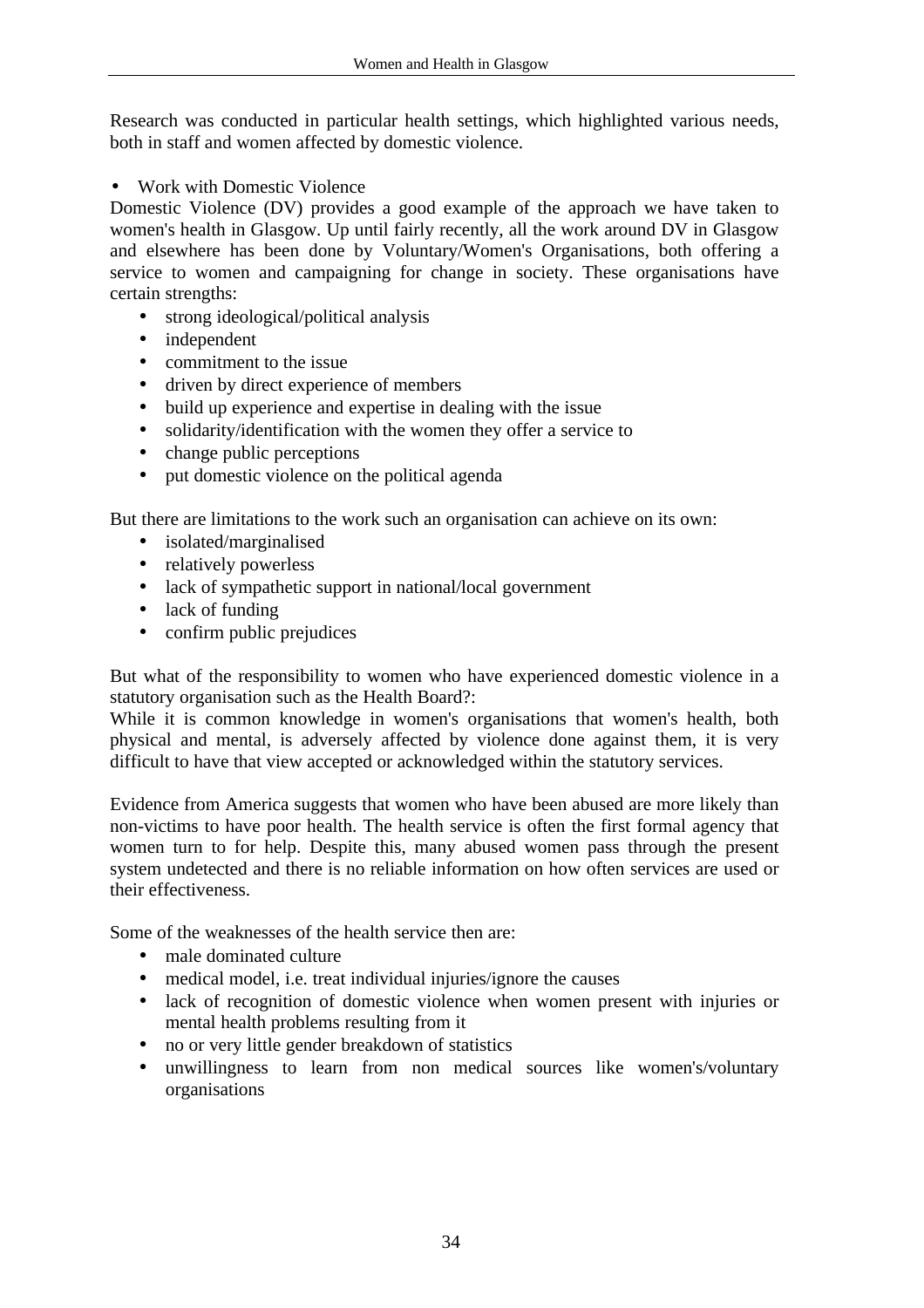So how do we change that? How can we change the age old culture of the health service? How do we integrate into the mainstream the knowledge that is gained on the margins? With great difficulty!

But in Glasgow we have begun to look for ways in which we can build a strategy that will address the issue of domestic violence and other issues that affect women's health. So we work if you recall at three levels:

- strategic
- working with workers
- working with women

These are some of the strategic factors that allowed us to take this work forward: These strategic and environmental factors allowed for the first time for funding to be identified and released for work with the health effects of domestic violence on women.

Working with workers and providing a service to women: the role of the Centre for Women's Health

Much of this work has been undertaken by my colleague Kate Munro from the Centre for Women's Health along with Siobhan McCartney and more recently Katy Cosgrove from Sue's team, the Women's Health Team in Public Health.

This has involved them in:

- gathering evidence
- involving and consulting women's/voluntary organisations
- creating guidelines
- training staff
- piloting services
- evaluating services

Evidence gathering Audits of Accident and Emergency (A&E) and Family Planning:

- establishing numbers of abused women attending
- finding out current practice in managing/treating abused women
- developing and writing good practice guidelines
- developing and delivering training programmes to explain the good practice guidelines
- monitoring and analysing the effect of good practice guidelines on patient care

In her work, Kate has been involved in offering training in good practice for domestic violence to General Practitioners (GPs), Midwives, Dental Hospital Staff, Family Planning, Well Woman Clinic Staff, A&E staff.

To finish this part of our presentation, I want to look at the newest piece of work to come out of this. In December this year the Health Board will begin a pilot project aimed at providing a service to women who come to an Accident and Emergency Department with injuries sustained through Domestic Violence. The Centre for Women's health has a key role in this.

#### • Accident and Emergency Pilot

The aim is to provide and test the effectiveness of a support service for abused women on site in an Accident & Emergency department. During the evidence gathering phase, A&E staff said that a big problem for them is having no one there at the time that most women come in with injuries from domestic violence, i.e. in the middle of the night, at the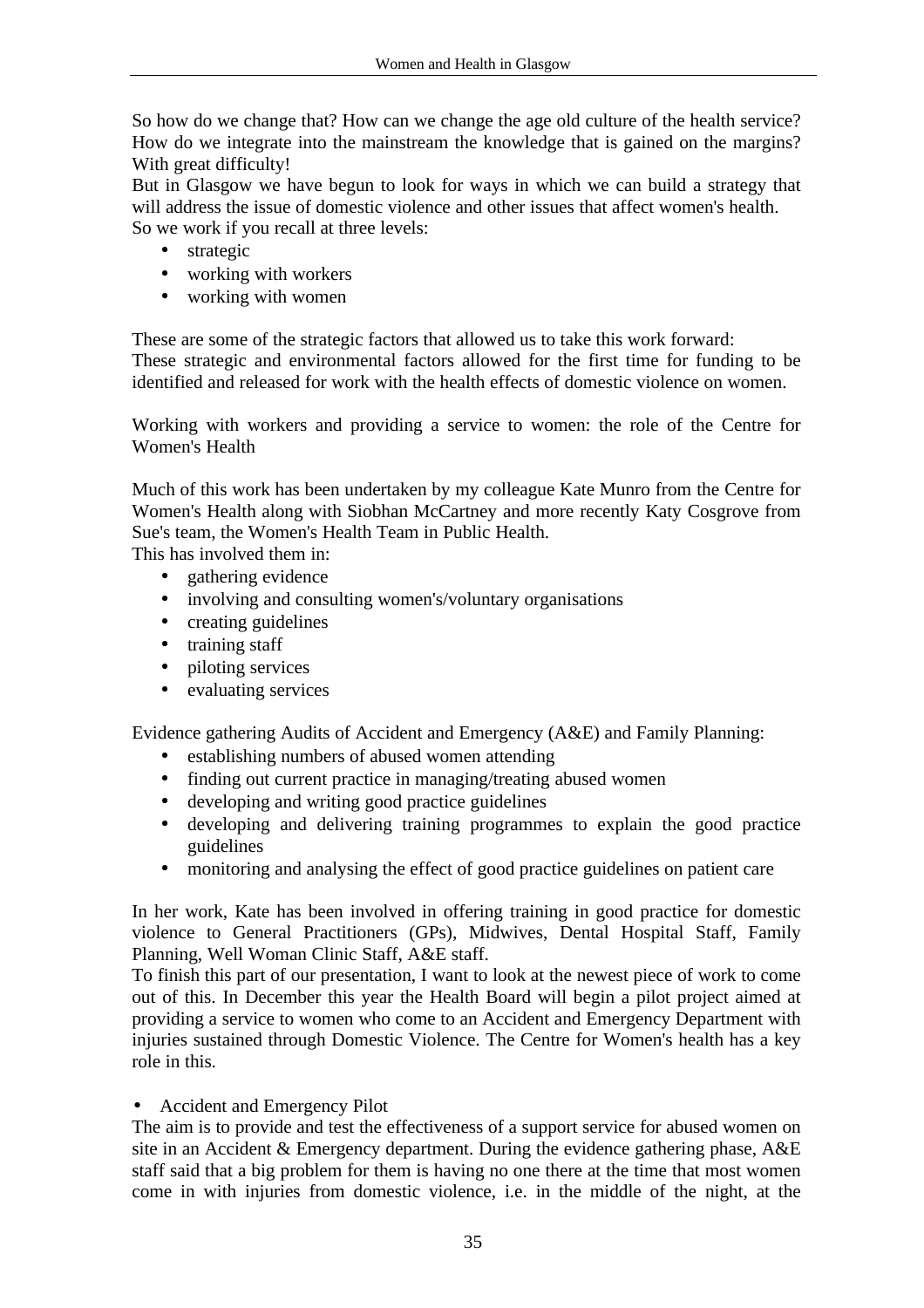weekend, when all other support services are closed. Because of the strategic work it has been possible to get funding to offer a service tailored to the needs of abused women in a Health Service setting:

- Training and Induction for A&E staff
- Adequate funding to pay support staff
- Appropriate setting on site in A&E
- Appropriate times 8.00 pm 8.00 am, Fridays and Saturdays
- Appropriate Service
- Counselling: liaison with A&E staff
- Support: support for A&E staff
- Advocacy: liaison with housing, police etc
- Follow up support: information
- Appropriate staff drawn from women's /voluntary organisations
- Monitoring and evaluation

It is the evaluation of projects like this that then feeds back into the cycle of discussions about where money should be spent within the health service. In this way, Domestic Violence becomes a public health issue and not just the individual misfortune of individual women or simply the concern of groups on the margins.

We believe that the Glasgow approach has much to contribute to the women's health movement but in order for it to do so, it is helpful to consider some of the factors that have contributed to its progress.

Firstly, the work has undeniably been aided by the presence of advocates with sufficient status to have some influence in both the health and local authorities and their persistence in trying to find avenues to raise and promote a women's agenda. Secondly, the struggle for change has combined, for much of the period under consideration, action from within organisations with pressure from women's groups outside, much of it co-ordinated through the Clydeside Women's Health Campaign, exemplifying the role of lobbying and campaigning by the population group concerned. A third factor has been the ideological perspective of women's health which has linked women's oppression with women's health in a different way, than the traditional interest of the women's health movement with women's rights within the medical system and the demedicalisation of women's reproductive health problems.

A fourth consideration is the development of a strategic perspective which focused on multi-agency organisational development rather than seeking behaviour change amongst women or placing the sole emphasis of change in the practice of individual practitioners.

The nature of the demonstration project (Centre for Women's Health) has played a key role in that it has sought to integrate service provision aimed at meeting women's unmet needs with a strategic function which attempts to inform mainstream service delivery to respond more effectively to women's health needs.

The last factor has been the local and national struggle for public recognition of the abuse of women by men. Until recently this struggle has co-existed with the work on women's health more generally but there has been a gradual coming together over recent years as the poor health associated with violence has become more apparent helping to highlight the link between women's health and the experience of gender inequality.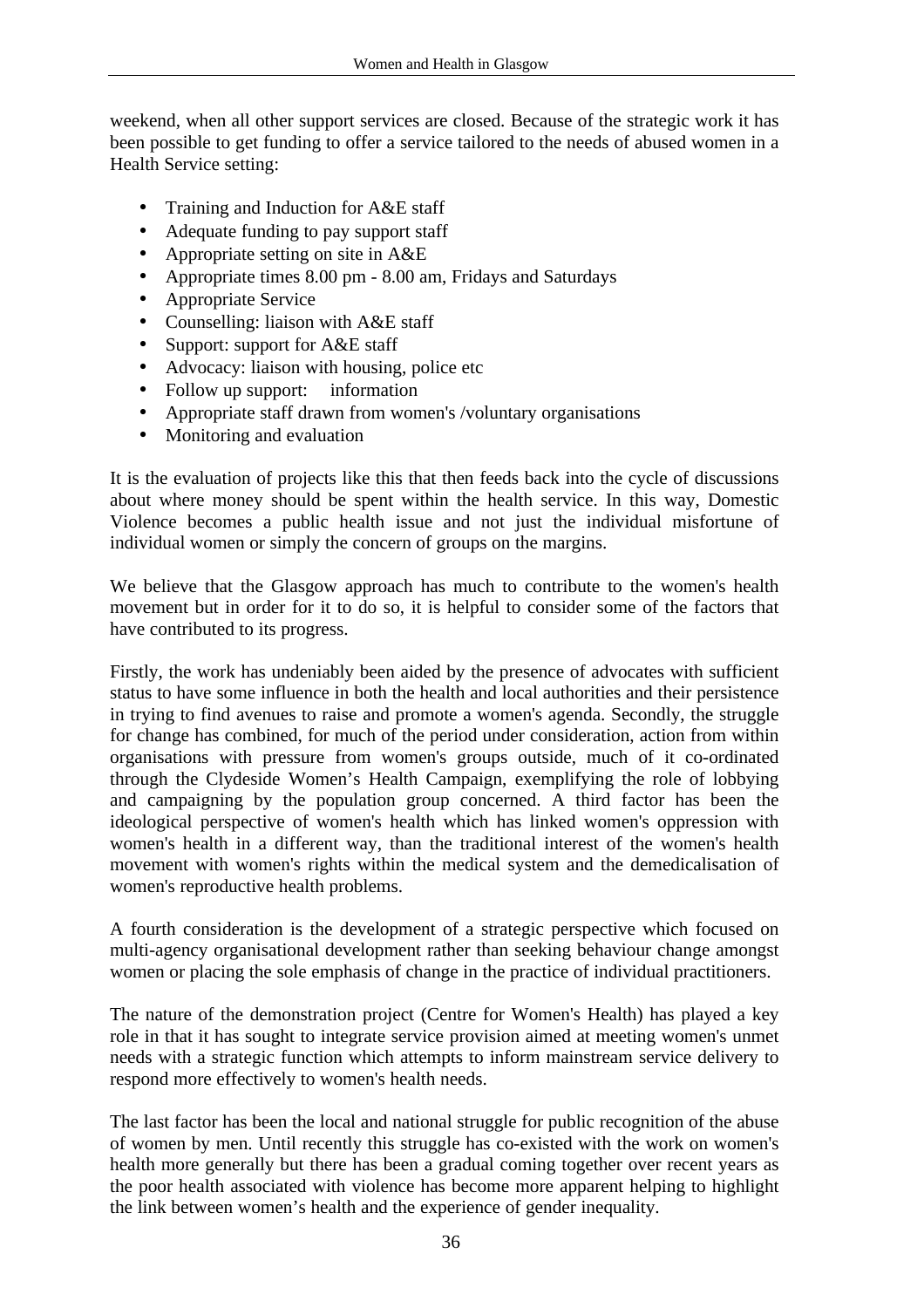It is however worth noting the general environment in which the work in Glasgow has been operating. Unlike some other countries - Australia and Canada for example - there has been and is still no national policy, either in the UK or in Scotland, for promoting the health of women which recognises the social context of women's health. Undoubtedly, this can be partly attributed to inherent sexism within Government ministries with responsibility for health and associated issues despite sporadic attempts to raise the profile of women's health and the new interest in gender mainstreaming.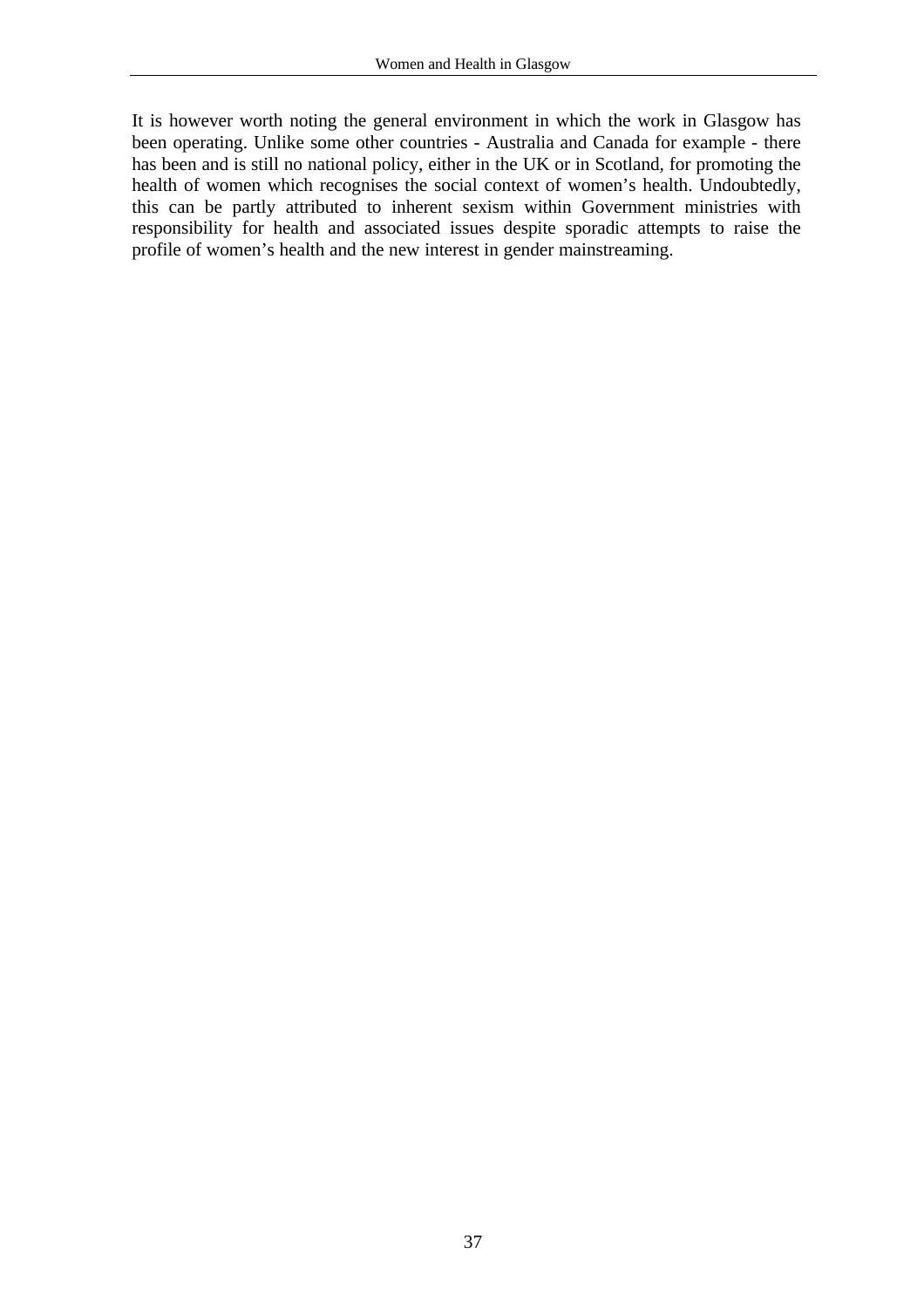# **The "Women's Health Centre" in Russia**

Tatjana Schipulo - "Russia's Women", Moskow

Dear Colleagues and Friends,

First of all, in the name of the Russian participants in this forum, Ms Marina Chabarowa and myself, I would like to thank you all for extending an invitation to us and for your solidarity and support of our work on "Women and Health".

The previous ten years have been extremely complicated for Russia. The transition from a centrally controlled economy to a market economy led to far-reaching political and social changes. One of the main obstacles to becoming a fully operative market economy was the rapid, but insufficiently thought through process of privatisation, leading to the new owners dealing irresponsibly with former state property.

The reforms carried out in Russia led to a rapid increase in unemployment, particularly among women (64 per cent of the officially unemployed are women; whereby regional differences also play a large role: in the Tatar Republic and the Republic of Gorno- Altai, for instance, unemployment among women has reached 70 to 80 per cent).

Women were only rarely involved in the privatisation process; women are now predominantly employed in badly-paid sectors, since typically female professions, such as medicine, teaching, and university teaching, have traditionally, even in times of the former Soviet Union, been badly paid. Men are accepted more quickly into the private sector, whether in private schools or private clinics, etc. women often earn less than men.

Women, whether they are post-graduates or have even earned a PhD, or whether they have only attended primary school, are predominantly employed in small- to mediumsized enterprises. Furthermore, the majority of all employees in this sector work in the black economy.

Major changes are taking place in the economic, social, political, and cultural areas of life. Unfortunately, the high speed of economic reforms is not accompanied by corresponding changes in the social sphere. This affects the absolute majority of the population. The underprivileged classes now find themselves in a precarious situation. These classes include pensioners, most of whom are women, since the life expectancy of women is about ten years longer than that of men (at the beginning of 1999, the life expectancy of women was 73, while men were expected to live to 61; compared with 1995, when women reached the age of 72, and men lived to 58).

The State delays the payment of wages, child benefit, and pensions, at a time when countless state enterprises have been closed down or sold to the private sector in the course of the economic reforms, leading to unforeseen mass unemployment.

In the health service, the following tendency can be ascertained: a private health service is coming into existence alongside the general state system. If Russians have a certain amount of money at their disposal, they can obtain the highest quality medical care and medicine available. At the same time, the best doctors have defected to the private sector. There is a considerable lack of specialists (including dentists, endocrinologists, and urologists) in the public sector. Patients have to wait a considerably long time for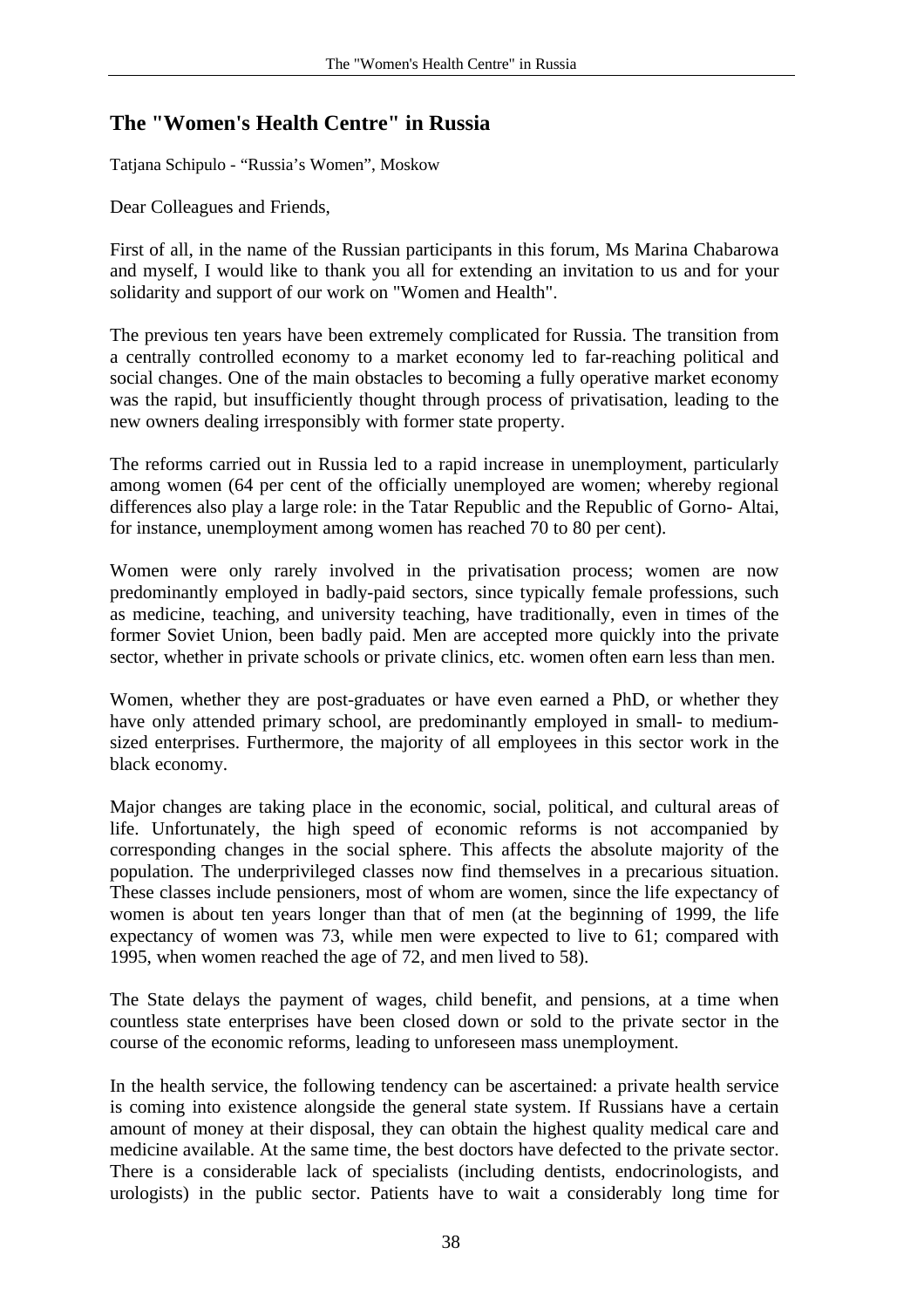medical care. Many types of medicine, which were and still are only produced abroad, have become too expensive. These include insulin, gynaecological and cardiac drugs, as well as hormones.

The present economic situation means that it is no longer possible for the State to buy up medicine and distribute it free of charge or at a reduced price to those who regularly require it. The supply of medicine that is produced in Russia is equally dependent on world-market prices, since most ingredients required come from abroad.

The total cost of the health service in Russia amounts to between two and three per cent of the gross national product. The World Health Organisation recommends that between six and nine per cent be spent on health. The consequence was a reduction in the share of public spending on medicine. Moreover, forecasts for the years 2000/2001 predict a reduction of the pharmaceutical market in comparison with 1997. Less and less medicine is being imported into Russia, including contraceptives and hormone preparations. This makes the position of population groups consisting mainly of women: (pensioners, the disabled, and parents with many or disabled children) particularly more difficult.

It is possible to imagine a pyramid, the top of which consists of a small group of people who are in a position to provide decent medical care for themselves and their nearest of kin. The middle section of the pyramid comprises mainly the intelligentsia, who are very aware of health issues. Members of the intelligentsia take care of their health, and that of their children and dependants by not limiting themselves to the public health sector, but also occasionally turning to the private sector, for which services must be paid out of their own purses. The third group, situated at the base of the pyramid, consists of those people with the lowest income: pensioners, recipients of state benefits, the unemployed, and refugees.

As a consequence, the state of health service is becoming increasingly complicated. We are experiencing the reoccurrence of diseases that were presumed eradicated in the 1920s in Russia. These usually have a social component: tuberculosis, sexually transmitted diseases, alcohol and food poisoning, caused by the low quality of goods. Maternal mortality is extremely high (44 deaths per 100,000 in 1998), as is the occurrence of severe illnesses among pregnant women (anaemia, circulatory disturbances, late toxicosis, thyroid disorders).

Conditions for women in the health service are catastrophic. Abortion remains the main form of contraception. Two abortions are carried out per birth. Mother and child mortality is very high, and the number of alcoholics and drug addicts, as well as AIDS patients, is continually rising.

Women's organisations must therefore make the issue of women's health their top political priority. Around 300 family planning clinics have been established in Russia in extremely difficult circumstances. Their main objective is to put taboo issues, which until now women have dealt with on their own, into the political arena, enabling work in this area to be focused on prevention and education, rather than on consequences.

The founding and activity of these centres come up against numerous obstacles: criticism by the Orthodox Church, communist, and nationalist organisations, and the activity of the American organisation "Pro Life", for example, in the press.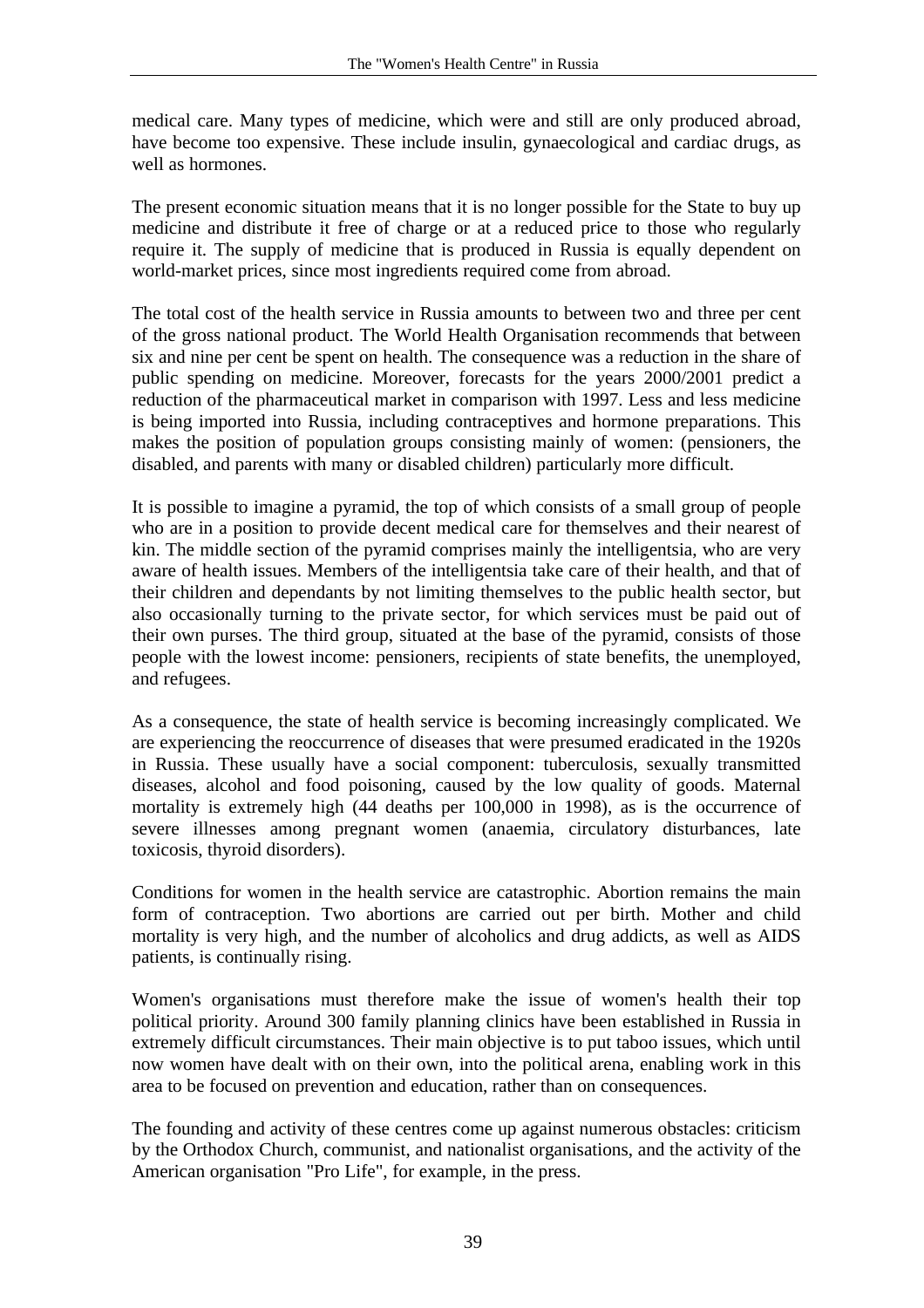Moreover, there is a rapid deterioration of the demographic situation in Russia. The population has decreased by 2.6 million in 1993, to 145.7 million inhabitants at present. There is a tendency to attribute this fact to the activity of family planning clinics, and to insinuate that they are aiming to drive the nation into extinction. Unfortunately, the media also tends to find a culprit for every evil, and these are often those who were involved in establishing family planning clinics in Russia. Just one example of this is Ms Ekaterina Lochowa, member of the Russian state Duma, and director of the democratic organisation movement "Russia's Women", who has been attacked for her activities.

Many organisations, which are members of the Movement "Russia's Women", are involved in this area. There are a number of organisations, run by doctors and gynaecologists, which explain the necessity of educational work in all sectors of the population, in particular for the young.

The director of one of these member organisations of the "Movement Russia's Women" is Ms Marina Chabarowa, a doctor who has already participated in several women's seminars in Germany. This gynaecologist has brought attention to herself through her work with schoolchildren. During work at the family planning clinic in the City of Tambov, it became obvious that both parents and teachers need to be integrated into the process. In fact, a general consultation with a certain doctor became an educational opportunity (50 to 60 patients per consultation!). It soon became apparent that such talks at school needed to be separated according to gender, and that it was better to have such conversations outside the school and the doctor's practice - which led to the search for a suitable location.

Due to the knowledge of organisations that are dedicated to women's and girl's issues in Germany, the desire arose to combine social and professional activities outside the state, i.e. a very regulated, system of medical care. Meetings with activists in the City of Tambov indicated that there is an interest in the issue of women's health in all age groups. It also became clear that information on the health of women over the age of 50 regarding healthy nutrition, the fight against osteoporosis, prevention of breast cancer, and modern hormone contraception, is fully inadequate.

Following regular meetings and talks with specialists, including German participants such as Claudia Czerwinski, an idea gradually came into being to found a women's centre within the framework of a private gynaecological practice. We believed that it was an opportunity to carry out public relations work on the subject of "Women and Health", which in no way excludes the work of self-help groups run by various social organisations. The founding of the centre, and the acquisition of a room would not have been possible without contacts to local organs of power.

In our opinion, the subject "Women and Health" is one of the most significant issues for the women's movement. We require social centres for "normal" women and girls, and not only fitness centres for the rich. This is why the experiences of European women's health centres are of great interest to us, especially the aspect of working with all age groups from young girls to elderly women.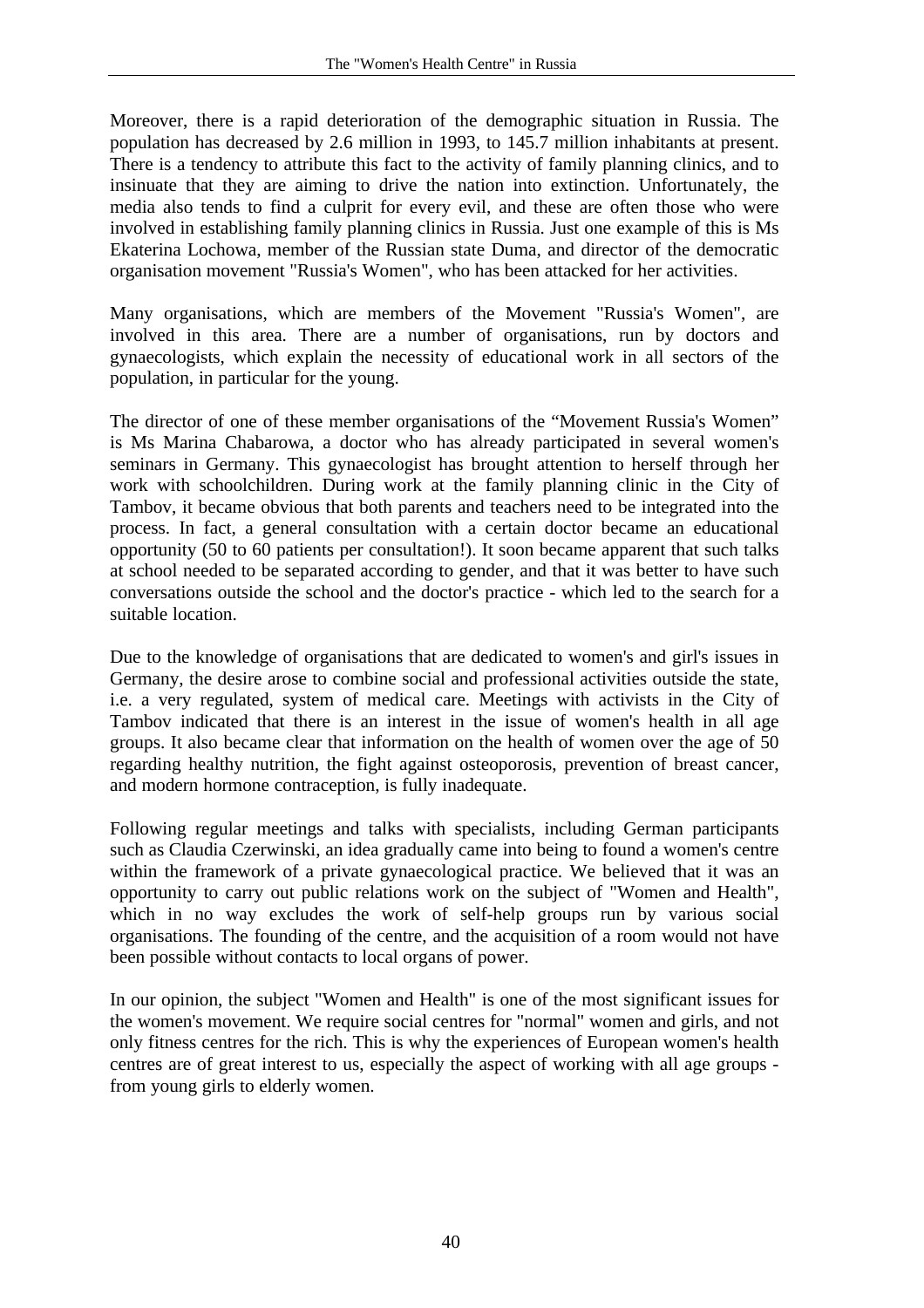Educational work in the area of sanitary conditions and hygiene stopped around ten years ago in Russia. The issues that need to be discussed and elaborated on are therefore manifold. The following factors have also contributed to this:

- 1. behavioural stereotypes have fundamentally changed (earlier contacts with the opposite sex, late marriage, the increase of couples "living in sin", the high divorce rate);
- 2. high incidences of migration among the population;
- 3. increase of drug and alcohol addiction, AIDS, tuberculosis, and sexually transmitted diseases;
- 4. deterioration of the economic situation of the majority of the population and, as a result, a deterioration of nutrition;
- 5. the range of new types of food and medicine available.

The centre in Tambov hopes to take up youth work within its family planning programme. It is becoming an important factor in the development of sexuality, which, in our opinion, is one of the most significant requirements for reproductive health and sexual equality for women. Ms. Gro Brundland, former Prime Minister of Norway, constantly reiterates that every American dollar invested in family planning saves society 200 dollars in medical and welfare assistance.

The main attention of the "Women and Health" centre is dedicated to the youth (girls, schoolgirls, and female students), as well as elderly women, who are socially and politically active. Many of these women are doctors, teachers, or lawyers; at the same time they act as multipliers who publicly make others aware of the problems.

It is important for us to remain in contact with women's organisations abroad. We would like to be informed beforehand about priorities set in the area of women's health for the years 2001 to 2002, so that we can report about them to women's organisations, or at least (over 60) regional branches of the "Movement Russia's Women".

In the long term, we would like to run a summer school entitled "Women's Health", and other seminars, in Tambov.

Currently, our largest problem is publishing reasonably priced material, adapted to Russian conditions of living, on the subject of women's health. Financial assistance is required for high-quality translations of the cassettes, films, and literature that are used by women's centres in Western Europe. We appreciate any practical advice and concrete assistance that our colleagues from other countries are able to grant us.

Combined with our thanks for the hospitality we have experienced, we hold the hope that our contacts will contribute to understanding between our people in future, since contacts made by women are equally important as contacts made by the politicians/men of our country.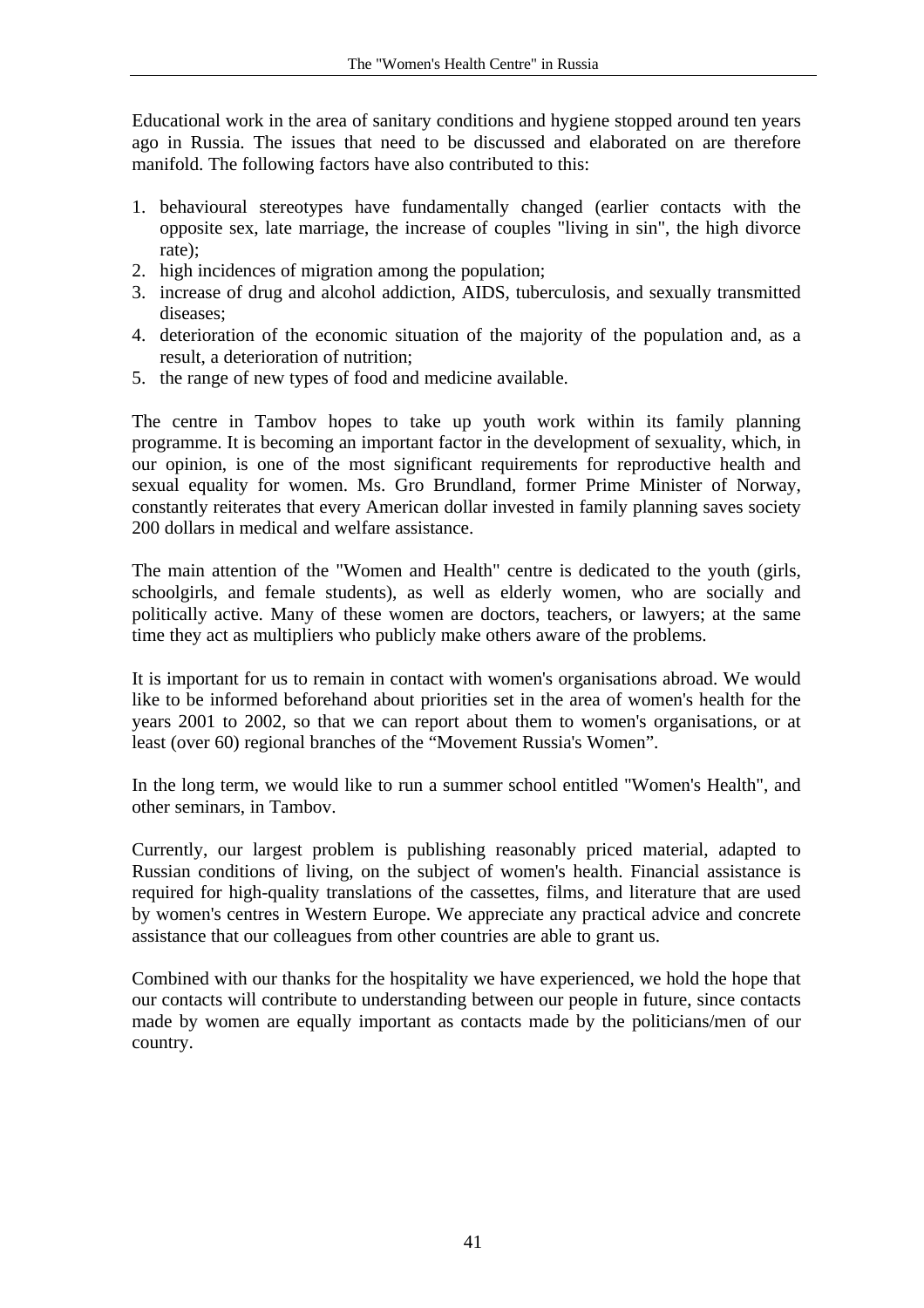# **Promoting Women's Health in two Settings: Aletta, Netherlands Centre of Women's Health Care and the NSPH Unit Gender & Health**

Lea den Broeder

I'm very pleased to be invited here to tell you something about Dutch experiences in women's health.

When I talk about the women's health movement in the Netherlands, first of all we must realise that there are a number of approaches towards women's health, each with a different perspective on the health issue. At the universities we have women's studies in medical science and research. There is the patient perspective approach: a self help movement which developed outside the regular medical mainstream. People involved in policy making have developed ideas and aims concerning women's health. Last but not least there are groups and organisations who work in implementation. They are the bridge-builders between the other three fields and the regular field of health and health policy.

It is this last category I want to talk about today.

I will focus on two examples; firstly, the Netherlands Centre for Women's Health Care Aletta, which existed from 1980 up to 1999, and secondly the Unit Gender & Health of the Netherlands School of Public Health, started up in 2000. Apart from many other differences between the two, it is important that Aletta was an autonomous organisation centred around the topic women's health, while the Unit is part of a regular organisation. However, in both cases questions about autonomy and mainstreaming come up, as we will see.

Let me take you back in time to the year 1980. A group of women in the municipality of Utrecht, Netherlands, set up a women's health group. They did so because they felt that regular health care did not meet women's needs and wishes. The women criticised the authoritarian way women were treated by doctors and other professionals, the medicalisation of women's lives, and the fact that women's experiences were not taken seriously by health professionals.

Two aims were central for Aletta in this early period:

- Realising an alternative women's health service that matched their needs for empowerment, knowledge, and sharing of experiences.
- Working out a critical glance at health care in general from a feminist perspective.

In these early days the self help approach was very important. Women's groups like Aletta were practising self-examination of the breasts or vaginal self-examination, and thus gained knowledge, but also self-confidence and the capability to speak up for themselves. As such Aletta started as a grassroots organisation, run completely by volunteers.

Aletta's initiative grew fast. More groups were set up, health information for women was provided on a larger scale. Group counselling and individual counselling was carried out in the centre. The 'good practices' developed by Aletta became more and more sophisticated. Aletta's staff and organisation became professionalised. At this stage it was felt that criticising the medical establishment was not sufficient. Criteria for woman friendly health care were formulated and needed to be communicated to the medical field.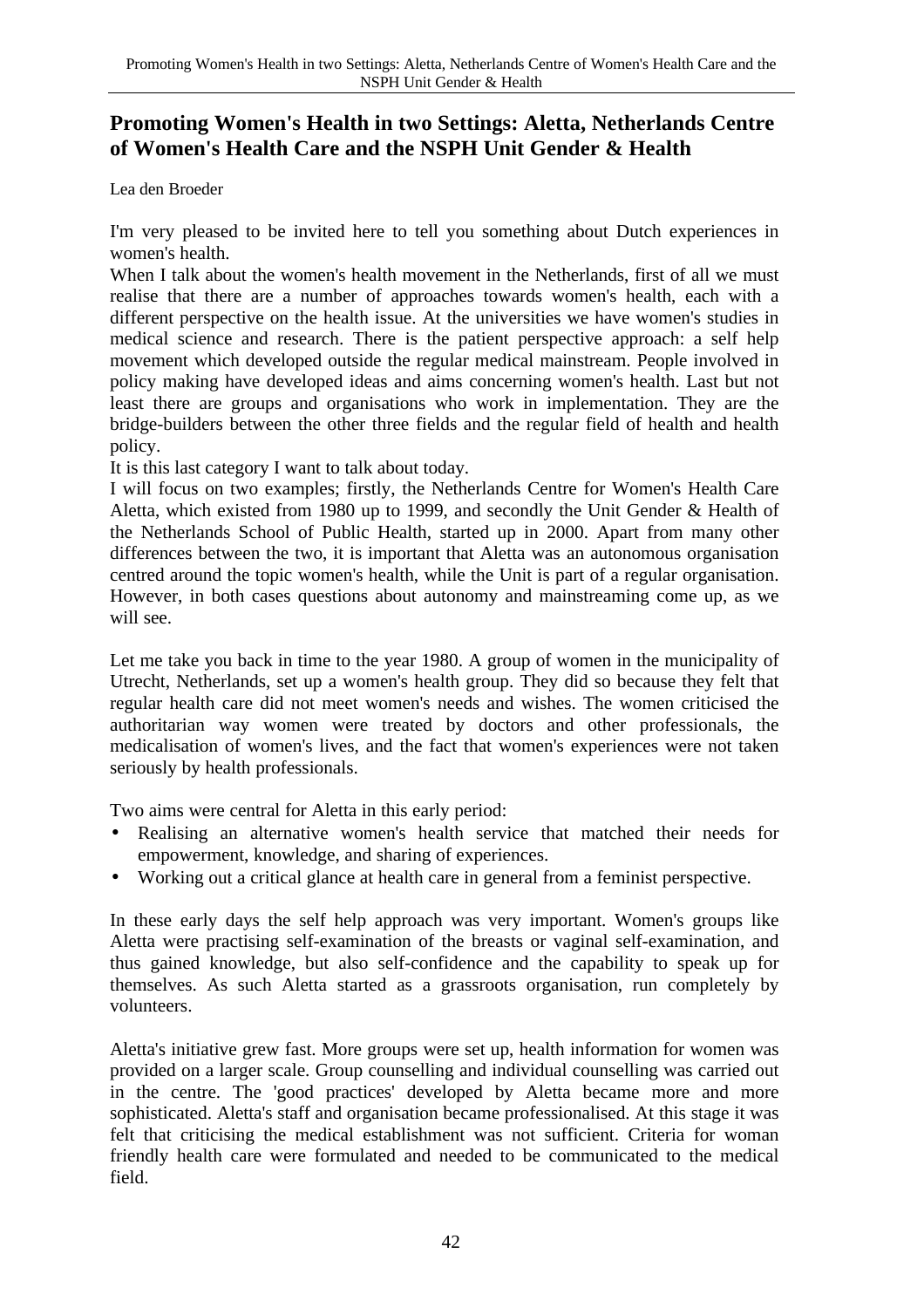This meant that there was a shift from mainly providing services to women towards the policy level. It is mirrored in Aletta's change of name: whereas the organisation was initially called Women's Health Centre, later on it carried the name: Netherlands Centre of Women's Health.

At the centre different activities were carried out. To mention some:

- Developments in the health care field were followed critically and commented upon in different ways: through the press, debates, and by taking part in committees and networks. A good example of this last way of keeping a critical eye on health care was the membership of a staff member in the Dutch Society for Medical Technology Assessment. The centre's staff were often invited for interviews or consultations concerning women's health. Expertise was present concerning many topics such as eating disorders, pregnancy, lesbian motherhood, vaginal discharge, menopause, osteoporosis, coronary heart disease, breast cancer screening, and HIV/STD prevention.
- Health information and counselling for women was provided, both individually and in groups. Files were prepared about many women's health subjects for women patients/consumers to read. There was a telephone line for women with health questions. Informative brochures for women were published.
- In 1984 Aletta set up its own general medical practice. This required courage, for in the Dutch situation it is uncommon that general medical practices are founded without the consent of surrounding practices. Still, the indignation of the other Utrecht general practices was short-lived, and Aletta's practice was well integrated in the municipality, taking part in all activities, and in night and week-end calls.
- Innovative projects were carried out such as developing criteria lists and auditing methods concerning gender sensitivity in care. An example is a project aimed at integrating gender specific health care views in health extension. Research was carried out, interdisciplinary expert meetings and round table discussions were organised, resulting in an informative book describing how gender aspects can be addressed in health extension services and activities.
- Training of professionals such as medical doctors, physiotherapists, nurses, home carer providers and others was a substantial part of the work at the centre. The training activities were highly valued. For example, a project concerning integrating gender specific health care into the curriculum for gynaecologists resulted in an obligatory combined module Psychosomatics, Gender Specific Health Care and Sexology in the gynaecological curriculum.

Aletta was a successful organisation in many respects: the Ministry of Health recognised Aletta as a centre of expertise regarding women's health which gave the organisation a certain status in the health field. Projects were granted subsidies. Project partners evaluated the know-how and skills of the Aletta staff positively and were enthusiastic about the co-operation. In a number of fields women's health views were implemented.

Which factors can be identified that accounted for this success?

• A very important factor was the professionalism of the staff members. Aletta's staff consisted of highly qualified women from the nursing and medical professions, social sciences, and psychology. They were supported by an equally professional office staff. There was a house style in publications, there were fact sheets with short descriptions of each project, and PR materials were developed. The office staff used to make sure that no Aletta staff member would ever go to a meeting without taking some relevant material with her.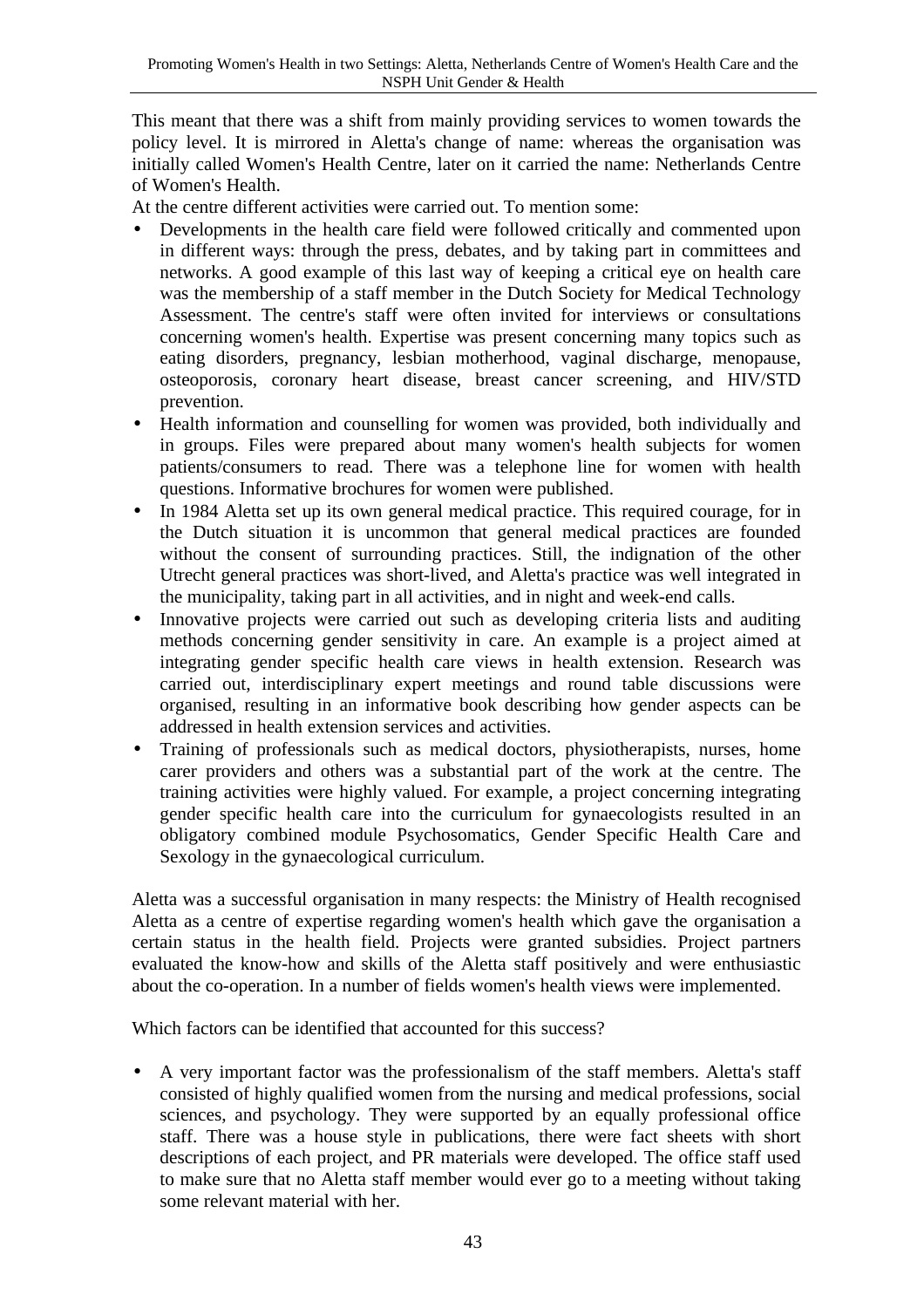- Furthermore, the multidisciplinarity of the staff guaranteed a broad working field and correspondingly a large network. Especially the presence of medical doctors in Aletta's staff made the entrance into the regular medical field easier. These women knew the 'language' of their colleagues in the regular field. They passed on their knowledge to the other staff members, which enabled them to communicate effectively with physicians.
- Communication with the regular health field worked out well because co-operation with regular health organisations was sought, instead of mere confrontation. For instance, in developing the criteria for gender sensitive gynaecological care mentioned before, gynaecologists, nurses, and social workers from hospitals were involved. A sense of partnership was promoted by taking the opinions, questions, and problems of these regular health workers as a starting point.
- Success on the policy level was promoted by building up alliances with 'influential persons' who supported Aletta's aims. Some well known and highly respected doctors have done important lobbying work for Aletta.
- Last but not least: Aletta was an autonomous organisation, an 'outsider' in the field of health care. This position provided the independence, the space one needs to formulate critical views and develop new approaches towards women's health.

On the other hand, autonomy is relative when an organisation has to rely on government financing. Aletta was for a large part dependent on an annual subsidy by the Ministry of Health. Indeed Aletta's successes lead to the Ministry's decision in the mid-nineties that Aletta should cater for itself and start working in a market-conformed way; this was based on the observation that Aletta was a successful and valued organisation, overlooking the fact that Aletta's co-operation projects with regular health organisations had been, for these organisations, free of charge, or at least relatively cheap, for a long time. Although Aletta was given time to implement organisational changes to adapt to the new situation, this shift could not be made easily, and the pressure on the organisation was one of the main factors leading to the closing down of the centre.

Another problem was that structural commitment to gender sensitive health care within regular organisations is hard to accomplish from the outside. An important strategy was to find key persons within those organisations who could function as a counterpart. However, when such a key person left the organisation, the commitment would also diminish.

Thirdly, one of the strengths of Aletta was the concentration of a lot of knowledge and expertise in one place. But it was also a risk factor. The closing down of the organisation in 1998 meant a tremendous loss of human capital.

And last, being autonomous led to a certain level of self-reference within the organisation and isolation from the outside world. This made it difficult to go along with developments in the field of health and to act effectively.

I have just shown you some advantages and disadvantages related to autonomy as a women's health care centre.

The Unit Gender & Health at the Netherlands School of Public Health is not autonomous but is part of a regular organisation in the health field. Some information about the School is to be seen on this overhead sheet: it is an organisation in which 4 universities participate. The school offers postgraduate courses in social medicine and public health. Besides this, it develops and carries out supportive programmes in the field of public health.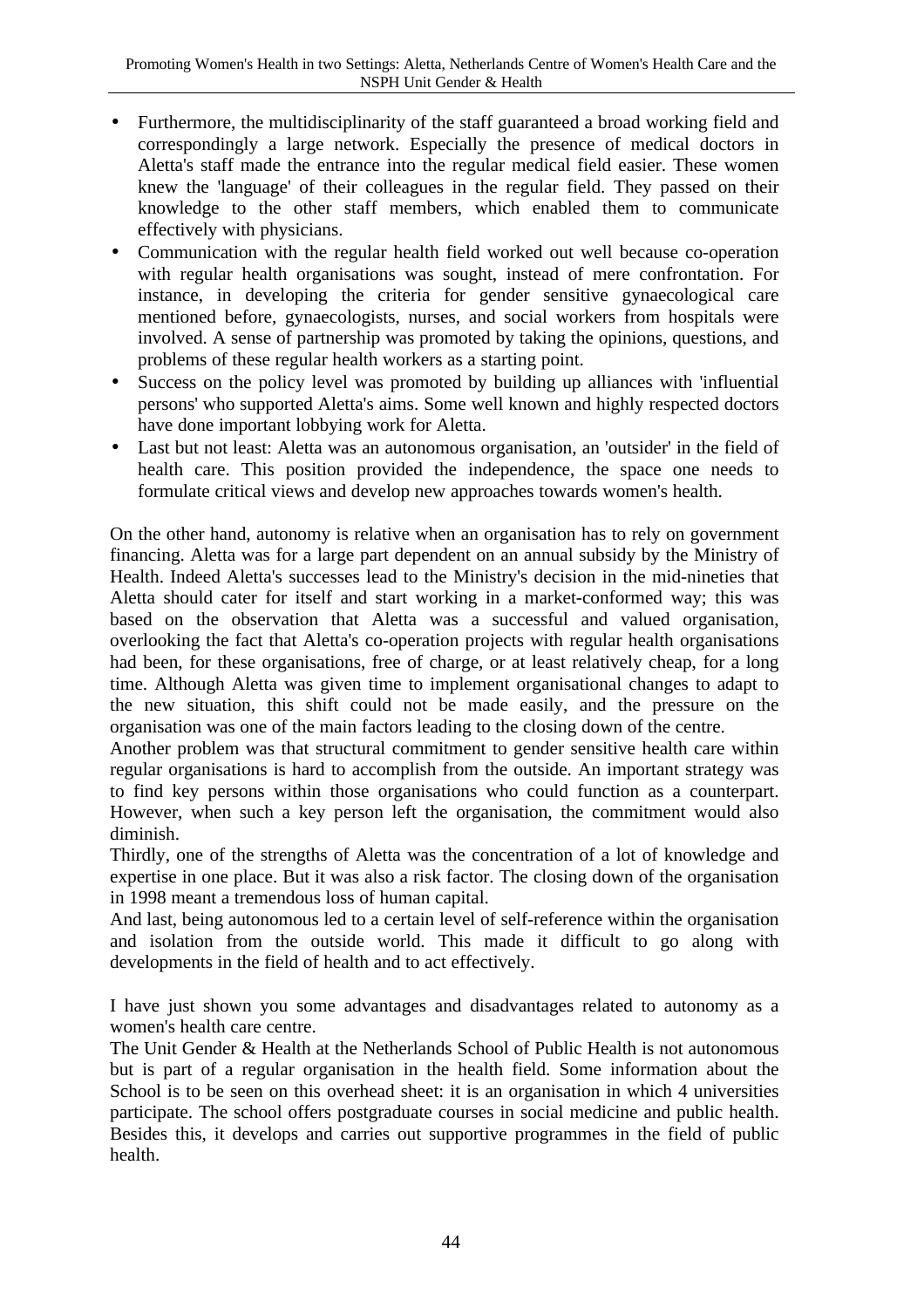Now, what are the differences between the two settings?

- The first difference was the very start of the unit. The unit was set up after the closing down of Aletta. My colleague Leonore Nicolai and I had just started up a project concerning the integration of gender specificity in the training for occupational health physicians and were looking for an organisation to carry on with this project. The Netherlands School of Public Health was interested, being one of the main training centres in occupational health. And as the project was being carried out, a number of persons within the organisation felt that gender should be mainstreamed into more programmes and activities of the school. Most of these persons had some knowledge about, or experience in, women's health or gender specific health care.
- In the same period the Minister of Health brought out a policy letter stating that all health care fields as well as all medical training programmes needed to take gender and ethnicity into account. So there were, at one time, a number of favourable circumstances for setting up a Gender Unit: an exemplary project being carried out, a positive attitude under at least a part of the staff (including - very importantly - the director of the school), and supportive government policy.
- So, it was not the women's health movement itself that took an initiative, but there was a demand from within a regular health organisation itself. Essentially this is what mainstreaming is about: applying gender sensitivity to regular work fields. As such it is also what Aletta was striving for. A success for the women's health movement!
- Mainstreaming, however, is also a process that takes at least years, if not decades. One important matter within the unit is the discussion on how to evolve from being something 'extra' added to the school into an organic part of every process in the organisation. At this stage we are therefore busy developing a gender sensitivity matrix for all levels of work within the organisation:

Management, staff, students, contents and form of programmes and activities, facilities, etcetera.. For each level criteria will be formulated. We will then assess the situation and think of actions or changes that might be necessary. The third step will be implementation of these activities/changes. The whole process has to be carried out together with the people concerned - we have to find ways of communicating and working together with people who sometimes might have a completely different frame of reference, or who do not support a gender approach in their particular work area.

In our activities aimed at the field of public health outside the school, our position is much better than before. Our experience is that feminist organisations are often stigmatised as not to be taken too seriously. In fact it took a lot of time and work for Aletta to overcome this problem. The Netherlands School of Public Health is a wellrespected organisation and this gives the unit a certain status, which is supportive for our work.

But what about autonomy?

As far as the contents of the work are concerned, there is some autonomy. Since the gender approach is rather new within the school, the unit staff members have quite some room to frame their work according to what they think is important. However, we have to define the work in such a way that it links up with the regular programmes and activities of the school.

At the same time, the unit must submit to structures and hierarchies that exist within the organisation as a whole. Decisions about budgets and staffing are made by the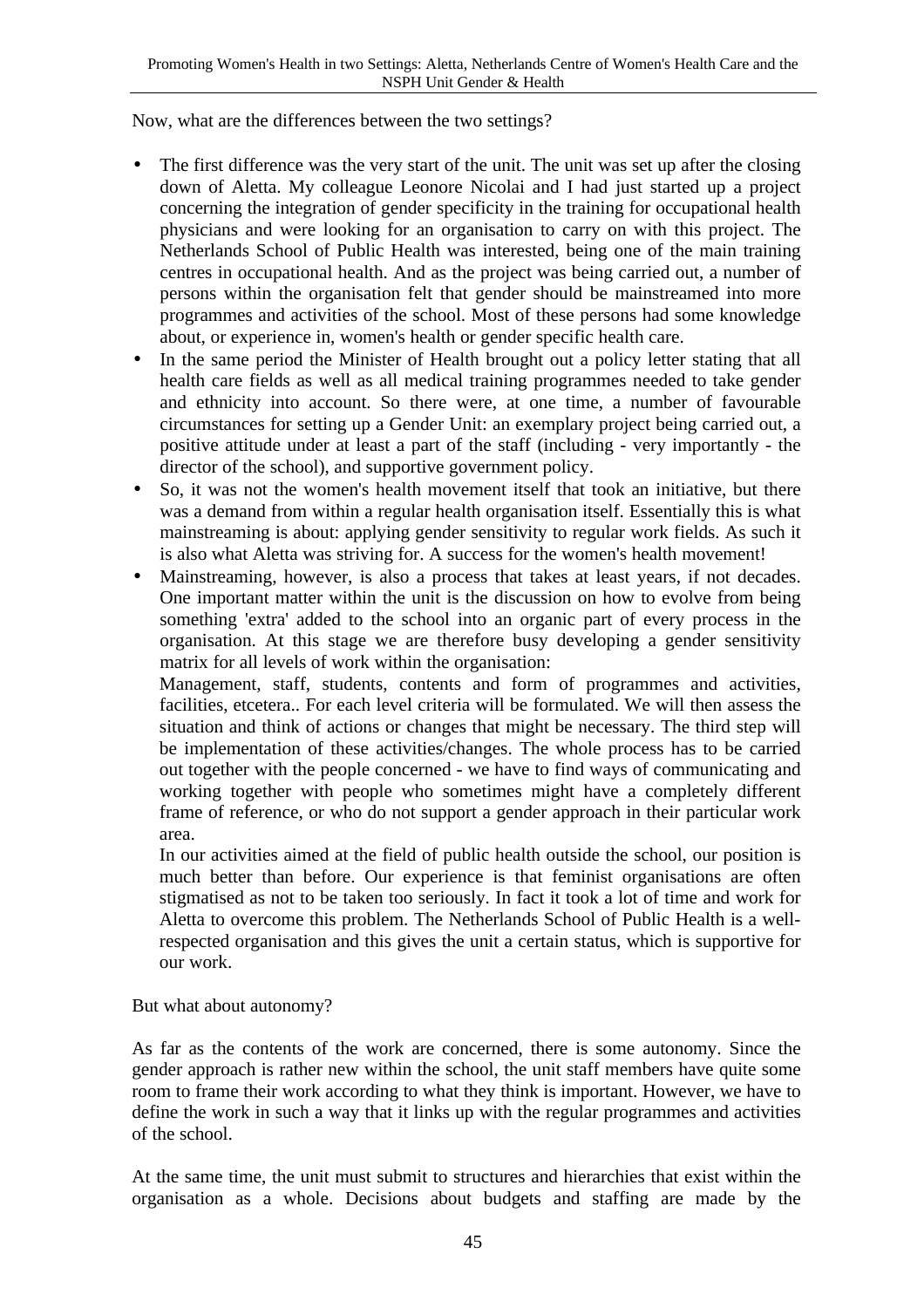management. These decisions are not only based on commitment towards a gender approach; there are other interests, such as financial resources and other priorities. Especially in the first time after starting up the new unit the pressure is high here. There is a constant necessity to prove that a gender approach improves the quality of the school's programmes, and that the outside world is interested in the 'products' of the unit (and is prepared to pay for them). This is a rather insecure base for developing the unit.

There is one other aspect linked to autonomy:

In an autonomous women's health organisation the sense of working together to attain certain goals is very strong. There are plenty of possibilities to discuss strategies, celebrate successes, and find solutions for problems or difficulties. Working in a regular organisation you very often get the feeling of being a token woman, being cut off from the women's health movement. I think networking with women in autonomous organisations, or in mainstreaming positions, is a necessary condition to be able to function successfully in the regular setting.

I think this is one of the reasons why this conference is so important: it provides the opportunity to strengthen the women's health movement as well as to support individual women carrying out their work in different settings.

I have shown you two different settings in which work in women's health has been carried out. How do they change women's lives and health?

It is very clear to see how Aletta's work did, since a lot of services were provided straight to women themselves. Aletta also influenced women's lives and health in a more indirect way by the activities in policy development and the training of health professionals. The work of the unit only concerns this second approach. However, since the Netherlands School of Public Health covers such a broad working field I think that a new gender sensitive approach by the school will definitely have a positive impact on women's health. At this stage, we are not yet there. A lot of work has to be done. I have tried to give an overview of the matters and problems we (have to) deal with, and look forward to reactions.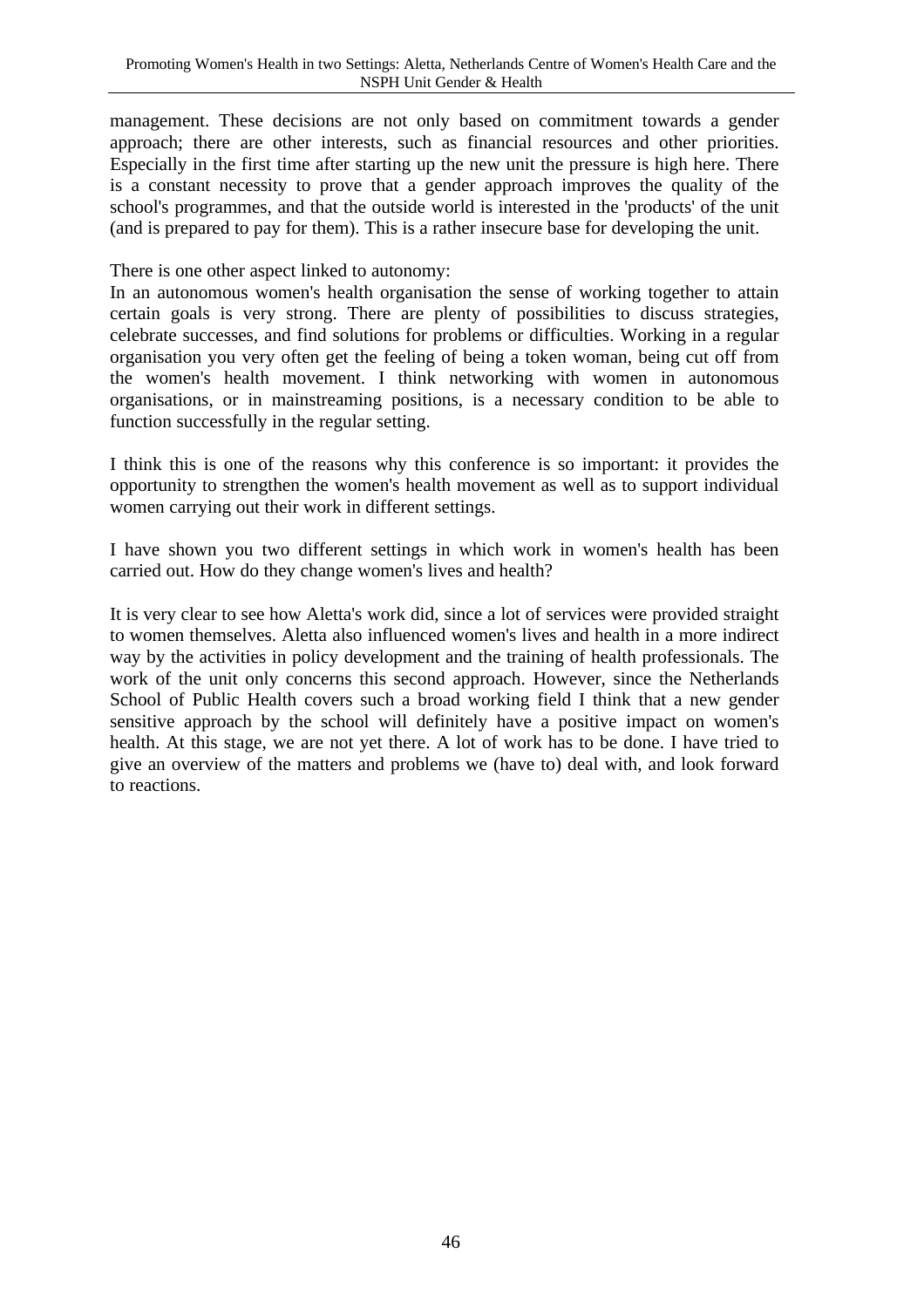# **National Women's Council of Ireland**

Audry Deane

# **Irish Health Care System**

Everyone in Ireland is entitled to free hospital care under the public system. Procedures and operations are organised on a waiting list system. The current status of hospital waiting lists is a grave cause for concern so much so that 1.6 million Irish people are bypassing the public system and taking out private health insurance which is tax deductible. This two tier system is grossly inequitable with those who can afford private care accessing treatment as soon as required unlike public patients who wait sometimes for years for life saving procedures.

Despite the new found economic success currently enjoyed in Ireland the country still ranks near the bottom in Europe for Government spending on health. Gross Domestic Product expenditure on health has dropped from 7.3% to 5.5%. The anomaly within the Irish two tier system that increases inequity has been noted by the WHO when it castigated Ireland for effectively subsidising consultants by allowing them to practise privately in hospitals in parallel with their public system work.

Assistance towards the cost of General Practitioner visits, prescriptions etc is administered via the General Medical Scheme (GMS). Eligibility for this scheme is income related with many people experiencing relative poverty excluded due to the low eligibility limits.

Studies have shown that the population not covered by the GMS system i.e. those above the income eligibility levels experience better health than those forced by their income inadequacy to avail of the public system.

# **Women's Health Policy in Ireland - A Short Overview**

In April 1997, following an extensive consultation process, carried out in association with the National Women's Council in each Health Board<sup>18</sup> region, the Department of Health & Children published the Plan for Women's Health. The four main objectives of the plan were:

- Maximise the health and social gain of Irish women,
- Create a woman-friendly health service,
- Increase consultation and representation of women in the health services and
- Enhance the contribution of the health services to promoting women's health in the developing world .

Linked to the above objectives were the principle of health gain - improvement in life expectancy and quality of life - and social gain - the wider social, cultural and economic factors linked to health which can be improved through changes in how health services are delivered.

In order to begin to deliver more women friendly services at regional level each Health Board set up a Women's Health Advisory Committee to devise, agree and implement a regional women's health plan. These committees are made up of senior Health Board

 $\overline{a}$ <sup>18</sup> Health Boards are the regional health authorities, there are 8 in Ireland. They provide most health services except those delivered in hospitals.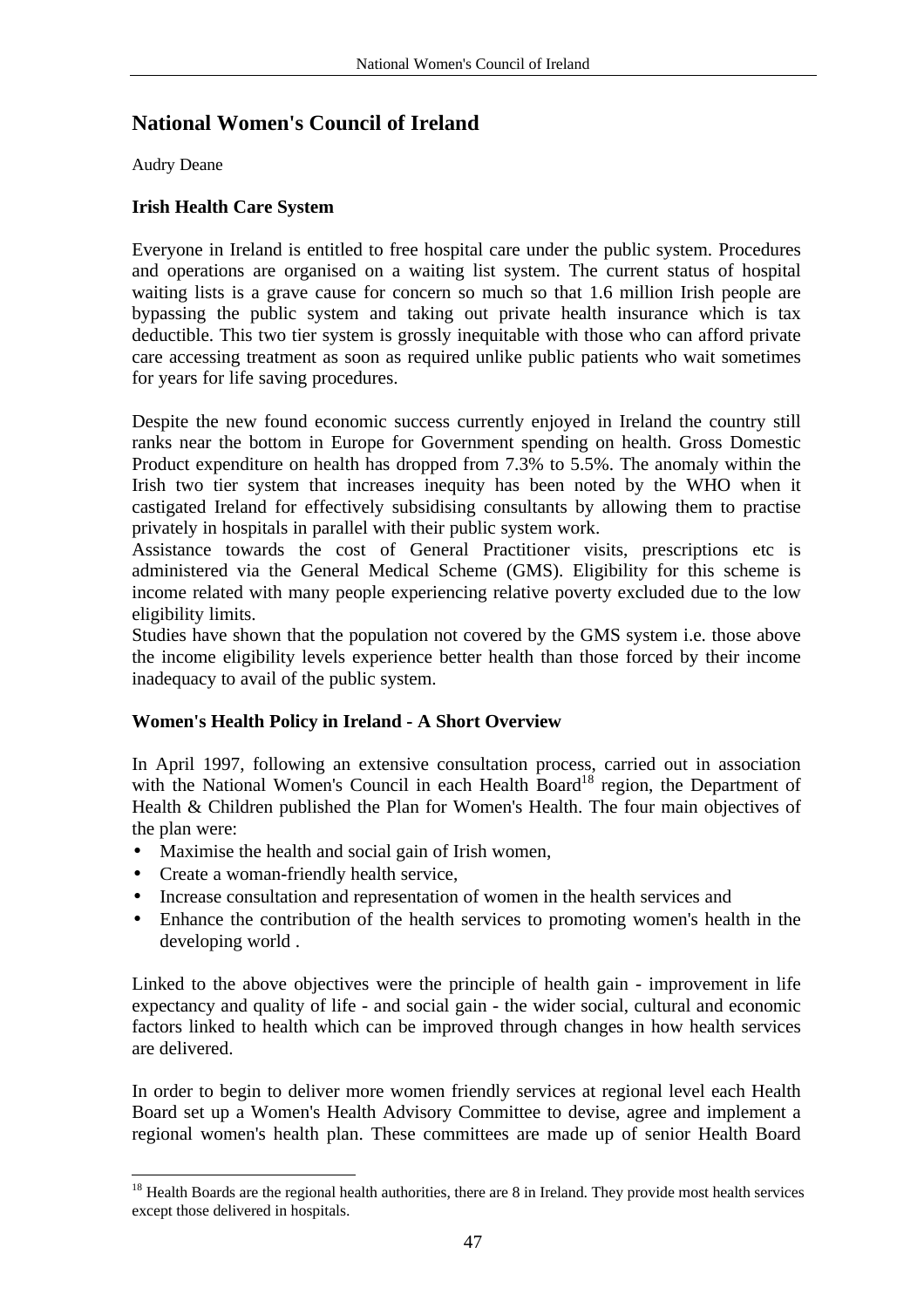staff with at least two representatives from the National Women`s Council of Ireland (NWCI) who are based in the catchment area of the Health Boards.

# **What is the National Women's Council of Ireland**

The NWCI is the national representative body for women's groups in the Republic of Ireland. It is an NGO funded by the Department of Justice, Equality and Law Reform.

It seeks to improve the position of women in Ireland by lobbying, campaigning, raising awareness and negotiating as a Social Partner on issues such as childcare, women's poverty, women's health, and violence against women and equality in employment and education. The NWCI is governed by an Executive Board, elected by the member organisations (approx 155). Policy is the largest team within the paid staff, followed by communications, administration and specific projects of which the Women's Health Project is but one.

The NWCI seeks to engage its membership in its decision making process by offering special interest forums; Social Affairs, Work and Education which each organisation can nominate its members to participate in. There is no regional structure, due to funding and poor public transport. Meetings and seminars are held in Dublin with regional events whenever possible.

# **History of the NWCI Women's Health Project**

The consultation process which preceded the launch of the Plan for Women's Health was the first of its type between the Department of Health and a non statutory body. For the first time women were asked what they wanted from their health services. Their replies, if not homogenous due to local variations in service delivery, echoed their desire for

- more and better access to information on health issues;
- a change of dynamic in the doctor patient relationship;
- support and development of women's health service models, i.e. women's health clinics, family planning clinics etc..

The process engendered high expectations that the consultative model used would lead to a more open and participative approach to the design and delivery of women's health services. In order to maintain the momentum and energy already expended by NWCI members during the consultation process the National Women's Council began a three year Women's Health Project partly funded by the Department of Health in June 1997. The aim of this project is to provide a support structure for the National Women's Council of Ireland women representatives participating in the eight regional Women's Health Advisory Committees and the National Committees (both Breast and Cervical Screening Advisory Groups and the Women's Health Council which is the body which formulates women's health policy in Ireland.

The energy and motivation for this project is grounded very much in the commitment, expertise and enthusiasm of the National Women's Council's health representatives who work tirelessly at regional and national level to ensure that the authentic and representative voice of women is heard. Through these health representatives the NWCI has a sound knowledge of the status of the regional Women's Health Plans and of the national committees.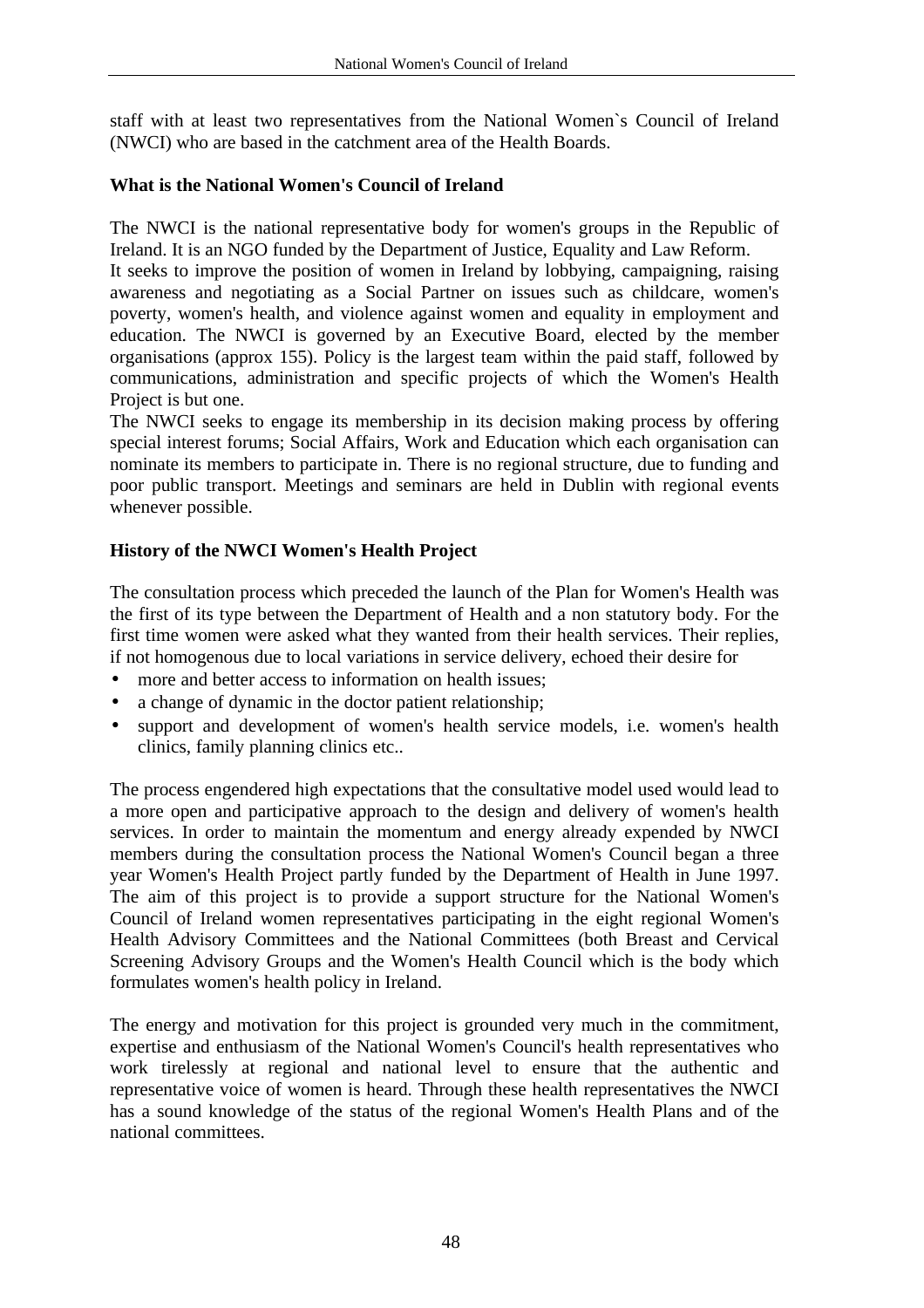The Women's Health Project is now three years old. In this period the National Women's Council of Ireland has focused on

- Lobbying to ensure that sufficient funding to carry out the actions agreed on the regional Women's Health Advisory Committees is secured
- Ongoing support and advice to NWCI health representatives both in their work on the committees and in their role of communicating about the project to local groups.
- Ensuring that women's health issues are prioritised and specific initiatives negotiated and implemented within the Social Partnership model.

## **Note on Social Partnership**

In order to understand the NWCI's relationship with Government it is important to understand the economic and political framework in Ireland. Social Partnership is the negotiation model whereby the Irish Government, trade unions, farmers, employers and the community and voluntary sector negotiate national agreements governing pay levels and social policy issues.

The national wage agreements usually have a life span of some years and there is always a period of intense negotiations (lastly some months) before agreement is reached between all parties. There is a very strong emphasis on social exclusion, income adequacy and equality.

### **Where is the NWCI Positioned?**

As an NGO the NWCI is situated very much on the user's side of the White model<sup>19</sup>. We represent the voice of Irish women as end users of health services. Because of our role within the Social Partnership arena of policy formulation we have an important voice with regards to women's health in Ireland. A high percentage of the NWCI's resources are directed towards its role within Social Partnership - it is represented on various high level Governmental Committees which are formed to drive specific initiatives such as equality, domestic violence, poverty proofing, National Anti Poverty Strategy etc.

### **Impact of the Project**

 $\overline{a}$ 

The NWCI's Women's Health Project aims to ensure that specific regional and local women's health issues are fed into the regional plan for women's health via the NWCI health representatives. These NWCI representatives come from local women's groups (who are members of the NWCI) who work within a community development ethos.

### **Funding for the NWCI Women's Health Project**

The project is funded directly by the Department of Health & Children. The current three year contract with the Department of Health & Children will expire in December 2000. The NWCI is currently conducting an evaluation of the project so that it can submit a request for future funding from the Department to continue its partnership.

### **Successes and Failures of the NWCI Women's Health Project to Date**

A lack of clarity with regard to accountability, communication, responsibilities and a lack of a monitoring/evaluation mechanism have dogged the Plan for Women's Health since it was launched. The NWCI's project is also affected by these problems as its representatives and co-ordinator strive to create a partnership relationship with statutory

<sup>&</sup>lt;sup>19</sup> A model, developed by White, to analyse health care systems. It was sent to all lecturers in preparation of their talk as an orientation pattern.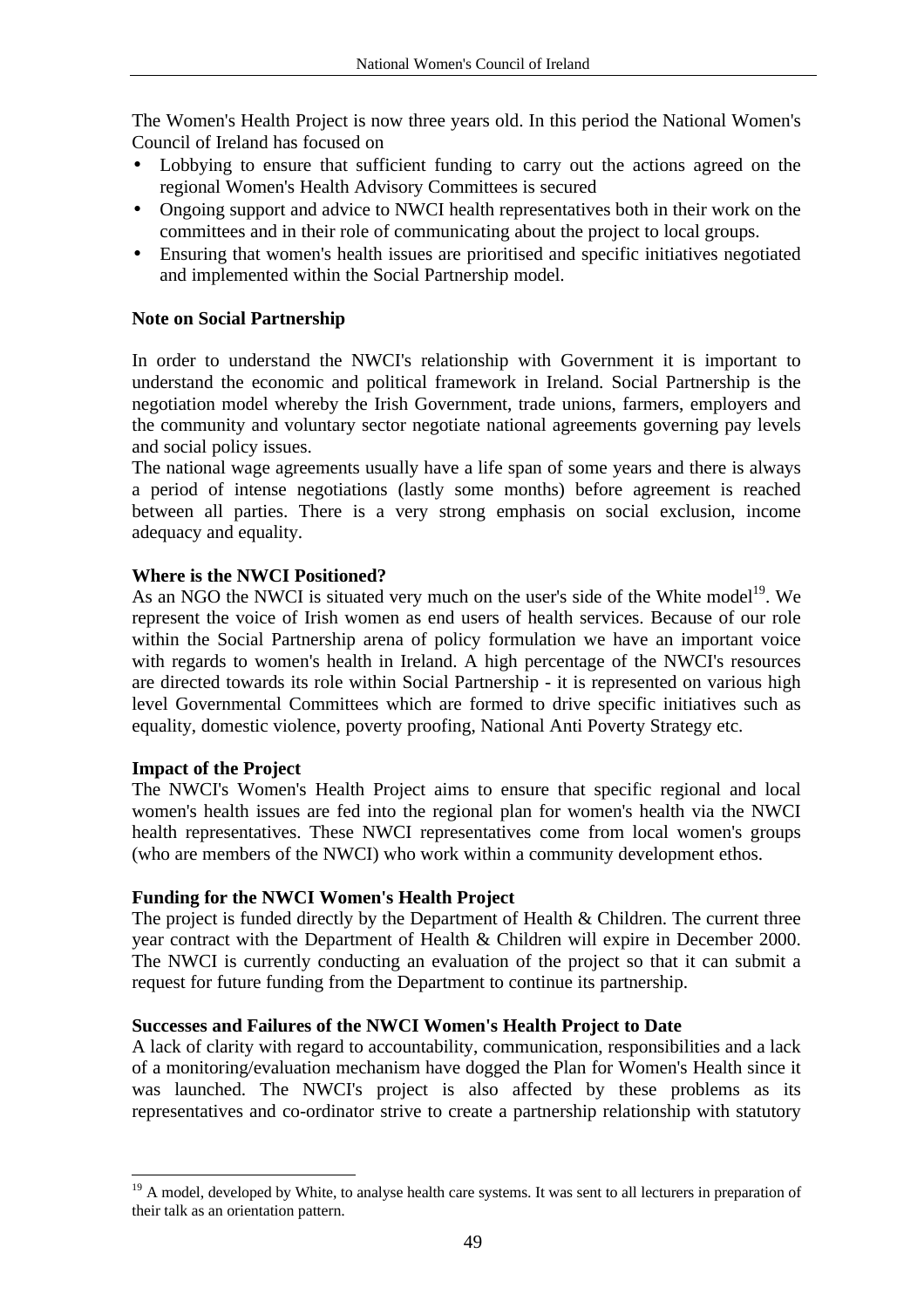Health Boards who often exhibit a lack of understanding of consultation, empowerment and community development.

## **Mistakes Made**

Not enough clarity was established in the set up phase of the committees' existence. This resulted in a vagueness which persisted until quite recently as to the exact remit of the committees, the respective role of all players (Department of Health, NWCI, Health Boards and the Women's Health Council). Lack of clarity re accountability, structures, monitoring mechanisms was not tackled in a systematic way with the Department of Health, instead at times frustrating dialogues with individual Health Board Women's Health Advisory Committees took up the NWCI's energy and resources.

I will elaborate on what others can learn from our mistakes in my presentation. Success is measured in real improvement in regional health services stemming from the work of the committees.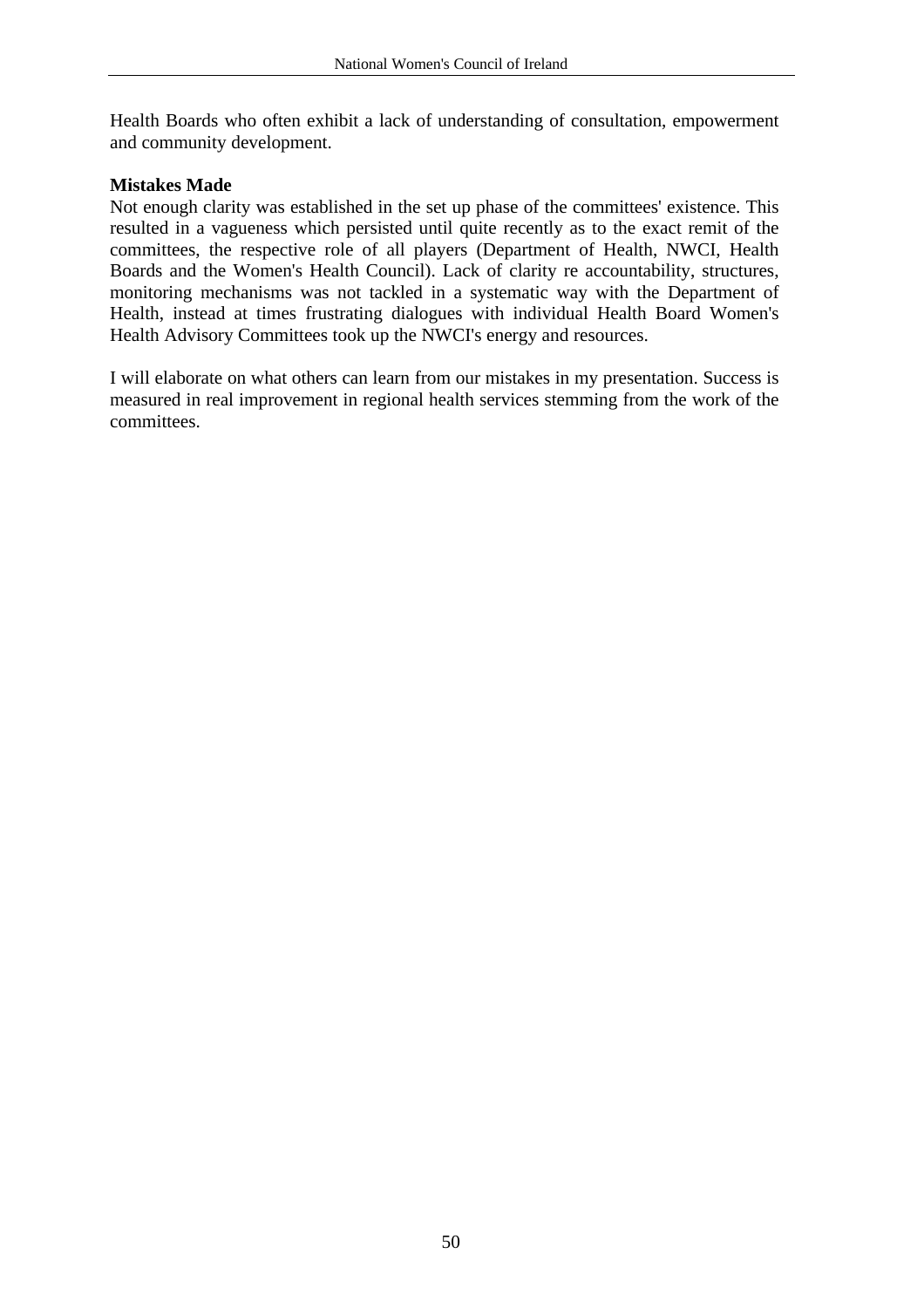# **"ProMama": A "Model of Good Practice" from Finland**

## Gisela Gästrin

I am going to discuss programs for breast health and the early detection of breast cancer from an interdisciplinary and holistic point of view. This view includes the question of equal rights among women in all societies and all age groups, when it comes to their access to professional caregiving. The target of interest - the breast itself - concerns every woman. The items to be analysed have personal, cultural, ethical, medical, social, organisational, political and financial dimensions. In this oral presentation I will proceed from background research via practical models to visions for the future.

# **Epidemiological Research**

Ninety per cent of women will never have breast cancer. However, it is the most common female cancer in industrialised and developing countries. Epidemiological statistics show similar breast cancer incidence figures in most countries. In Finland circa 25 % of the annual cases are diagnosed in women 25-49 years of age, 25% in ages 49-59 (Finnish mammography screening-ages) and 50 % in women over 60.

# **Clinical Research**

Women themselves through accidental observation of changes from normal discover the majority of breast cancer cases. This is often followed by delay of the self-referral to a physician. These women represent late cases with a poor prognosis. The situation causes anxiety in other women, who in their turn will delay, when it comes to self-observation or self-referral. On the other hand, those women who present breast tumours that are less than 2 cm in diameter and with cancer local in the breast only can be definitely cured. This fact is aimed at causing optimism and awareness in women and professionals.

# **Three Screening Programmes for Early Detection**

The WHO already investigated in the early 1960 the breast cancer situation in the world population. A WHO-Memorandum from 1984 describes three "screening tests" for the discovery of changes in the breasts. These tests are:

- a) technical investigation with screening-mammography technique,
- b) breast physical examination carried out by a physician and
- c) breast self-examination (BSE) carried out by the woman according to exact instructions.

In all these screening models the diagnosis of the "screening-positives" has to be done with clinical mammographic-, ultrasound-, microscopic- and other investigations. The WHO recommends research to be carried out on the influence of a screening program on breast cancer mortality, before implementation in public health policy.

The required research has shown that

- a) screening with mammography reduces mortality from breast cancer in the age-groups between 50 and 70 (Strax, Tabar),
- b) in screening with breast physical examination the result is equal with that of mammography (Mittra) and
- c) in screening with BSE in the Finnish Mama Program study, the reduction concerned all age groups between 25 and 85 (Gästrin).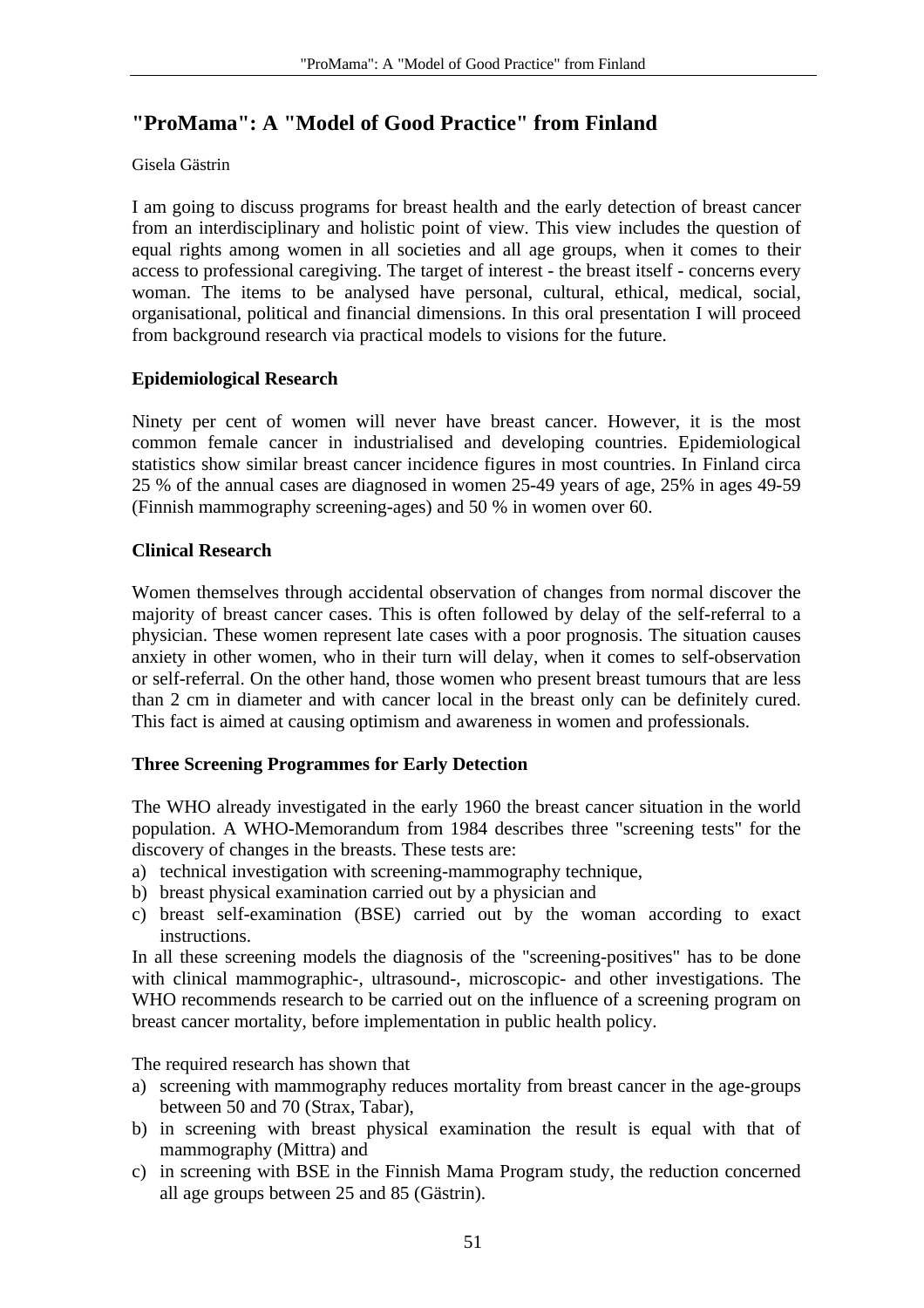Practical implementation has shown that strategy a) is expensive, b) is inexpensive and c) is inexpensive to adopt.

# **Breast Self-examination Approaches**

Different approaches in BSE-programs have been used with different outcome.

The conventional BSE-approach: temporary information

Public education with mass communication one-way using brochures, films, lectures etc., is aimed at

- a) teaching the BSE-technique and cancer symptoms and
- b) motivating women to see a physician if breast cancer symptoms appear.

This impersonal temporary message increases knowledge, but it does not fulfil expectations when it comes to influencing attitudes and health habits. Having been informed, the women are left alone with their anxieties, uncertainties and incompetence to learn to know the own breasts and to draw the right conclusions. This concerns especially women in the middle ages with age-related changes and those with large breasts. Some women think that the strategy is a "model of monthly search and destroy mission". Others see their breasts as "ticking bombs". The author, being specialised in diagnostics and oncology, has met several women of this category in hospitals in their role of "late coming patients". Their sad situation made me develop an innovative approach for the use of BSE.

The innovative approach: comprehensive, continuous program

In this approach the aim is to motivate women

- a) to accept oral two-way-communication with a health professional / key-person,
- b) to accept the message and the specially designed working material (with facts for women at different ages, correct BSE-technique, continuous personal support and for follow-up) and
- c) to accept a physician's consultation strategy that is arranged for those women, who will discover changes during the ongoing programme.

For the practical implementation of the model, women have to be met in their everyday environments, as, for example, workplaces, women's groups, doctors' offices, health centres and so on. For self-referral to physician's consultations in the case of breast changes, arrangements have to be made on a national or local level with radiologists, surgeons, etc. who will handle the diagnostic procedures.

# **The Mama Programme Screening Trial in Finland**

The innovative approach for the use of BSE as a screening test was practically tested in women representing two women's organisations of "Marthas" in Finland. The name "Mama" was derived from the first letters of the names of these organisations. The message was written in a special manual and orally communicated to the women by health professionals and supporting key-persons.

For continuous motivation and activation a personal "Mama-card" with a calendar was developed

- a) for reminders and follow-up and
- b) for self-registration of the BSE-activity. For self-referring women, clinical mammography consultation was arranged.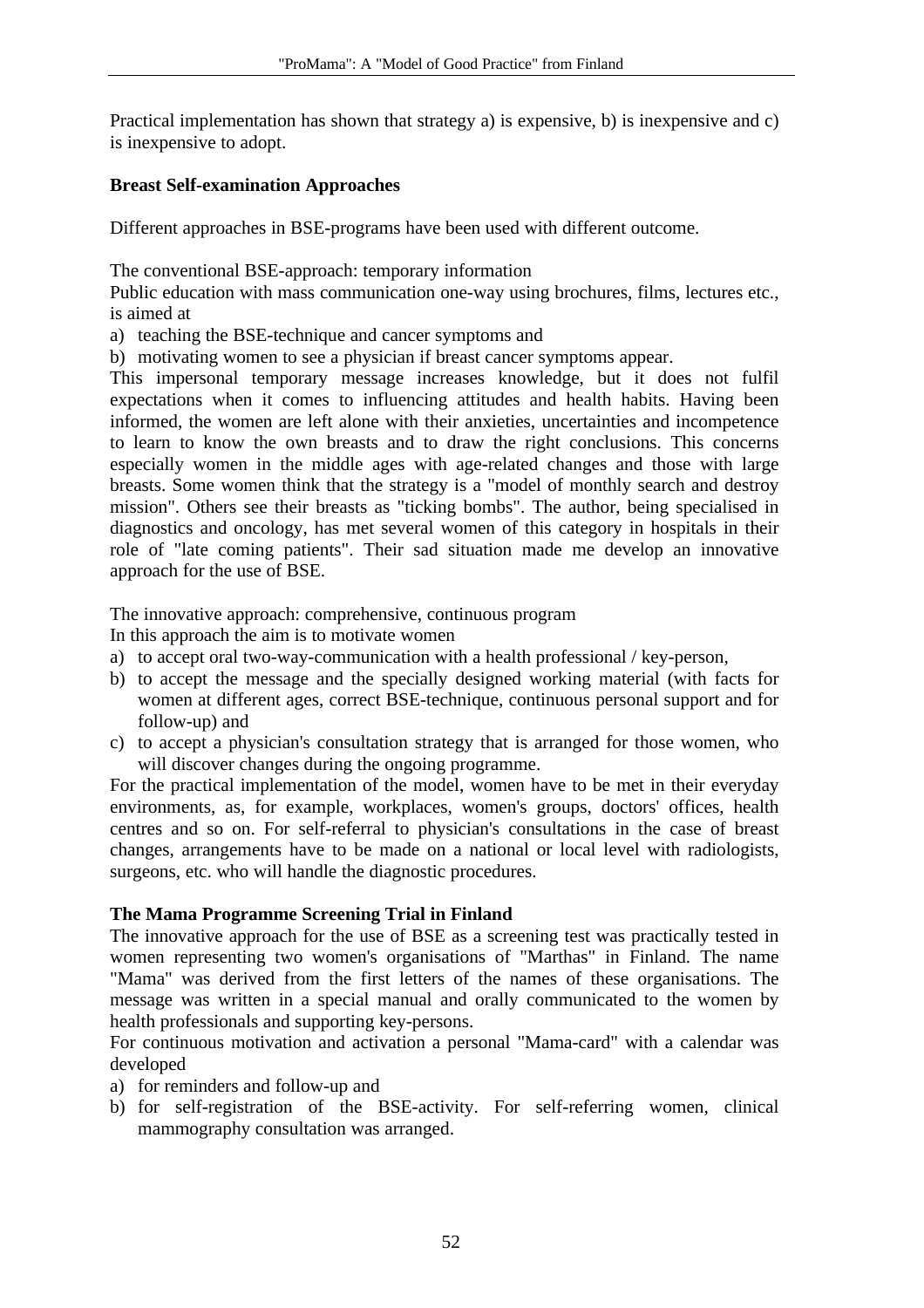# **The Mama Programme Screening Research**

The WHO-recommended research in the Mama study was about BSE serving as a screening test and about the Mama strategy serving as a screening programme. Effect of BSE as a screening test (project 1973-75):

- Women performing monthly BSE rose from 2 to 55 %,
- Symptoms and self-referral in 2 % of the BSE-performers,
- One out of eight of the self-referrers was a new breast cancer case,
- The caregiving in the program gave women a sense of security,
- Effectiveness of the Mama Strategy as a screening programme (30,000 women, follow-up 15 years, Doctoral Thesis Gisela Gästrin 1994) and
- Mortality from breast cancer was 29 % less than expected in women aged 25 85 years.

## **Implementation: Networks for the Mama Programme's Informative Part**

Women in all Finland 25 - 85 years of age are welcome to the voluntary Mama Programme's informative part

- to be given individual counselling by health professionals through networks of Public Health Care systems (Information about the strategies communicated to health professionals in annals; key-persons are trained by the author).
- to be given group counselling by health professionals / key-persons through women's organisations and other groups (information about the strategies communicated to women's organisations leaders; key-persons are trained by health professionals and in courses organised by ProMama Association)

## **Implementation: Networks for the Mama Programme's Clinical Part**

Women with self-discovered symptoms refer themselves to

- Public Health Care "Health Centres", open for every inhabitant on their own initiative
- Private physicians and Mammography clinics
- Women are referred to regional Oncology Clinics for treatment.

# **Material to be Used in the Mama Programme**

- Manual for the key-person
- Mama-Card for the individual woman
- Pamphlet on Clinical Breast Examination for the physicians in Health Centres and private offices.

### **Breast Cancer Incidence and Mortality in Finland, 40 Years**

In Finland, for BSE-instruction, one-way communication was the only source of information during the period 1960 - 70. The proportion of women who died from breast cancer was about 50 %. Women were passive with BSE. Since the introduction of the Mama Programme in 1973, there are more new breast cancer cases registered than expected, with an increasing trend. Mortality from breast cancer has been reduced to 25%. The official, nation-wide mammography screening for women 50 - 59 was introduced in 1987 and contributes to the positive trend. In oncology clinics there are an increasing number of breast cancer patients with small tumours. This development may be a result of increased knowledge, awareness and self-care in the female population.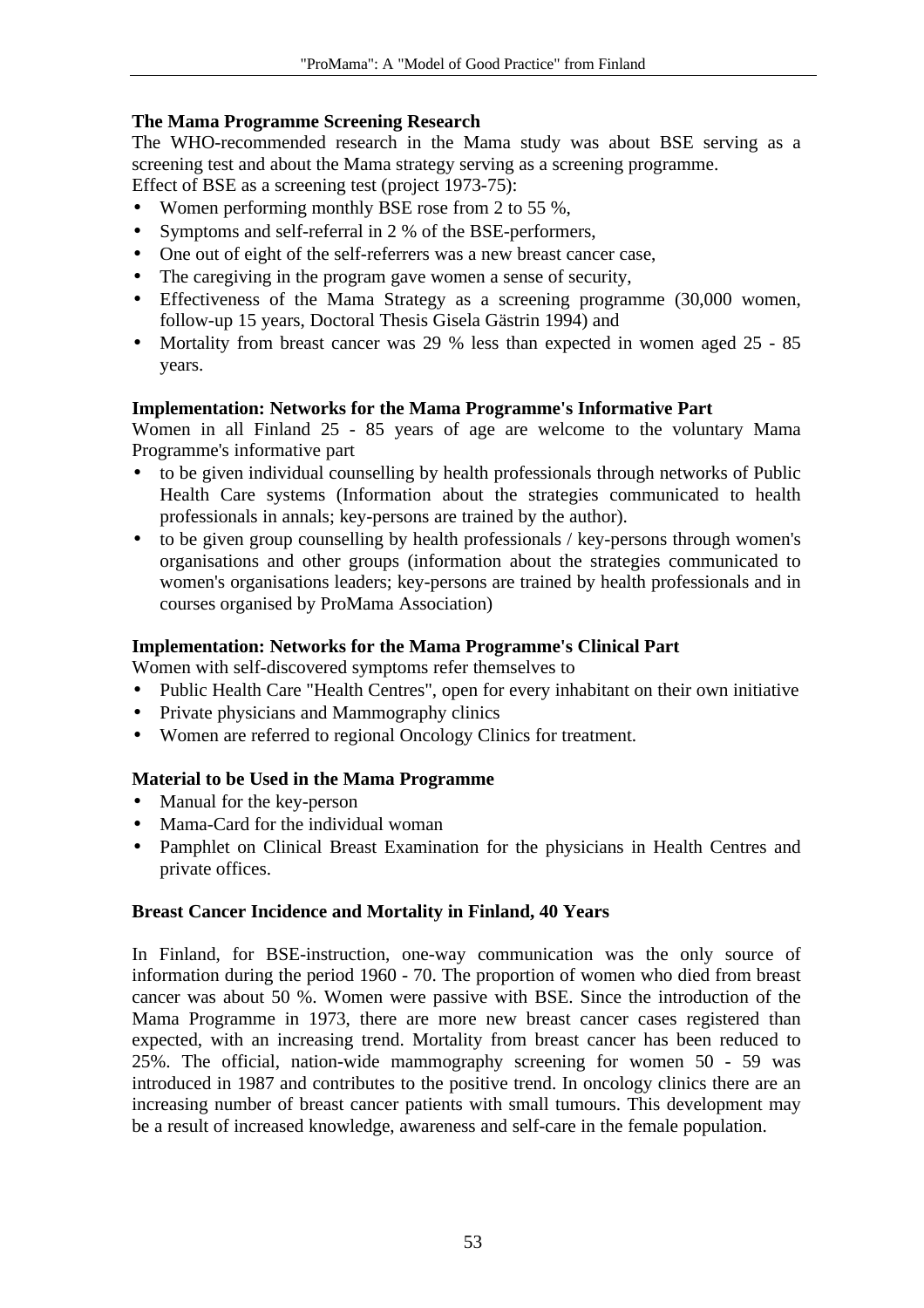### **The MAMA Programme Ready for Widespread Use**

After implementation of the Mama Program in the Finnish Public Health Care system, trials and projects of different kinds have been carried out in Russia, Canada, Estonia and Sweden. It is obvious that the strategy can be used in different cultures and different health care systems and that the way of motivation and support of individual women can be adopted world-wide. The method is simple and inexpensive.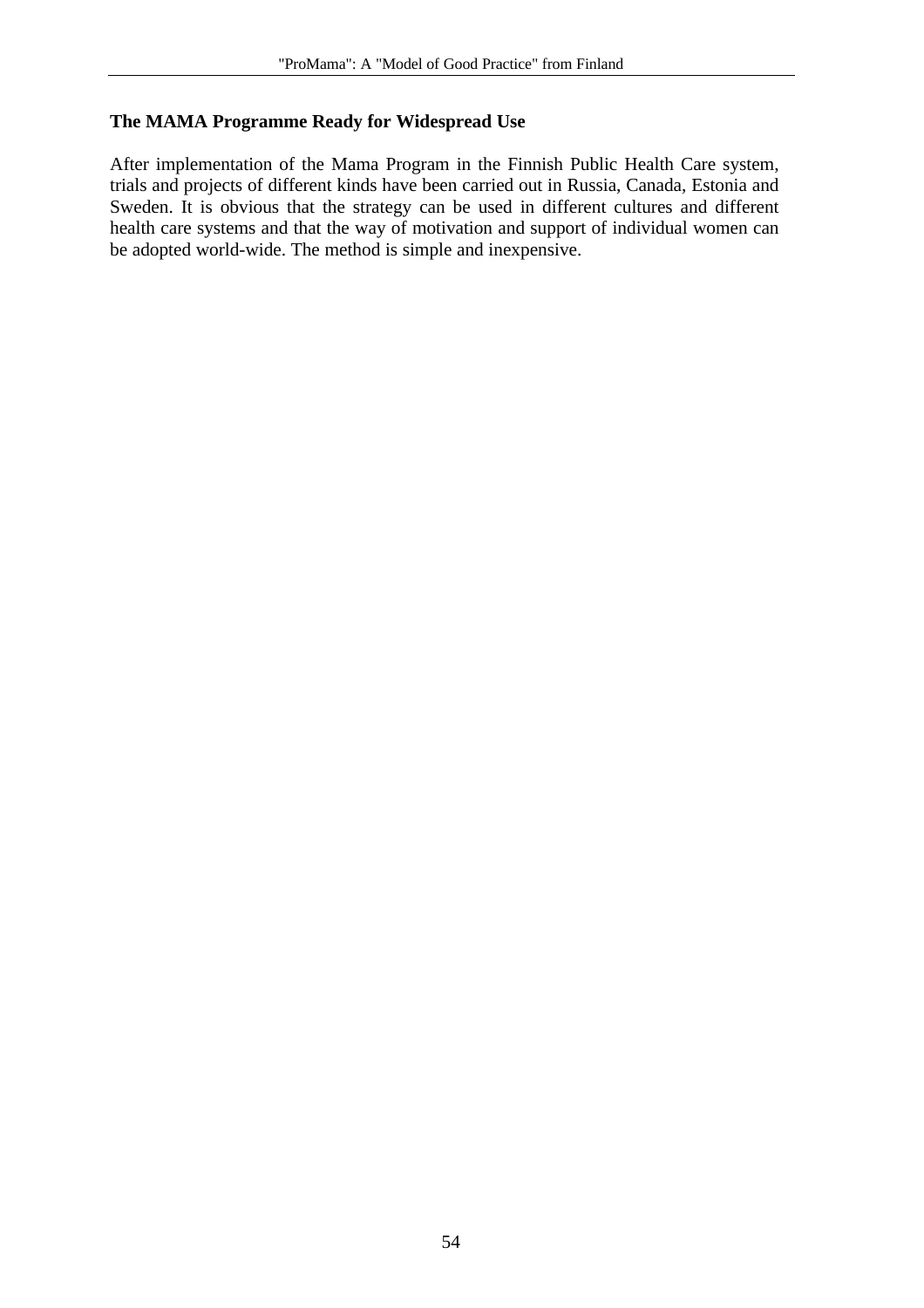# **From Data to Deeds: The Vienna Women's Health Programme**

#### Susanne Schmölzer

Vienna is one of the European cities that implements health promotion programmes specially designed for women. The development of the Vienna Women's Health Programme involved approx. 100 experts from a variety of professions. The programme was unanimously adopted by the City Council in November 1998. The Vienna Women's Health Programme is an open programme whose areas of action are defined but whose implementation needs to be agreed upon by an advisory council. This approach permits quick responses to current requirements and safeguards that no target group will be "forgotten". The involvement of an international advisory board is to provide access to a body of international experience.

It is the overall objective of the Vienna Women's Health Programme to improve the quality of all medical, psychological and social services for women in Vienna.

The Vienna Women's Health Programme evolved over several phases. The basis was laid by the first Vienna Women's Health Report (Wimmer-Puchinger, 1996). This report addressed areas of action identified as particularly relevant for women both from the perspective of research and with respect to measures and interventions.

Workshops with a wide range of women's health experts and representatives of self-help organisations worked to discuss the areas of action and develop concrete proposals for specific topics.

As the next step, an expert commission chaired by the two Executive City Councillors (Dr. Sepp Rieder, Executive City Councillor for Public Health and Hospitals, and Mag. Renate Brauner, Executive City Councillor for Integration, Women's Issues, Consumer Protection and Personnel) was established in July 1997. In addition to health policy representatives of all political parties, this commission included 30 experts from the most diverse fields of medicine as well as psychotherapists, psychologists, medical sociologists and representatives of the Association of Midwives, the Patients' Advocacy Office, the Vienna Hospital Association, Vienna's women's shelters, senior staff members of the Municipal Departments of Vienna and self-help groups.

Working groups discussed and analysed 12 areas of action with respect to their objectives and possible measures. The formerly "gender-neutral concept" of health and illness was thus "fine-tuned" to meet the needs of women, thus acting as a co-operation partner of all institutions concerned as well as representing a women-oriented programme in the respective communities.

The 12 areas of action of the Vienna Women's Health Programme are:

- 1. Cancer prevention, counselling and follow-up care, in particular for breast cancer patients
- 2. Care for pregnant women and women suffering from post-partum depression
- 3. Mental health
- 4. Drug and alcohol abuse prevention
- 5. Health promotion for elderly women
- 6. Violence against women
- 7. Legal aspects concerning women in the health care sector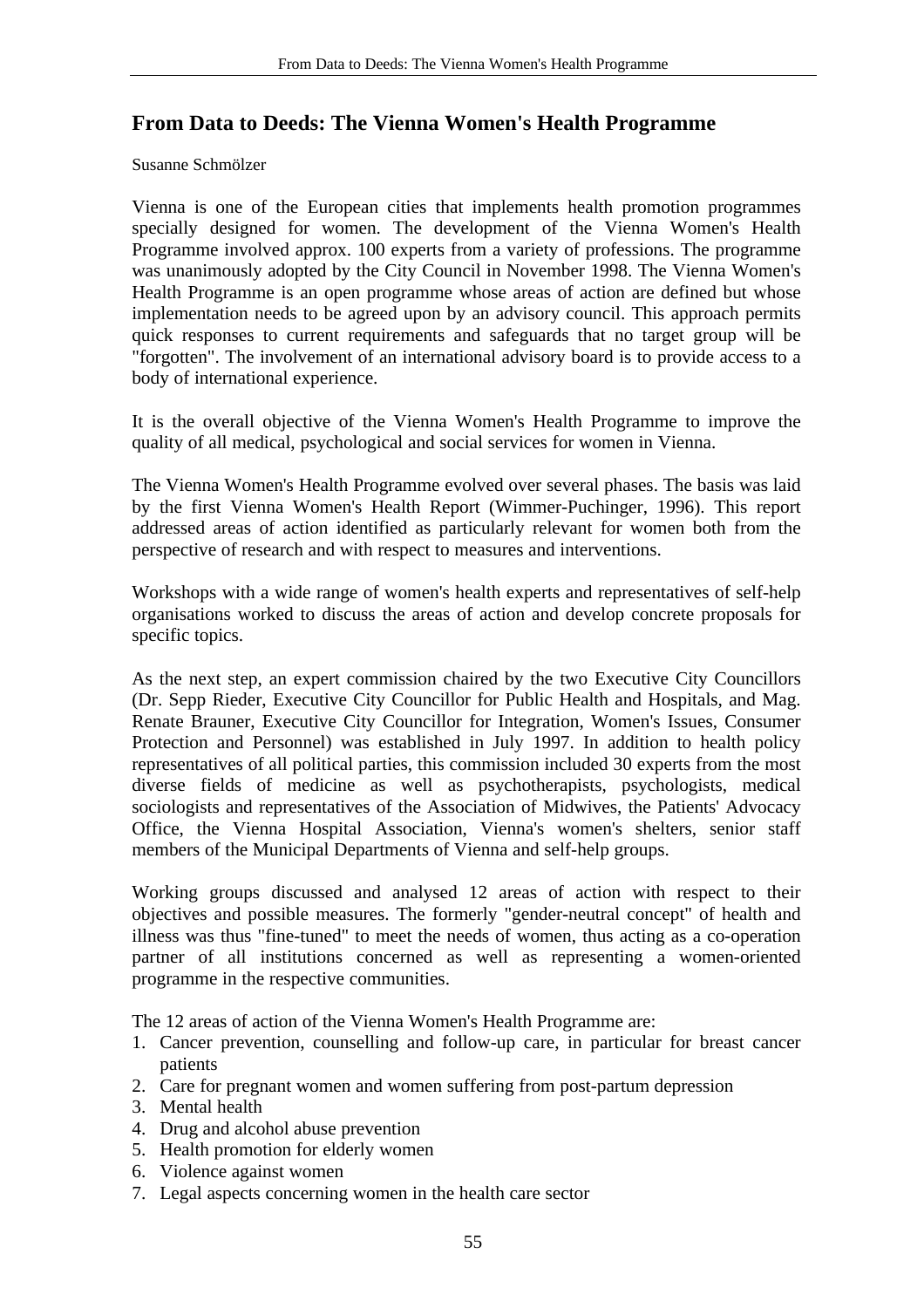- 8. Psychosocial care for women and care standards in the health care sector
- 9. Integration of migrants into the health care sector
- 10. Health of women in the work environment
- 11. Women in health care professions
- 12. Health situation of mothers

The measures are carried out in the field of health promotion and preventive care, in inpatient and outpatient therapy as well as in follow-up care and rehabilitation. The close interactions between scientists, self-help organisations, relevant decision-makers in the municipal administration and politicians in Vienna's municipal government have created important interfaces for practical implementation. An advisory council appointed by the Mayor of Vienna is to ensure programme continuity.

• Implementation of the Vienna Women's Health Programme

The implementation of the Vienna Women's Health Programme began in 1999 with four pilot projects:

The establishment of the Women's Health Centre F.E.M. South was the outcome of an analysis of citizens' needs in the 10th municipal district of Vienna (Wimmer-Puchinger et al., 1998): among other things, it is a task of the Women's Health Centre to break down barriers impeding access to the health care system and to encourage socially disadvantaged women and migrants to take initiative in order to improve their situations. Since a great number of migrants live in the immediate vicinity of the Women's Health Centre, F.E.M. South also offers its information and counselling services in the Serbian, Croatian, Bosnian and Turkish languages. Since May 1999, a total of 9,664 women, of which 2,301 were migrants, have received care and counselling.

The eating disorder campaign "Ich liebe mich, ich hasse mich" (I love myself, I hate myself) on the one hand directly addresses women and girls affected by such disorders as well as their relatives by offering a wide range of services. On the other hand, training classes that promote the early identification of symptoms and encourage interventions are carried out for health care professionals and teachers. The health-endangering effects of our society's ideal - the super-slim body - are highlighted, and the population is informed about eating disorders and their consequences. Since the beginning of the campaign, the eating disorder hotline has recorded roughly 4,000 calls (50% by persons affected, 50% by relatives). 6,000 school-age girls participated in information classes, and 500 relatives were given counselling. The rate of participation in therapeutic measures increased by approx. 50%.

The Vienna breast cancer prevention programme addresses women aged 50 - 70 and aims both at safeguarding the quality of the prevention programme and at improving the level of psychosocial care. The programme was developed jointly with Vienna Cancer Aid and self-help organisations for breast cancer patients and is supported by the City of Vienna, social insurance institutions and the Vienna Medical Association.

The project for the prevention of post-partum depression was implemented in three tertiary-referral hospitals. A close-knit system of care by psychologists, social workers and midwives - especially for socially disadvantaged women - aims to reduce the number of cases of post-partum depression. The project was conceived for a two-year period and will also be evaluated.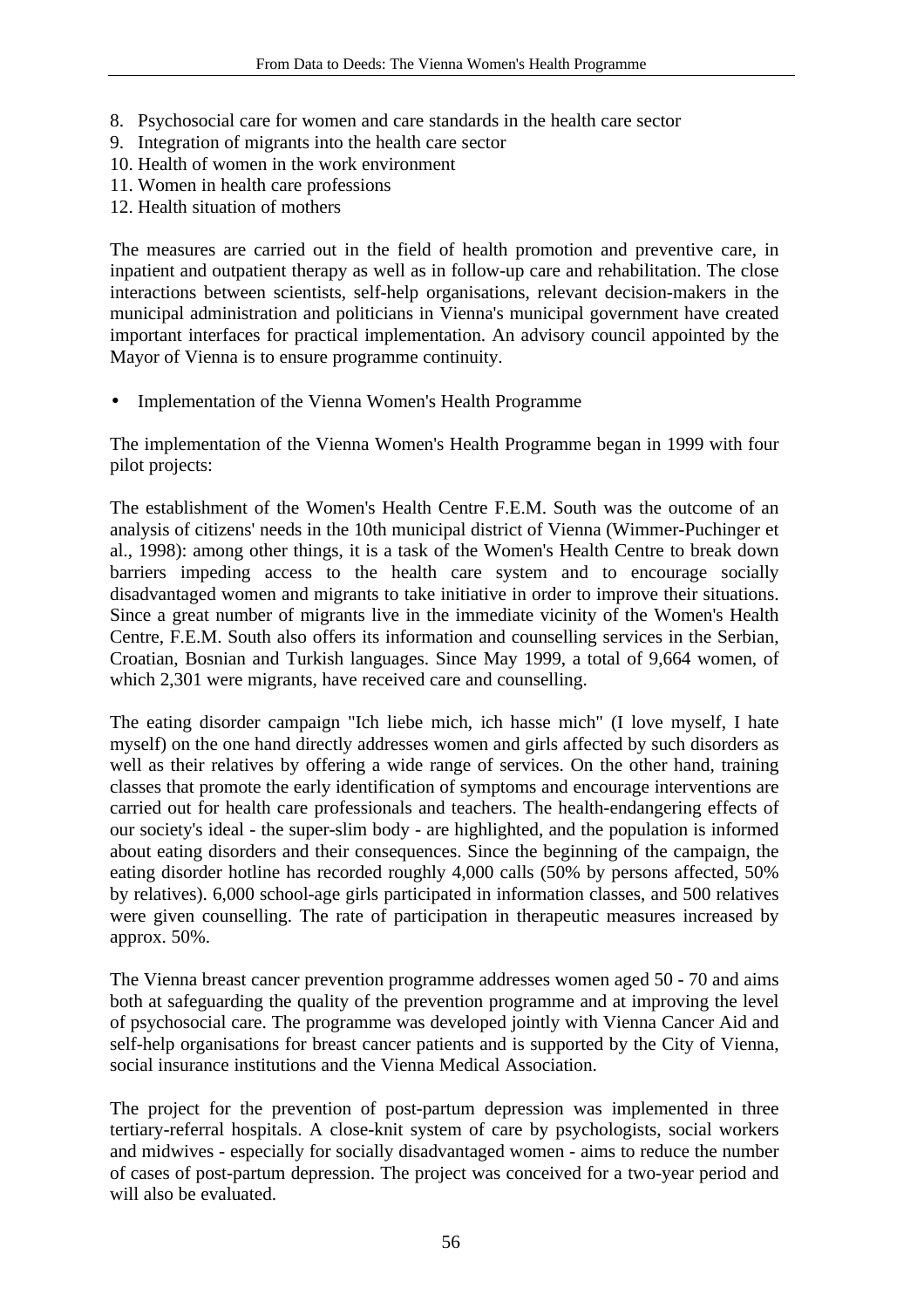### Further Initiatives

Further initiatives include basic and advanced training classes focusing on violence against women, which will be held at all relevant hospitals; a directory of all physicians licensed to practise in Vienna to be published in 15 languages to help non-Germanspeaking patients; an information campaign on hepatitis B for migrants; and a project to facilitate access to information for all women in Vienna, e.g. by means of an open-house Health Day at Vienna City Hall.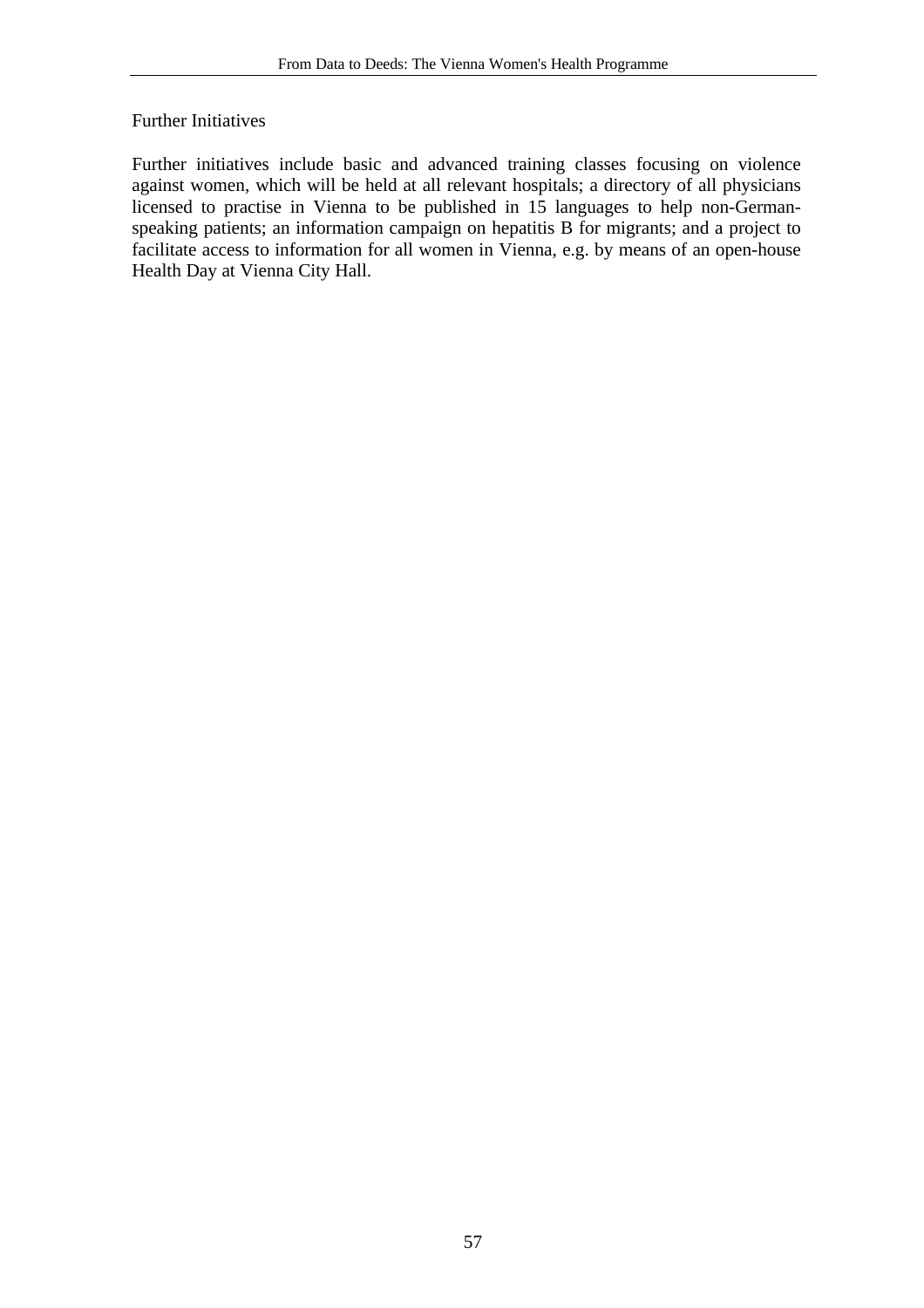# **AKF and IZFG as Innovative Approaches to Women's Health in Germany**

# Regina Stolzenberg

It is difficult to understand the development of the German women's health movement in general and the AKF specifically without a basic knowledge and analysis of the German health care system, which can be described as follows:

Our health care system is based on a combination of public and private responsibility, of social and market principles; i. e. it is mainly organised on the basis of free enterprise with governmental regulations as well. The legislative level of responsibility is with the federal ministry, while the implementation and organisation of health care comes under the control of the state governments. Health insurance is compulsory and guarantees health care for everyone.

When you look more closely, though, it turns out to be a very complicated construction, difficult to comprehend even by its participants, one in which very different interests are competing with each other.

Under the current system, budgets and services, orientated toward models of social partnership and self-administration, are negotiated between health insurance (respectively, social and accident insurance) as representatives of the insured people and the providers of services on a regional and national level, while the government provides judicial guidelines. Among the providers of outpatient care, the role of the "Kassenärztliche Vereinigung", an association representing doctors in private practice, must be acknowledged above all. Because of their strong professional lobbying ability and their traditionally unbroken dominance within the health care system, there is, in fact, a huge power imbalance between users and providers, and between the different medical professions. Hierarchical, rigid and bureaucratic structures have prevented reform and innovation for a long time. Although broad parts of the system function according to the market principles of offer and demand (for instance, the free choice of doctors), this has, in many respects, not led to high quality treatment but rather to a maximum instead of an optimum of care. The large availability of medical services because of high physician density and a lack of consumer orientation has only contributed to a general tendency toward over-treatment especially of women, i. e. treatment of healthy people (for example: hormones for menopause), while at the same time there are deficits in the treatment of seriously ill or disadvantaged people. This means we suffer from abundance rather than from a deficiency. Under these circumstances, the strong social component for which Germany is seen as a model worldwide is currently endangered. Political intervention by means of so-called Health Reform Legislation has not been able to solve the problem. Users of the Health Care System as well have not been able to use their power as consumers in a purposeful and effective way.

# **AKF**

The Arbeitskreis Frauengesundheit in Medizin, Psychotherapie und Gesellschaft (AKF, Women' s Health Association in Medicine, Psychotherapy and Society), founded in 1993, mainly organises female experts in various professional areas of women's health, such as physicians, psychologists, scientists, counsellors, midwives, nurses and educators, but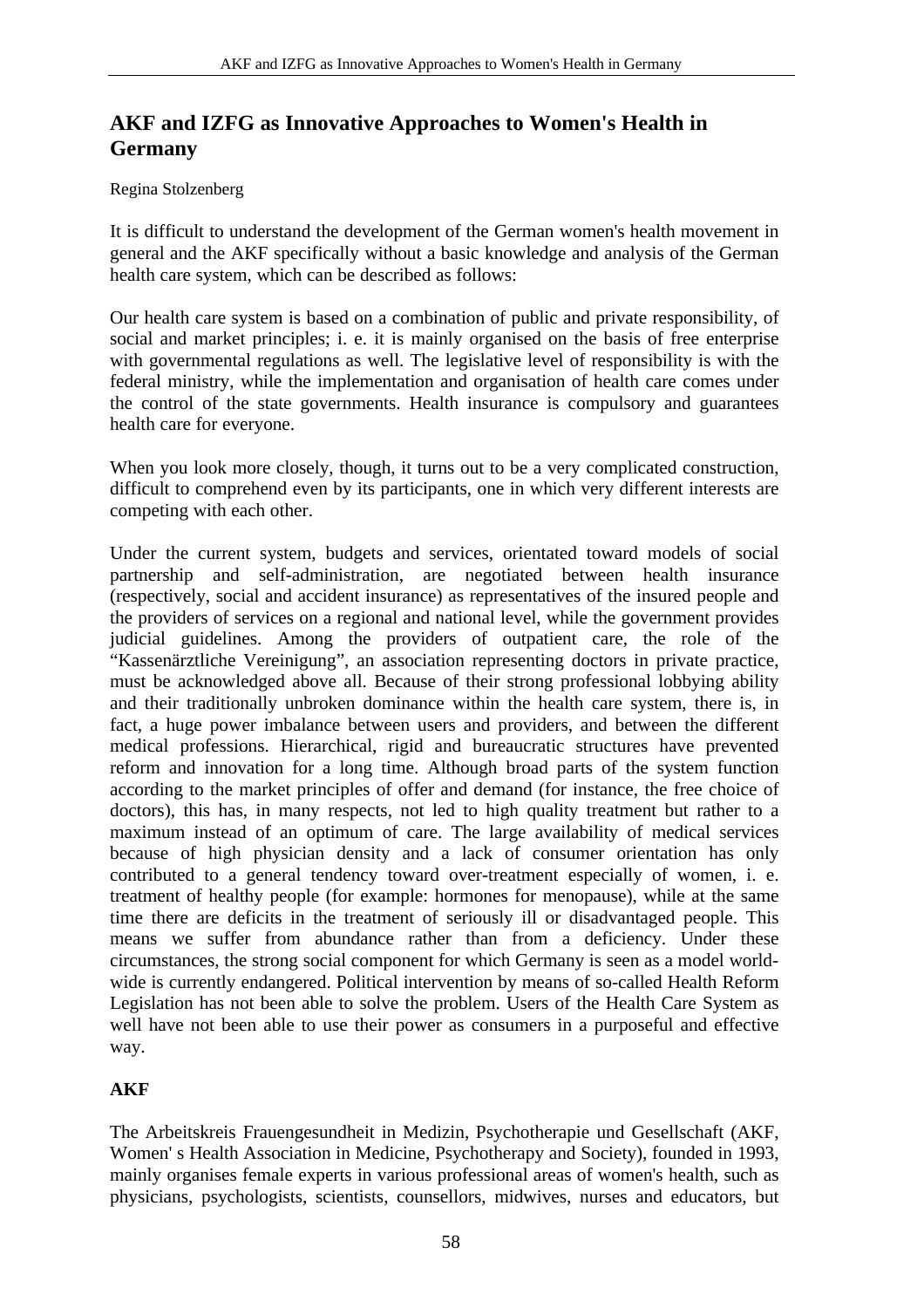also includes women active in the area of self-help. Three goals were connected with its founding:

- To create a network of critical forces from within and outside of the medical system and to promote interdisciplinary co-operation;
- To criticise the misdirection in medical developments, especially the medicalisation of women and the lack of quality diagnosis and treatment;
- To work publicly for health care that meets women's needs in a holistic way, i.e. that considers causes and courses of diseases within the context of women's lives.

With its critique of the medicalisation of women, the AKF joined the political current that had been initiated in the seventies by the women's health centres in Germany.

It has to be seen as a special success and a new quality that AKF members were the first to criticise the medical system in a women-specific way from within, as some of the members are in acknowledged and leading positions. Thus their criticism had a larger public impact than the former critique formulated by the women's health centres, as the monopoly of knowledge and the myth of infallibility within the medical system were much more deeply challenged by a critique rising from within its own ranks.

The centre of the critical discourse concerning medicine have been the annual meetings, which stimulated the public discussion. The positions gained from these meetings have spread and thus contributed to changes in medical practices (fewer hysterectomies and a critical debate around mammography screening) or concepts like the demand for a holistic approach to health. This demonstrates the power and effectiveness of the work, as well as the ambiguity of this kind of success, since the holistic view is likely to become perverted as a promotion idea for products like fitness studios or management courses.

The critical look at medical science has been the main field of action for the AKF up to the present moment. This deals with such questions like hormones in menopause, the medical control of pregnancy, reproductive technologies, and the image of women in medical science in general. One of the important projects of the AKF has been work on a gynaecological textbook. This textbook will be the first in the history of gynaecology in which the field is exclusively described from a female perspective. This will meet an old demand of the women's health movement that in gynaecology women should define what is adequate care for women, and thus finally offer an alternative to a doctrine of thought exclusively created and maintained by men. Additionally, the AKF has influenced political decisions concerning women's health through its expertise in different public organs, from the decision about the micropill to general health care reform.

The internal networking of certain professional groups in working groups has been especially effective, particularly the professional group of gynecologists and the group "Psychotherapy, Psychiatry and Psychosomatic (PPP)". The gynaecologists organised further education in the group, discussed standards of women-adequate medicine and reflected on the conditions of their profession in a critical way. This was the first time that women searching for a good gynaecologist could be referred systematically and successfully. AKF membership thus became a stamp of quality for good gynaecological treatment. Due to the particularly active group PPP, quality standards for a womenadequate psychotherapy could be developed and published, which can be seen as a discussion base and guideline for the profession itself and for health policy.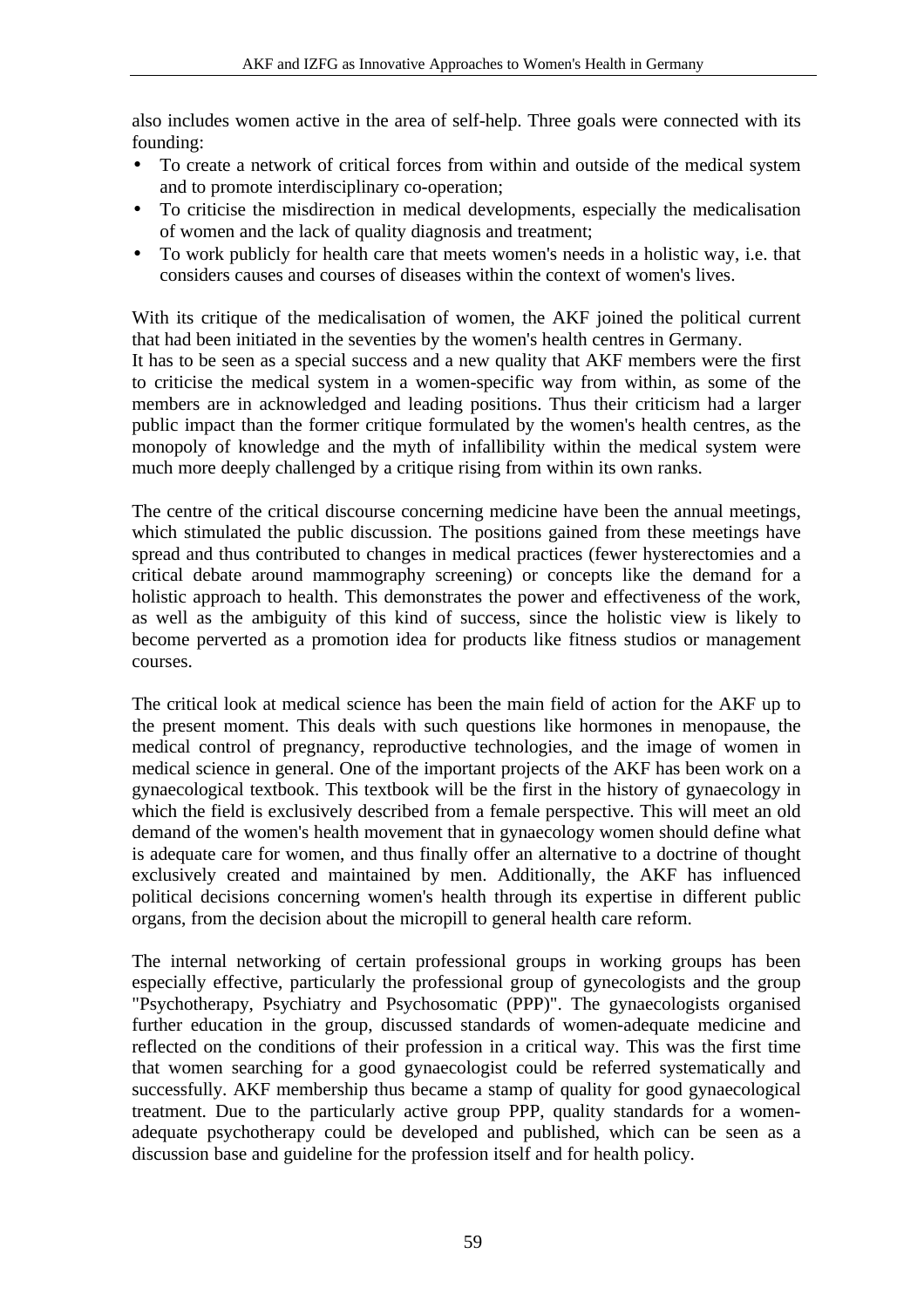But the AKF still has much undeveloped potential. Originally founded by single individuals, it now houses many so-called official personages under its roof, i. e. associations and organisations like the Midwives Association, Women's Health Centres, Women Doctors Association and the Müttergenesungswerk (organisation providing recovery for mothers). Thus, the number of the members it represents are several ten thousands. By this quantitative factor as well as a qualitative one, which consists of the at least in Germany - rare combination of different professions out of the medical, scientific and social sectors within one organisation, the AKF has gained strong political weight. It is up to us now to bring it to bear.

The AKF has built up a large, effective network. What it lacks, in my opinion, are systematic analyses, a definition of tasks and target groups and a clear, politically strategic aim. An overemphasis on grassroots activities and a fear of too much centralism - a mistrust that probably results from the burden of German history and characterises social movements in Germany as a whole - has prevented us in the past from moving in this direction. In spite of this, I think we have to move one step on. I see it as the charge of the future to commit ourselves to common fields of action and tasks, and in this work to show the multidisciplinary approach off to its advantage.

In respect to future areas of action, I see the following priorities:

As for its position within the health care system, the AKF should continue to consider as its main goal the improvement of women's health care. Out of following reasons, though, it should move away from the field of ideological argument within medicine to concentrate on a change of structures:

Our society not only allows itself the luxury of 1) spending resources for over- and mistreatment, 2) providing for the costs resulting from this, but 3) making critical forces spend all their energy to criticise and fight these mistakes.

A change of structures is also important because the culture of decision making in our health care system still is influenced in many areas by undemocratic patterns, from universities through hospitals to health insurance. This situation has no small impact on the decision making process of women. The "emancipated patient" and the "informed consent" are still distant ideals. To carry through patients' rights as democratic rights, and to achieve more democracy and partnership between medical professionals and patients, but also among the different professions as well, would be goals for which the AKF, within its organisational structure itself, has already created a model to be implemented into the health care system. At the same time this means fighting for more women in leading positions.

The strategy of Gender Mainstreaming could play an important role in regard to the quality and content of medicine so that women's interests are taken more into account. and that they are not longer seen as particular interests but move into the centre of attention. This is how we can achieve not only changes in consciousness but also fundamental changes in the structure of our society.

# **IZFG**

The International Centre for Women's Health (IZFG), officially founded in December 1999, already had a long history. Its roots are in the AKF as well as in the region Ostwestfalen-Lippe (OWL). Some of the AKF board members saw the IZFG as a possibility to convert their general goals into practice. (In the meantime, the IZFG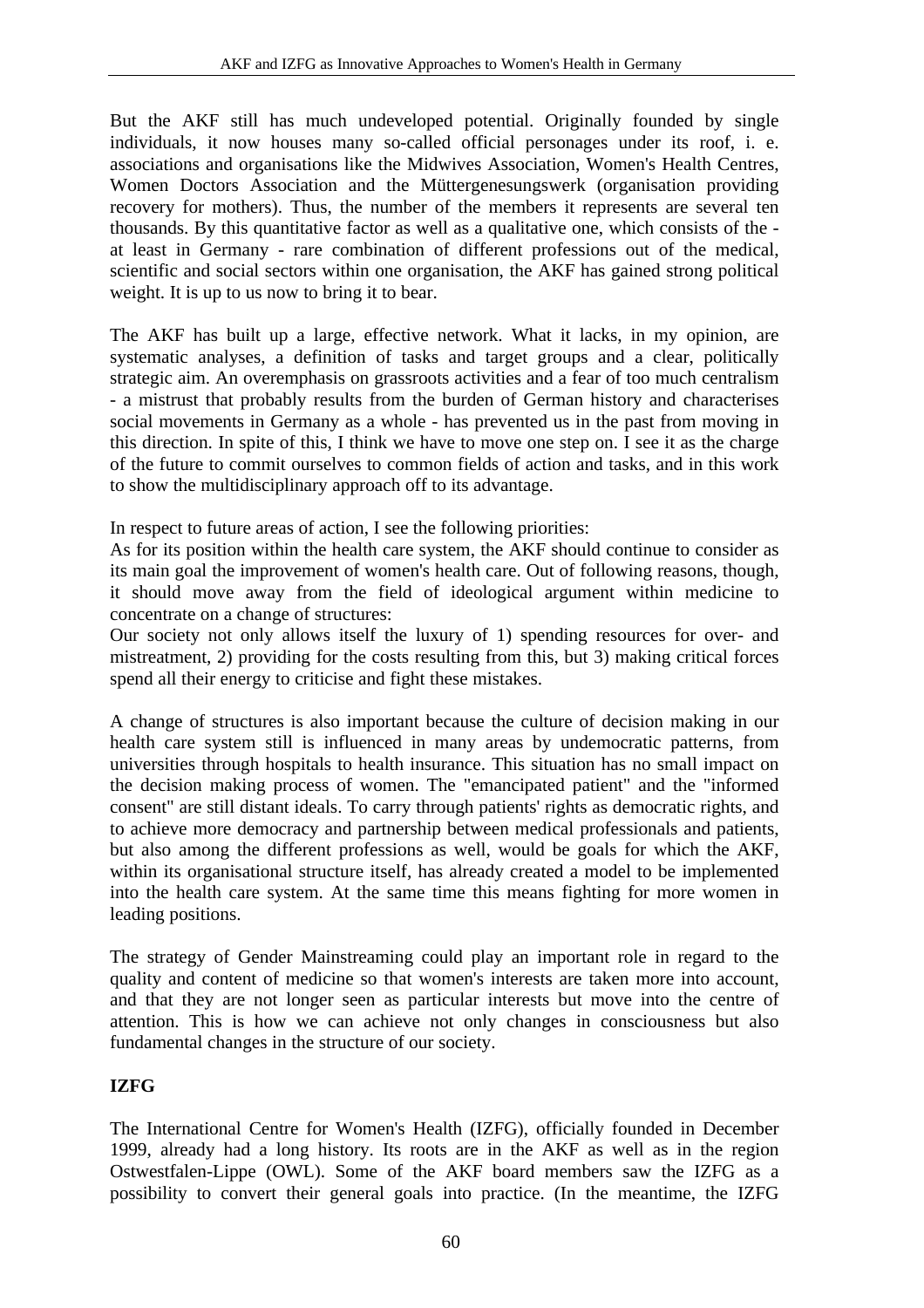became organisationally independent from the AKF.) At the same time, women in the region were starting a strong initiative for a women' s health centre. Thus, the IZFG is a result of top-down as well as bottom-up activities. The structural crisis in the so called "Spa and Rehabilitation Region OWL" caused by the health policy of the government (a drastic reduction of health insurance expenditures for prevention and rehabilitation measures), was a convenient economic starting point for the development of the project. Local financial backers could be convinced to "invest in women's health". The IZFG was founded as a limited company with a charitable status. Its three shareholders (the city and the Staatsbad of Bad Salzuflen and the rehabilitation clinic "Kliniken am Burggraben") promised basic financial support for three years. So the IZFG not only has several mothers but paying fathers as well.

Its goals are:

- to develop OWL as a model region for women's health;
- to promote networking and co-operation on a regional, state, national and international level;
- to develop new models of prevention and care and to integrate them into the regular system.

Various characteristics differentiate the IZFG from "traditional" women's health centres:

1. Its organisational form:

As a limited company, it has structures that are adopted from the private economic sector, including hierarchical management structures - undoubtedly an ambiguous matter containing problems as well as opportunities. On the one hand it means dependencies that require a permanent levelling out of interests, on the other hand there is a more secure financial base and more effective working structures.

2. Its location in a rural area: All German women' s health centres up to now have been situated in big cities. For women in the countryside, there was a huge inadequacy in the provision of information, complementary services and choices. One of the IZFG's future tasks will be to investigate and document this situation, and to remedy this state of affairs.

- 3. Its stronger orientation toward health than disease: The use of the salutogenetic (Antonovsky) approach means to put more emphasis on the development of preventive services and to consciously refer to women's resources instead of their deficits.
- 4. The combination of services with structural goals: It is our concern to develop women-specific services not as additional or alternative offers, but to implement them into the regular care.
- 5. The acceptance of responsibility not only for the development of women-specific opportunities, but also for the structural development of the whole region: The women's health movement was orientated at its start toward taking women's needs seriously and toward putting their well-being into the centre of its focus. Influencing and shaping the environment by political means was often lost from sight. In contrast, the IZFG feels committed to actively contribute to shaping the social, economic and ecological conditions of the region.

The guideline and philosophy of the IZFG is the idea formulated in the concept of Gender Mainstreaming: to take the biological and social differences between the two sexes as a starting point in order to implement measures and demands formed around the interests of women. This is the basis from which we are demanding "another kind of medicine", or "women-specific offers for prevention and rehabilitation".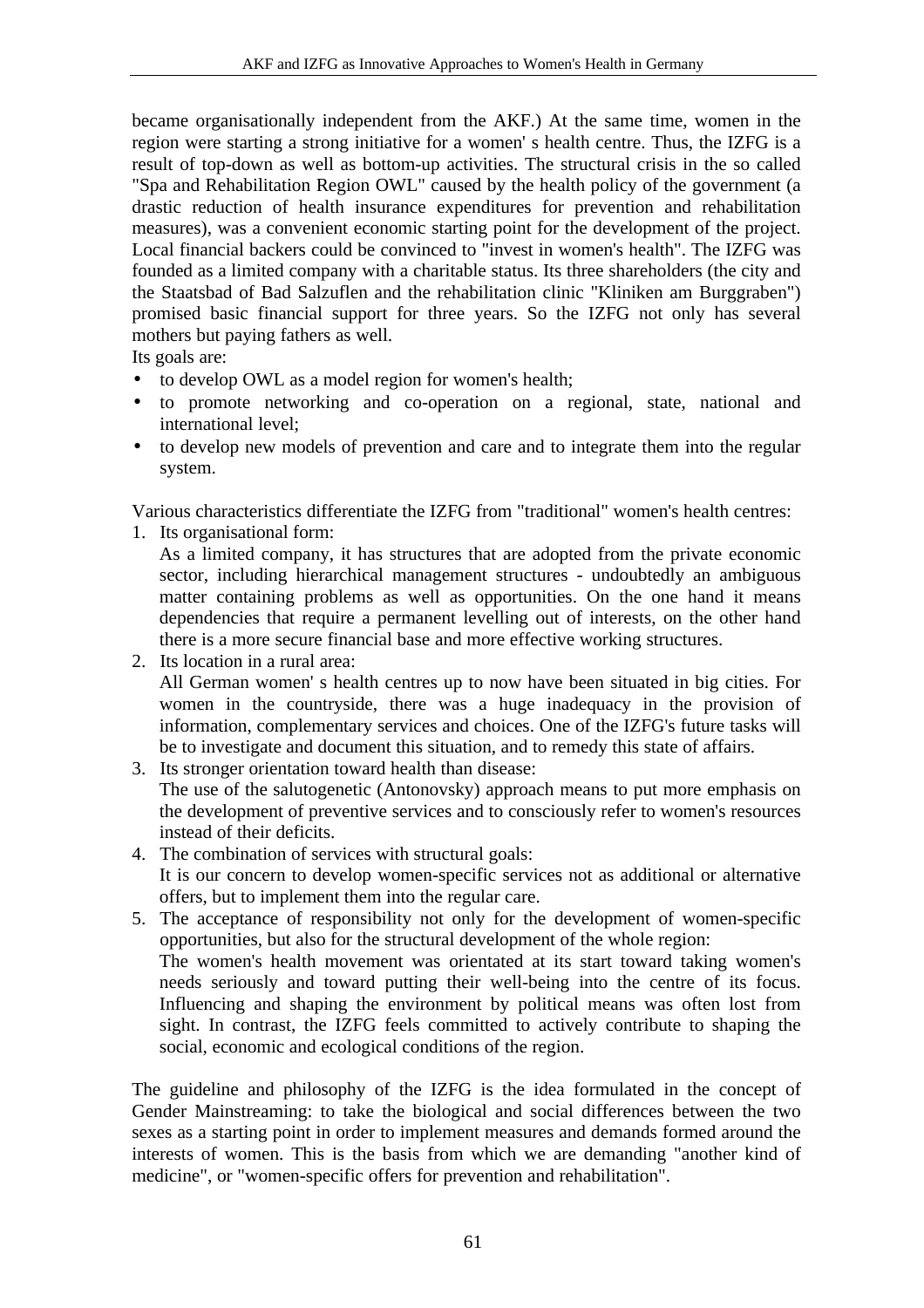Beside the organisation of this conference, we have worked on the following projects: Together with the Feminist Women's Health Centre Hagazussa in Köln, the IZFG has become the seat of the " Women and Health Co-ordination Centre for (the State of) North-Rhine-Westfalia (NRW)". The goal of this institution is to bring together the potential of all the organisations already working on a state level on the topic of women and health, as well as those working in health relevant fields like violence. The synergetic impetus and effect coming from this co-operation will benefit its members as much as the general public. Issues relevant to women's health shall be identified and publicised. The Co-ordination Centre will become at the same time a centre of expertise with counselling functions for politicians and professionals. Its task in relation to the health care system is to promote a gender specific approach for all the system's different areas and thus initiate processes of change.

As the first institutionalised service for women in the region, the IZFG opened an "Information and Contact Centre for Women's Health" which offers information workshops and an information hotline twice a week. The broad range of women's requests is being documented in a questionnaire in order to get an overview of women's needs and wishes in the region, and to develop proposals accordingly.

As a further service that has model characteristics, for one year the IZFG has run a "Second Opinion Practice" for women with gynecological problems. Even without advertising, nearly 300 women have already used this service. This demonstrates its great need. The experiences and results of this work will be documented and evaluated in order to prove their necessity to the relevant authorities of the health care system, like those in health insurances and the "Kassenärztliche Vereinigung", in order to transform it into an elemental part of the regular services. (Switzerland already rewards getting a second opinion with a bonus as it apparently helps to save money.)

There is one project that I want to set out in greater detail, as it exemplifies how we are envisioning preventative services: the so-called FrauenBewegungsKur (FBK, Women's Movement/Exercise Cure) that the IZFG is about to develop. The name was consciously chosen. In times when the traditional German "Kur", or "Spa cure" is becoming limited as a medical treatment, the FBK is aimed to filling the term with a new meaning. The FBK is a preventative offer based on the knowledge that 1) the greatest part of contemporary disease is caused partly or totally by a lack of exercise, and 2) therapeutic exercises as well as sports do not differentiate for gender.

Women's abstinence from sports, especially among older women, is larger than that of men. During the time of early socialisation there are already significant differences between girls and boys regarding the kind and extent of bodily exercise. In many regards, sports still are a men's domain. Women, and especially elderly women, only have restricted athletic opportunities. Often they only feel attracted to those kinds of exercises that emphasise traditional female behaviour patterns. A relatively new trend is for women to engage in a fitness culture that is only aimed toward body shaping and functioning. Thus, tendencies of alienation from their own bodies, mechanisation of the body, and self-hatred can be enforced.

The principle of the FBK is to approach women from where they are in order to provide them with access to new potentials. It combines bodily self-awareness with athletic exercises and offers possibilities for exchange and talk. Thus, psycho-social conditions will be integrated in order to construct a basis for a transformation of its ideas and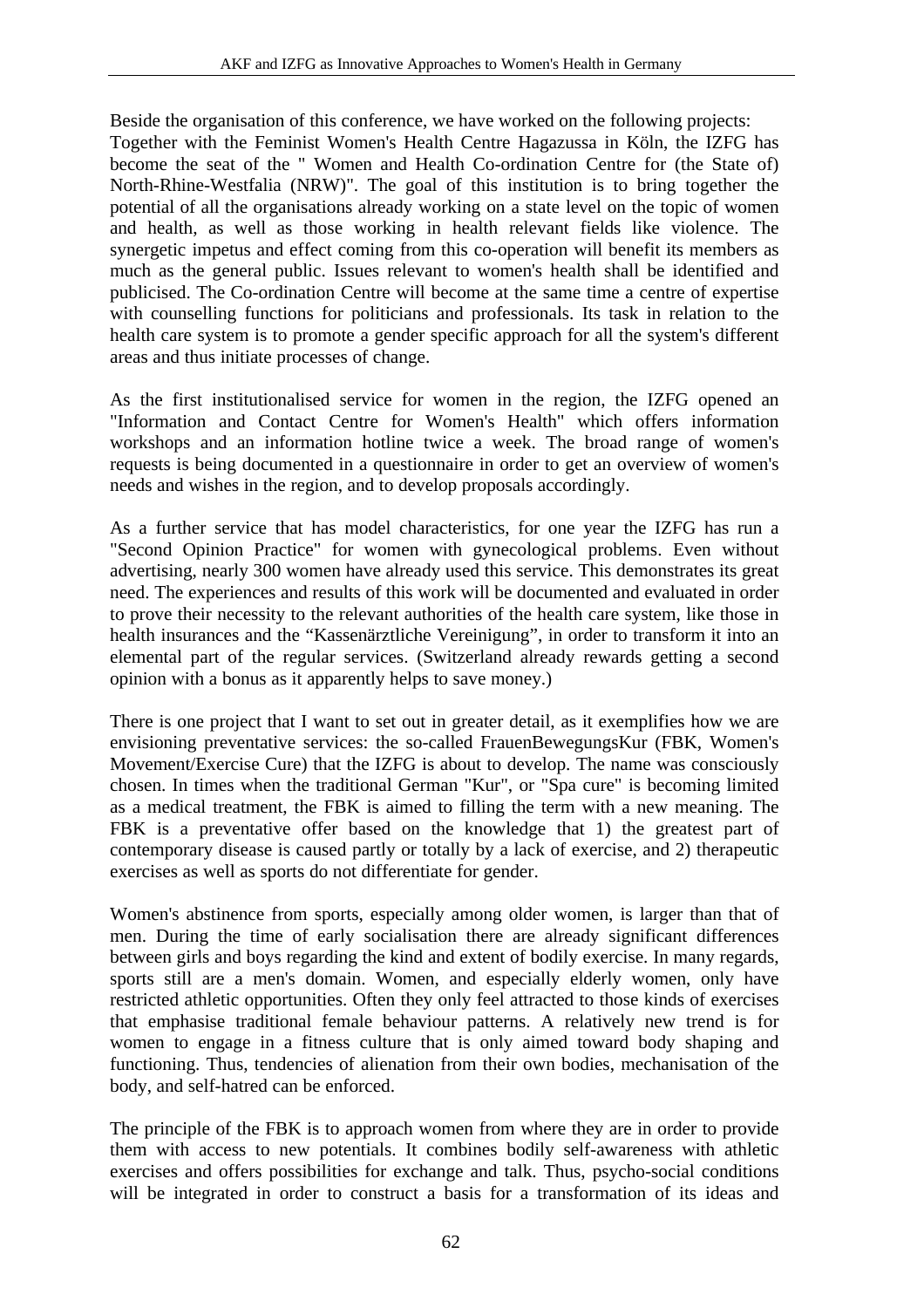experiences into everyday life. Trial offers will be an invitation for self-daring. The concept is based on the approach that "body and movement play a central role for the building of active competence as well as for the identity development" (Pfister, 1999, 57). It should have a compensatory function in many ways: It is meant to have an effect on the empowerment of women, to allow them to gain more self-esteem, self-confidence and control over their lives. Research results from the USA prove such a connection. In addition, it also aims to strengthen self-awareness in the sense of women's boundaries and needs, and thus to oppose the purely functional fitness ideal. Besides, we assume that sports have a trigger function that influences other risk factors like nutrition, smoking, alcohol and drug consumption.

These are the working hypotheses for our pilot project next year whose results will be documented and evaluated. We aim to create a service that will be funded by health insurance as "ambulante Badekur" (outpatient preventive measures), and thus is open for broader circles of women. With this standard, we will also look to reach women for whom this "Kur" model is not accessible, for example with health promotion at the work place.

But the name FrauenBewegungsKur stands for a further goal that we want to reach, which is to create a movement that inspires women to start moving (on). Perhaps this will lead to a women's movement of a different kind. Although I have to admit that this goal will only be a small step in view of the numerous problems world-wide, I think it is a good possibility to make women more expansive, in their private as well as in the public space.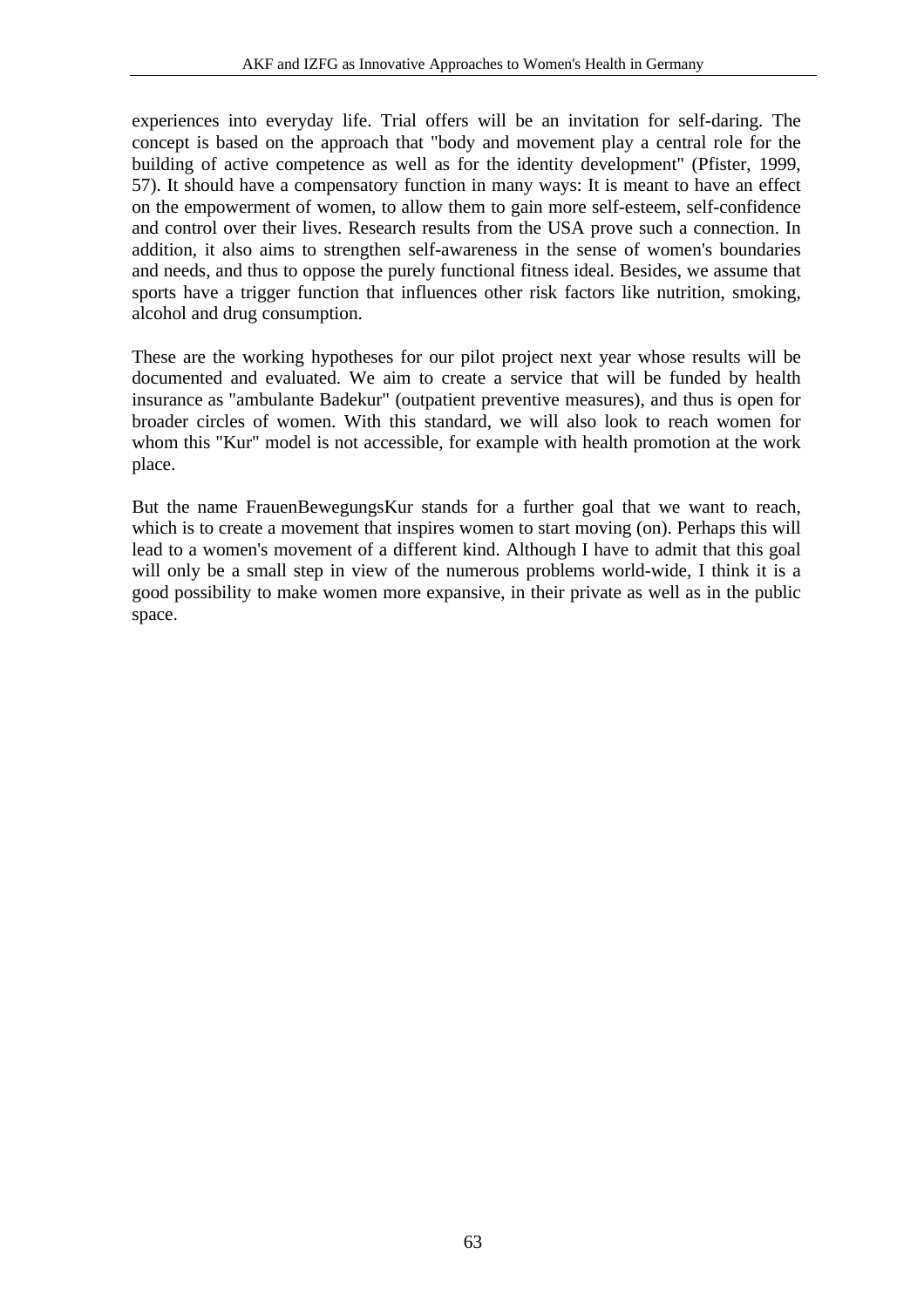# **Women's Health Politics in Europe - On the Fringes or Jumping into the Mainstream?**

#### Panel discussion

The participants in the podium were: Lea den Broeder (Netherlands), Audrey Deane (Ireland), Sue Laughlin, Alison Miller (Scotland), Dr. med. Gisela Gästrin (Finland), Dr. med. Marina Chaborowa, Dr. hist. Tatjana Schipulo (Russia), Susanne Schmölzer (Austria), Regina Stolzenberg (Germany). Moderation: Hanneke van Maanen

The first question asked of the international forum was:

• Which strategies have been helpful in the development of women's health in your countries?

The reactions of the forum representatives:

Chaborowa:

The creation of a network of women's health centres which are independent of the state system, is necessary. Considering the paternalistic nature of the state, the first aim should be to strengthen women in their sense of personal responsibility. The educational work involved should be done by the women themselves as they have nothing to expect from the state system.

Deane:

For me there are three questions to answer organisationally and personally: Where are we at the moment, where do we want to go, how can we get there? Look at your internal resources and capabilities, and use them to move into the political arena. That means, stepping back from the operations, the doings, and the blood, sweat and tears. If you stay on that level, you miss the strategic level where you need to go to push your agenda. Some might have feelings about going into mainstream politics, but I have the firm belief that unless you play inside the box, you will always remain on the outside and will not get the resources that you need. So maybe we don't want to play that game, but I'm sorry, I don't think we have an option. Make sure you are very clear what the policy framework is, be very clear that you tell your local and regional politicians that you know what the commitments are that the government has made, and that they are aware of them and know what they intend to do about it. Look for allies. Often it is good to look for allies in the opposition. You may find that you have to form alliances with people you might not necessary like to do business with. If you want to be pragmatic and get to your goal, maybe it is worth this compromise. I think there are always trade-offs in politics. Take child care as an example. In Ireland we have no statutory childcare; we have the worst statistics in Europe. My organisation finds itself in the strange position of being totally in the same box as the employer association and the trade unions, and that is because we all want proper childcare. So we have joined forces, not because we like each other, but because we want to lobby the government with a lot of force. Look at people in power blocks that you would not necessarily regard as your friends, but try to think: What do they want, what are their needs and is there a possibility for co-operation. Lobbying is strength; don't always be on your own.

Laughlin:

The situations in Ireland and Scotland are similar, although our experience is based on a city and not a national level. I think the analysis of the problem is crucial; we have to be very clear of the type of analysis we make with regard to women's health. We cannot look at health problems per se, but have to look behind those problems, at the determinants of those problems and seek to find ways to change these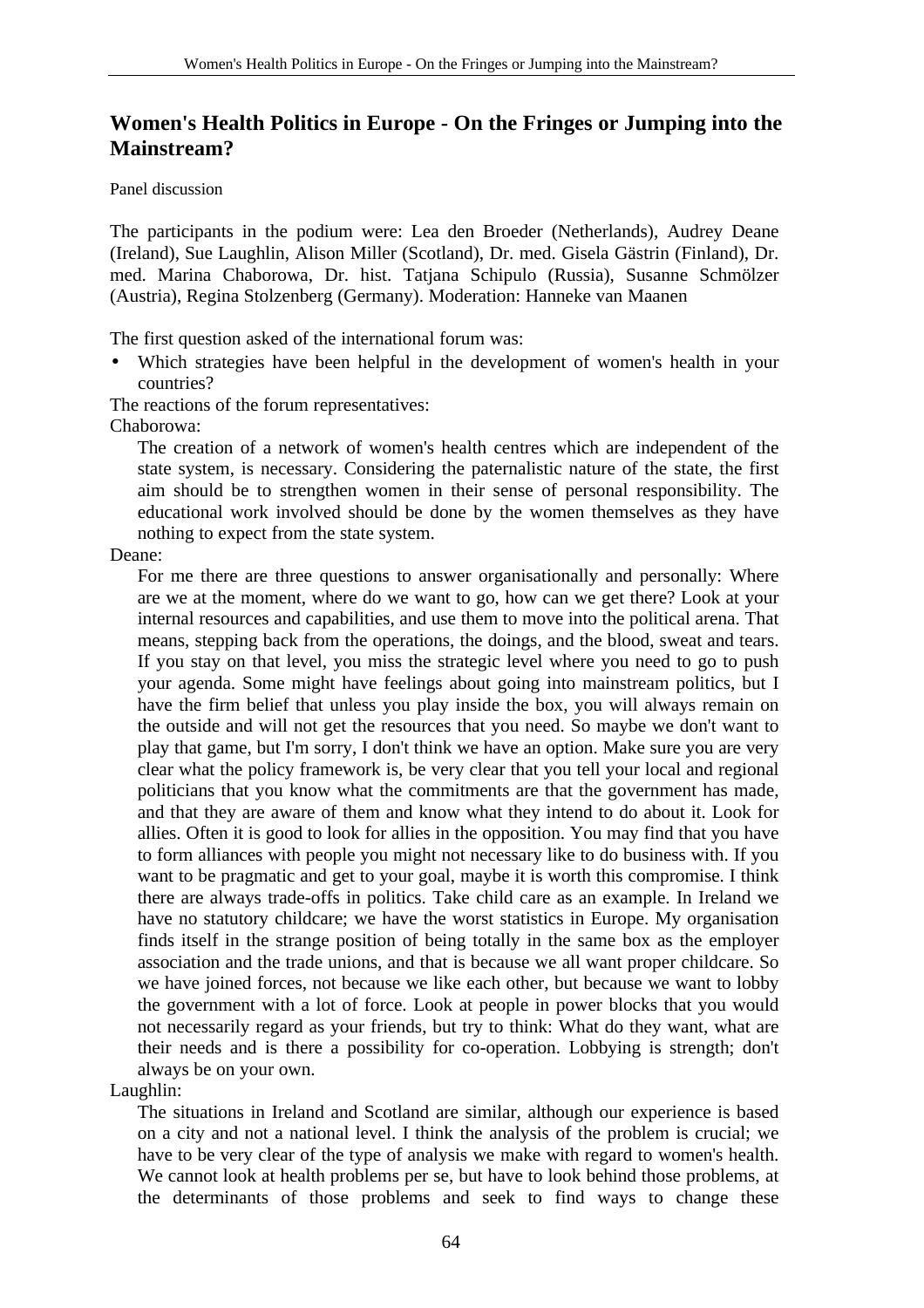determinants as much as finding ways of responding to the problems. We have found that we have to operate in the political sphere, but this is limited, if there is no pressure from women's organisations. You can't just work from inside, you have to work from outside as well. You have the most success when you are working the two sides simultaneously. And it is important not to neglect your roots. You have to remember who your constituency is.

#### Miller:

There has been a lot of discussion about the split between the immediate practical level of work and the political level. Sue and I represent the two ends of the spectrum from Glasgow. Sue works much more on the theoretical and strategic level, and I work much more on the level of provision for women who come into the Centre for Women's Health. It's very important that we have both these ends of the spectrum and everything between. It is very easy if you are involved in the face-to-face, day-to-day work that you lose sight of the bigger picture, and not have enough time to address these issues. So for me, coming out of a situation where I see women every day, and to come to a conference like this, and to have space to think about things, is very important. For Sue and me, it is a very good way to catch up with each other. It might sound silly, as we work in the same city, but we don't often have time to talk to one another.

### den Broeder:

The most important development came from working with women directly at a local level on typical medical issues to a more public health-oriented way of looking at women's health. When you look at the last two centuries, you see that people's health has been improved and the life expectancy has increased not because of medical development, but because of better nutrition, housing, higher income etc. Also today - A. Brandrup-Lukanow said it yesterday - there are very important determinants of health such as housing, social and economic status, education, social legislation and other determinants that should be addressed. I think the future of the women's health movement is an intersectoral approach towards women's health, and this means a public health and preventive approach. In this aspect, I fully agree with S. Laughlin, that this is what we have to address in the coming years.

### Schmölzer:

We all know how difficult it is to make an analysis, to collect all the data. We should not forget that it is important to ask the right sensitive questions, if you want to obtain a good analysis of the situation. To refer to Alison: It is important to work on all levels, each on the level which she feels most comfortable. We should ask ourselves: What happens when a woman shows up who does not agree with our ambitious constructs, who says: " I don't want empowerment, I want to surrender a bit of my health", as U. Hauffe addressed it. There may be a discrepancy between what we want and what women want. We should have an open ear for the woman to know what she wants.

### Gästrin:

In Finland, at the beginning of the seventies, we got an Act for public health, and we also had very active women in the Finnish Parliament. We have strong national basic programmes for women and men. Since 1964, gynaecological screening, and since 1987 mammography screening and programmes for the support of mother and child care have been established. That is what the national budget is paying for, and the counties decide about the use of this budget. Communities can work very differently with primary and secondary prevention and treatment. Health promotion programmes are voluntary programmes run by voluntary organisations or private persons like myself. Most of the organisations get their money from the gambling machine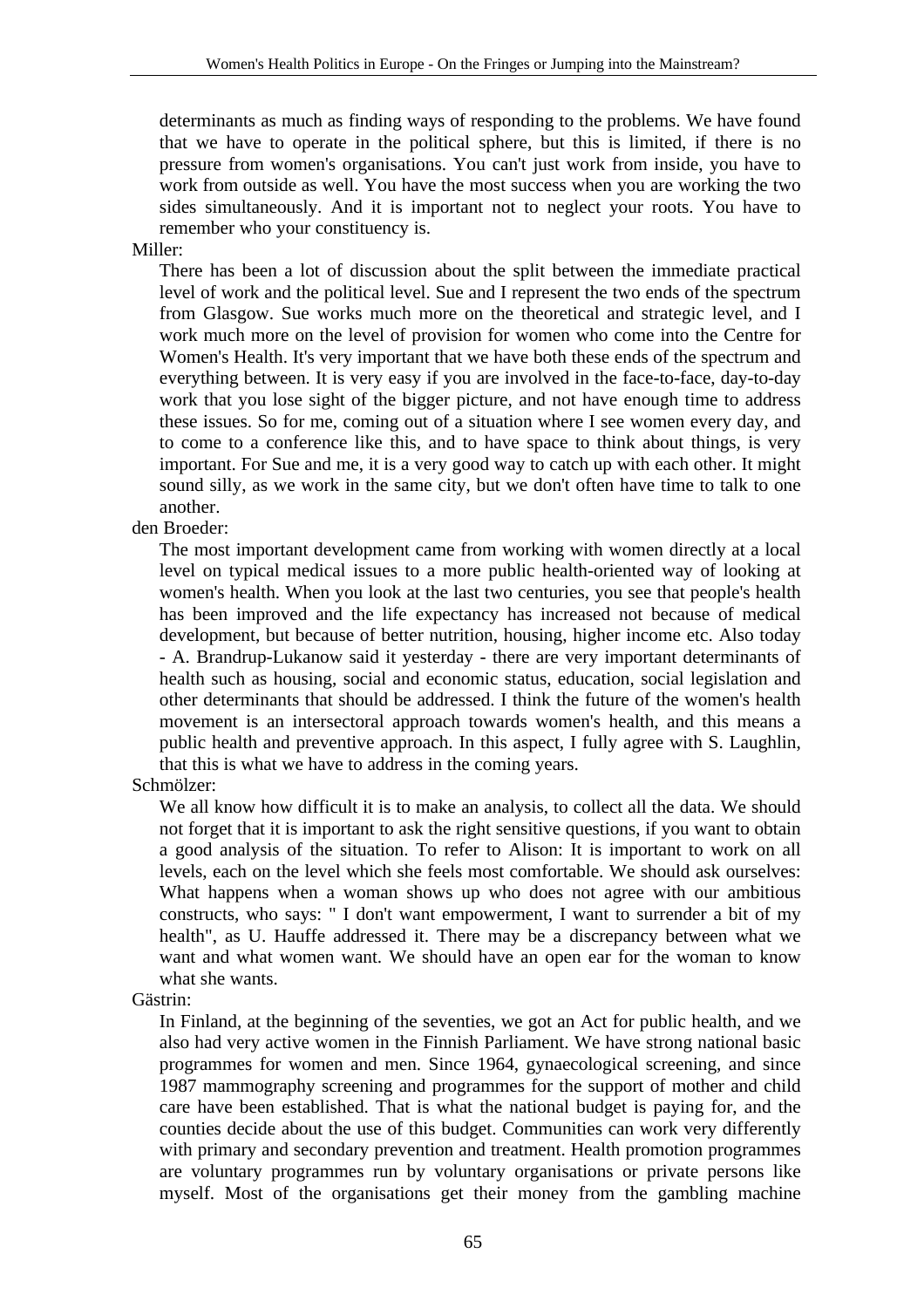organisations in Finland that have big amounts of money. We have no women's health movement because women think they are served well by national and community programmes. They are voluntarily accepting and carrying on such programmes in different large women's organisations like the Marthas. The interest in health politics especially for women is not there in Finland.

van Maanen:

Finland has a unique health care system. It is very people oriented, has a low threshold and people don't hesitate to go to the community clinic in search for services. So it is easier in your system to access community care. Finland is in WHO terms exemplary for a people-oriented health care system. I think we have to judge your experiences in the light of a democratic society that is very well organised with fewer people than in many other European countries, and that functions well. You belong to the privileged nations when it comes to health care distribution.

Stolzenberg:

In Germany, we are still miles away from a democratic health care system. We should separate from the clinch with medical science, our "favourite opponent", as Sylvia Groth put it, and concentrate more on structures. It was very helpful what you all said about how to systematically create a women's health policy. Here, we are still influenced by the women's health movement of the seventies: "My belly belongs to me", and there is a lot that still seems to turn around this issue. I think we have to watch what is moving around us, and what we ourselves can move. We know so little about how the health care system functions. Where are the decisions made that have an impact on all of us as patients or professionals, and how can we influence these decisions in a systematic way? How did you in Glasgow, for instance, develop your strategies, top-down or bottom-up? I see it as rather complicated and wonder how you handle it with all these different committees and grass-root activities involved. I would like to hear and learn more about your strategies.

van Maanen:

Scotland and Finland are countries with socialized health care systems, in contrast to other countries where free enterprise plays a much more prominent role. There is a difference in structural conditions under which programmes are developed. This is just one factor. The other factor is the influence of the medical profession which is strong and dominant in Germany.

At this point, the audience was invited to express their opinions. Participants from other countries had the chance to express their particular viewpoints:

#### Beck: (Participant from Germany)

I am from the Fachstelle Women and Health in Munich, and have been working with the grassroot movement in women's health for 24 years. I want to talk about how formal and informal networks work together in Munich. We have something similar to the "Round Table Women's Health" in Bremen, called "Expert Committee Women and Health". We saw that there are various models to combine the different levels. We rather have a bottom-up model. What seems important to me - as C. Hagemann-White already mentioned -is to constantly take care of the quality of communication between activists of local women's health initiatives and politicians, so that a communal health movement can be successful over a long time, and to prevent that frustration develops in the committees and networks and eclipses the themes. We used models from the Netherlands in our first foundation of a "Round Table" which was situated at a doctor's office. We were careful to have the same speaking time allocated to politicians as to grass-root women, and to provide the politicians with the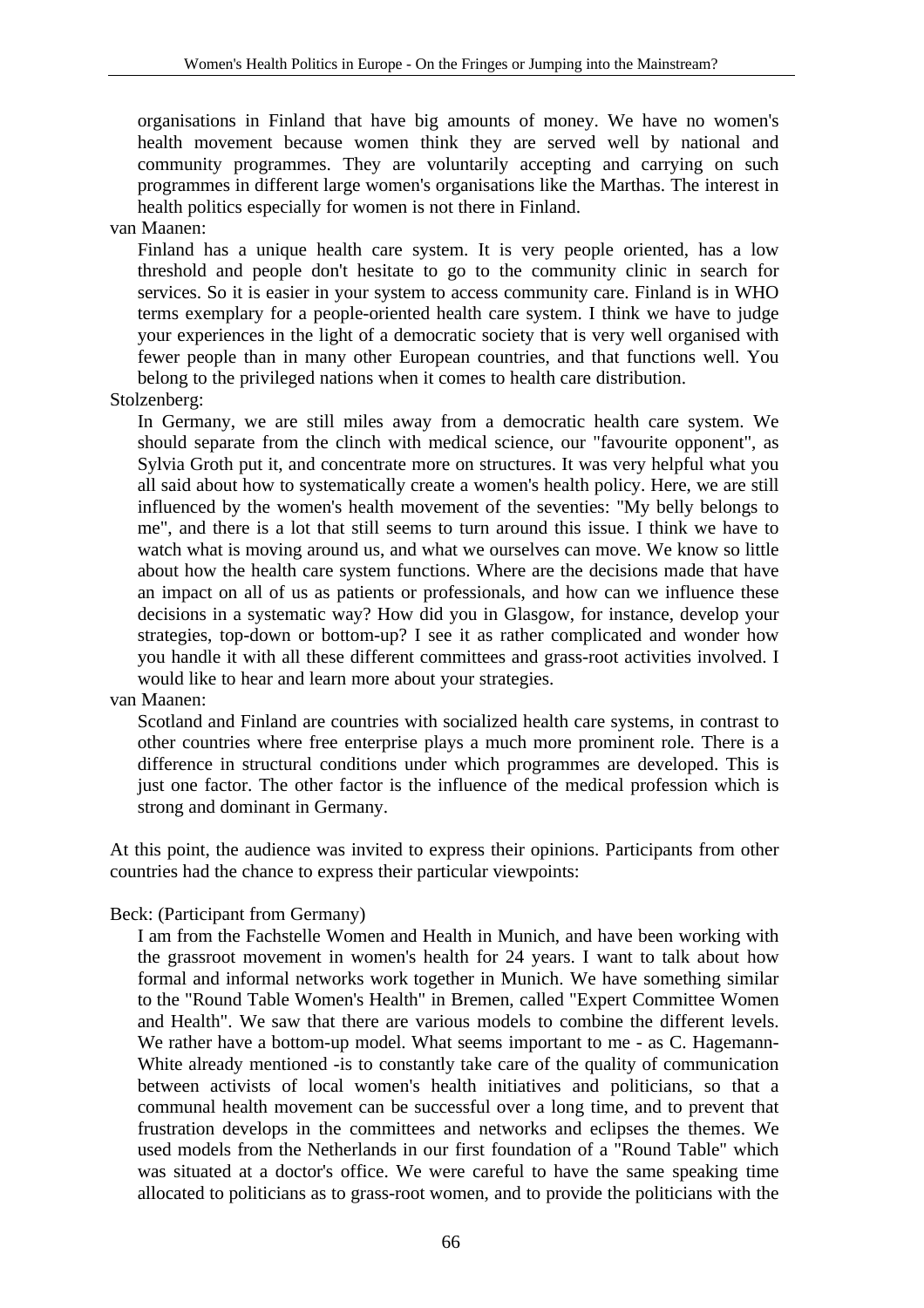feeling of not only giving something to the base but also receiving something. They can relieve themselves, talk about their problems in the implementation of women's interests into daily politics. This encouraged them to hold on to the project, and to push things through for us which they probably would have had more difficulties to do without this support. This is what I perceived from Glasgow as well. Longtime personal relationships, longtime support for each other are relevant for a sustainable perspective.

Participant from Germany:

I am from the "Network Women and Health" in Halle. The woman from Russia spoke about the necessity of the political independence of their work. From other countries we heard that political interference and support are necessary. Are there politicians and institutions that support your work in Russia?

# Chabarova:

We are not totally independent. Our centre in Tambov was founded in connection with the "Movement Women of Russia". This organisation is represented in the Parliament by a deputy. This is the woman who has contributed the most to the development of the centres for family planning. For two years, she was chair of the committee Women and Family. She has done a lot at this time for women also on a judicial level. But now the communists, who are as nationalistic as the church, are dominant in the Duma. They strongly attack her because they don't want her to fight for contraceptives for women. She is called a "criminal of the nation". There are also political relations at the local level. We have a Parliament where we work in a team. I am Chair of the Health Committee and thus have the possibility to exert influence. But it is my opinion that the newly existing initiatives and centres will not develop in a positive way if we integrate them into the health care system.

Participant from Turkey:

While I was listening to all these projects, I was thinking you only deal with people who have the habit of seeking medical help. This is a big advantage. Depending on the causal attributions, seeking medical help could only be one of the solutions people would go for. They could go for religious solutions, for herbal or local medicine, for social solutions. I think this is very much the case in my culture, especially in the countryside. You have to start from the very beginning in order to be able to get people to seek medical help, to make them aware that seeking medical help is an important thing. It may bring, in some cases - not in all cases - a better solution for what they have. Even realising that they have a disease, getting them to that point, will need a lot of effort. In the mentioned projects I miss that point; fortunately you don't have to deal with that issue very much as we have to in my country.

van Maanen:

Turkey has a rich tradition also in non-western medicine, in dealing with local communities. The basic needs in women's health care might be at another level of development. How do we take into account the values and traditions of local communities, how do we mobilise women to focus in on their rights and their needs in an appropriate manner?

Deane:

Sensitivity training for the professionals who deliver services to groups like that is very important. In Ireland, we have a high number of travellers (Zigan, Roma). They have very specific needs -the women, of course - and these are very appropriate to their own culture. So we would put a lot of reason and energy in ensuring that people who come in contact with them are trained in a sensitive and appropriate manner. But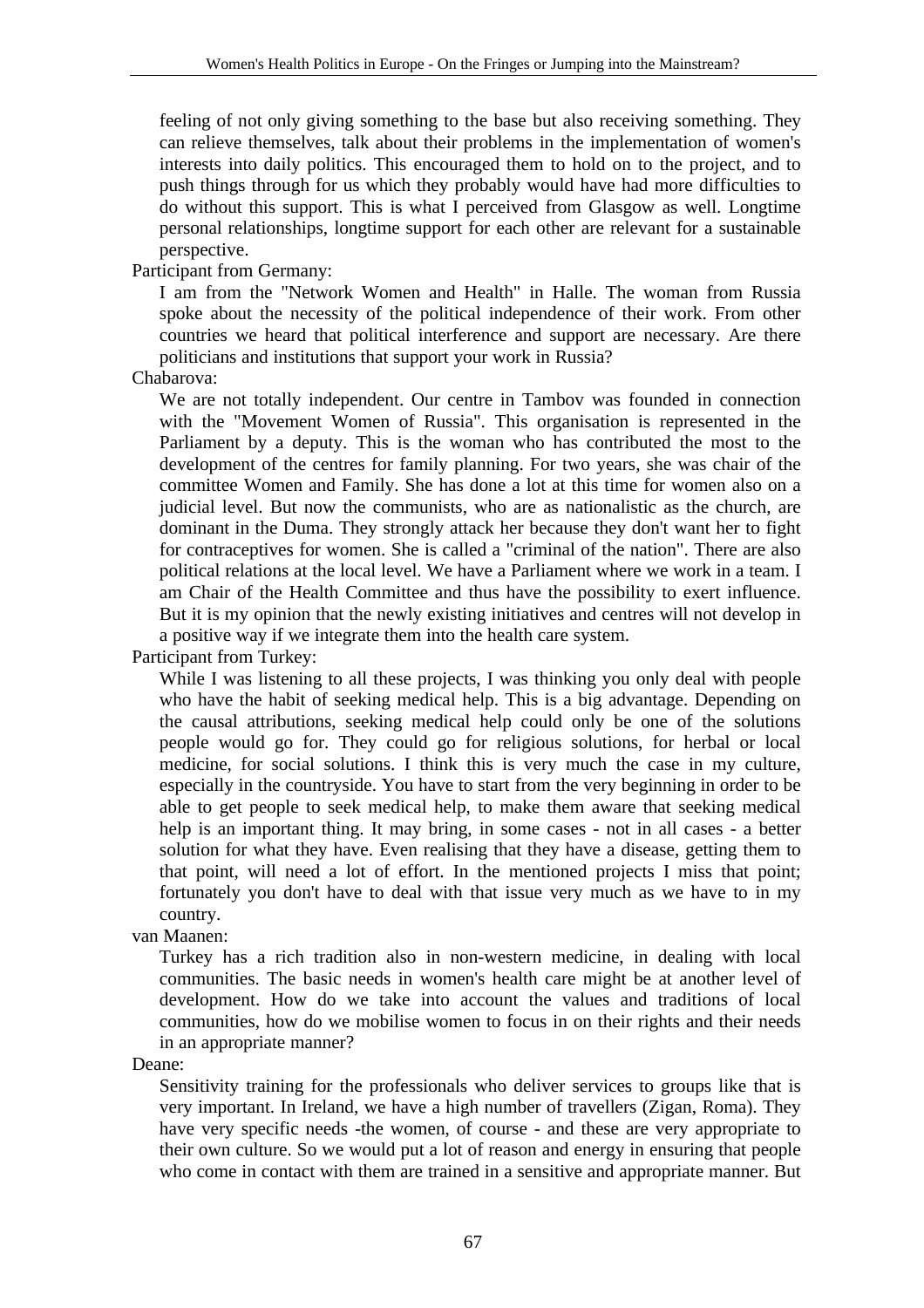it is an uphill struggle, because getting resources from the government to stream down into very specific minority areas is always an uphill battle. But it must happen. Participant from Australia:

In Australia, there is an overall national health strategy and agenda. Funding was provided about four years ago for a national women's health project to identify the health needs of Australian women. There was a study conducted, divided into smaller projects to look at various aspects of women's health. In 1986, a national women's health agenda was drawn up and this was based on a social model of health. We were looking at health needs in terms of women's employment. We have many women in Australia who are working in so called "piece work"; these women are working in the garment industry, working at home under very difficult conditions. They are mostly migrant workers. Frequently, they are engaging the children as well in the home factories which is really a tragedy. Also domestic violence has received considerable funding for research. One strategy is to train case officers who are able to negotiate on behalf of the women. They have been very effective.

#### Elliot:

I want to make two remarks, one referring to what Audrey Deane said before. It is money that we are entitled to. And I want to tell you about a wonderful trend from California: Many people are turning to more traditional ways of healing and curing so that the health maintenance organizations are beginning to incorporate offers of traditional and Chinese medicine into their programmes. This is a very hopeful trend.

## van Maanen:

There is also a tendency in Western Europe to return to more traditional forms of health care. It is a signal to the professionals that something in our Western system does not function.

Participant from Turkey:

I was expecting you to react to my comment, especially the people coming from Germany and the Netherlands with such a high migrant Turkish population. Actually, I implied that Turkey is not very far away from you. The health models you are using would not be so successful with the migrant women in your country because they need some other approaches. I would like you to comment on it.

#### Stolzenberg:

We are very much aware that this is a problem. Within the Turkish population, these are especially the women who don't speak German well and they are not treated well by the German health system. There are some but not many projects which address this. It's of course also a problem when we say as Germans: "We want to offer something for Turkish women." I agree with you that there have to be new approaches but I think these mainly have to come from Turkish women themselves in coalition with German healthworkers in the women's health movement.

#### Schmölzer:

It is clearly demonstrated by our studies that migrants have a lower life expectancy than the average Austrian women. Our approach of locating ourselves in a clinic was very important because otherwise we wouldn't have reached those women. There are actually women who come with diabetes or are HIV positive and have no idea if and how they have to take medication or who realise that they have to take care not to infect the rest of their families. One way that was successful in Vienna was that we sent our German-speaking Turkish colleagues into the parks with informative material, which means going to the women no matter where they were. We also try to encourage Turkish women of the second and third generations to go into medical professions and to network with each other concerning language and the medical sector in order to do something helpful for their female Turkish compatriots.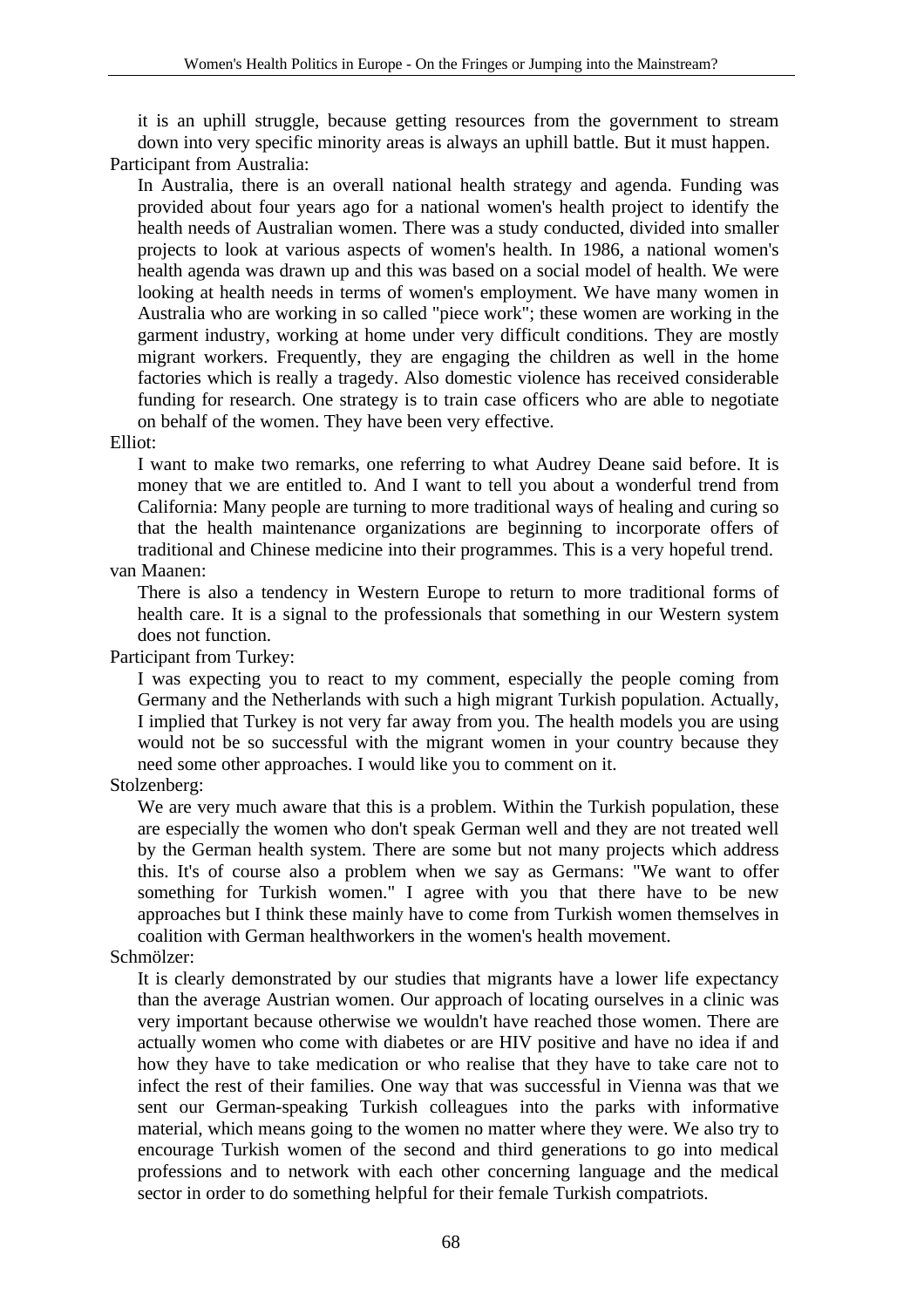den Broeder:

It's true that also in the Netherlands we have a large population of migrants, especially Turkish or Moroccan people, but also from other countries. I also see that the Dutch health care system does not address the health needs of this population, women and men alike, in a proper way. In the women's health movement there is a shift from gender and health towards diversity and health which includes gender as well as ethnic and cultural differences. There are some groups that try very hard to work on some programmes aiming specifically at Turkish and Moroccan women. What I feel is very much needed at this moment is the participation of migrant women themselves in these groups. In my opinion this does not happen often enough. Then there is a second comment I would like to make, and this is a strategic matter. It has been said many times in the Netherlands that the health of migrants should be looked at in a better way. But it does not happen as much as it should. Some time ago there was a big scandal in Amsterdam because it was discovered that the infant mortality was very high, whereas we do have a very good health care system for mother and child health as well. And then it was found that the infant mortality was not high amongst the entire Amsterdam population, but was prevalent amongst migrant groups. This is something to be picked up by the women's health movement, by saying: Okay, if you don't improve health care for these groups and answer to their needs, this is what is going to happen: high infant mortality. This is a very important strategic point. You have to find out something that people respond to within the health system and which they are sensitive to. And these are numbers, mortality rates, and so on.

Participant from Brazil:

As a Brazilian, the most important thing during my time at IFU was to note that here in Europe women's empowerment is associated with de-medicalisation. It is very new to me and very important to bring back home, because coming from a developing country, we know that health is not an individual issue but depends on a large set of factors. But when solutions are thought of, they are seen as medical solutions. I heard a few weeks ago something about "safe motherhood". We know that social status is very important, but to face maternal mortality, we do need medical assistance. It was very hard for me to hear, because in Brazil nearly 100% of deliveries take place in hospitals and are assisted by medical doctors. Nevertheless, we have a maternal mortality rate of 150/ 100,000. So to hear that women's empowerment is associated with de-medicalisation for me is very important to bring home.

Jöllenbeck: (Participant from Germany)

Coming from the experience of working in a very stressful area in the San Francisco airport for three years - and it is one of the most stressful surroundings you can ever think of - one of my colleagues said one day, "I think my hormones are going crazy," and then we started to look at the work environment. The whole room where we had to work was filled with garbage cans. These were very unhealthy conditions. We started to work at this project for two years to better the conditions of women in terms of: How does the room look, how noisy is it, and all this. My question is: How deep can you get into work areas, work places where women work? I'm very interested as a movement teacher to look at that which makes us sick

van Maanen:

What should be the conditions of work at a micro- and a macro- level, the conditions under which we develop women's health care? The working climate could be one factor. What would be your criteria for the development of a women's health care system?

den Broeder: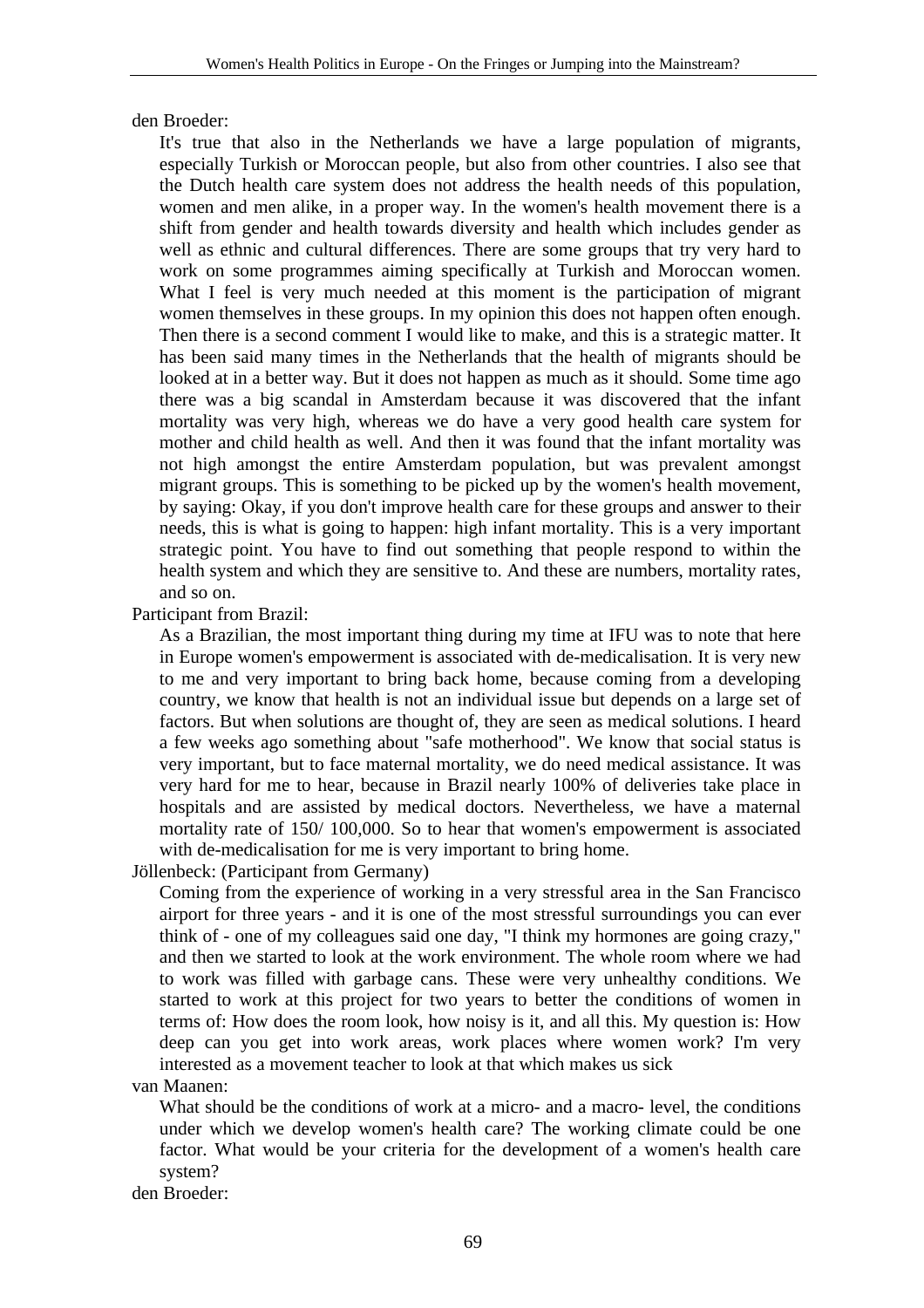I think a very important condition to develop good practices in women's health is that you have the support of women themselves, grassroot support; and you should remain in contact with the basis. That is one important point. The second point is you need a beneficial policy. You need to influence policy makers so that they support a gender approach to health. But what I think is also needed is a lot of power, that means you have to find people in powerful positions and make them into allies for your own sake. You can look for these people and address them but you can also think of becoming a powerful person yourself. This does not happen enough. We stay within our movement but we should proceed. Maybe step out of the movement and become one of these powerful persons. And from this position of power, you can do a lot from the top-down approach.

#### Chabarova:

It depends on where I work. For example in state hospitals where I work as a specialist I only have fifteen minutes for each patient. And I have thirty or more patients a day. This is very stressful. This bureaucratic machine has an influence on me which is incredibly strong in our state sector. The material motivation, though, is incredibly low. In my private practice I have organized everything and I can work the way I want. I get support from those who think the same way I do and with whom I work, and support from my patients, the women who come to me. And I'm very grateful to these women; they are the source of my good mood.

#### Cipulo:

For women, the climate at the workplace is extremely important. But for me, personally, and I also tell this to my students, it means that the woman has to find a point where she has to say, "NO." This is what we all have to learn. I see a huge difference between men and women at work. How men take it all easy and how scrupulously women fulfil their tasks until late in the night and on weekends, with children and all. It seems to me that we never speak out on this!

#### Deane:

You have to agree if you want to engage on the political level. If you don't agree, forget it. Find the politicians who are accountable, find the policies that they are accountable for, find the money that they have at their disposal and then put pressure on them.

#### van Maanen:

I think it is important never to go into a strategic meeting without being excellently prepared. You never take the chance; you prepare eventually in a role-play for the events that can occur. You never take a chance when you play high politics.

#### Deane:

One more thing: B A T N A: Best Alternative To The Negotiated Agreement. So always have a number two available in case your planned strategy does not work.

# Laughlin:

Something that has to be reiterated, something that we heard from all the representatives in one form or the other, from every country here: We still have the problem of women's inequality and we cannot divorce the fight for women's equality from the fight for women's health. We cannot take it out of the context of women's inequality. Whilst women are still the "other" in society, even in Scandinavia where it appears that women have some more equality, they are still the "other" in society. That is the crucial issue in terms of our health. When we are devising our strategies and tactics for health, we have to operate in the context of the struggle for equality.

#### Miller:

I want to say something about healing the split between the political and the practical aspect of work. Not all of us can work on the strategic level. We do need people who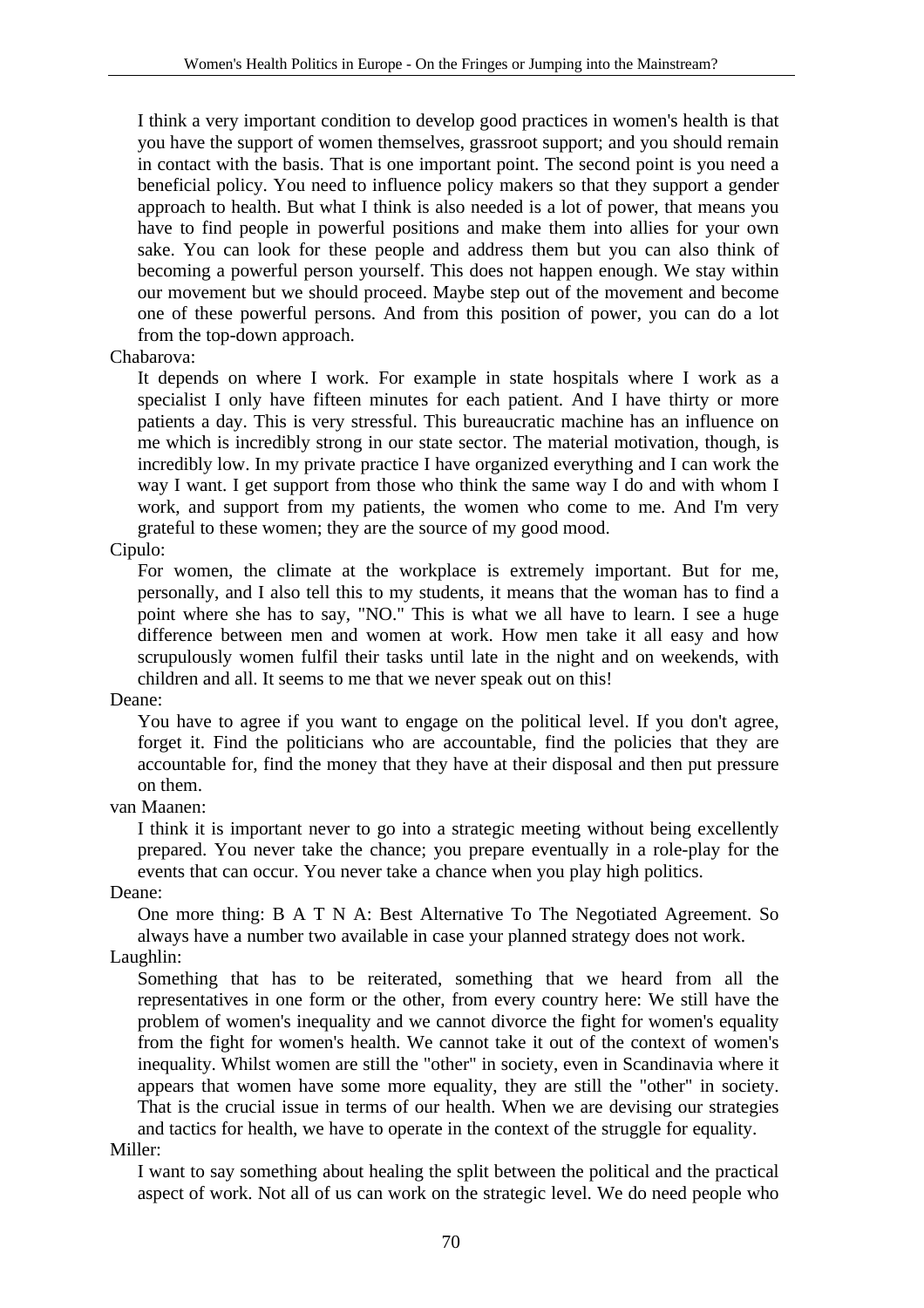can develop good practice and we must have the good practice fed back into the system so that it can be used within the strategic level. They are mutually dependent on each other. They don't have to be in competition.

Schmölzer:

I only can say it on a personal level: I always have to check where I'm standing and pick up the women from where they are standing.

Gästrin:

To provide practical health care in primary and secondary prevention of diseases is important. I would stress that equality has been reached between men and women when it comes to smoke-free environments. That is a very important thing for workplaces and also for the health of workers. Inequality is when we decide only to help some age groups of women in the early detection of breast cancer. I would agree to the idea to see larger prospects and more holistic prospects when it comes to secondary prevention as well.

## Stolzenberg:

I would like to emphasise two points: I thought it was very important what Sue and Alison addressed in their speech yesterday. We should not only demand change in women, but also in structures and organisations. I see it as crucial for the German health care system. What we are lacking is a culture of partnership and respect. And this is something we should try to systematically develop. Perhaps we won't reach it, but could at least have some improvements. Referring to what Dorothea said: We should look for new subjects to address, and women and occupational health is a very important subject. While we were circling around the subject of body and soul, we should realise that the situation of women in western societies has changed dramatically. We are a completely different generation now than our mothers were. There's a lack of research about the impact of this development. I'm sure that out of such research, innovative and new approaches to women's health will evolve.

In conclusion, the presenter thanked the forum and the participants in the audience for their enthusiastic participation in the discussion and for the many suggestions made regarding the implementation of women's health in the future with female elan and political strategy.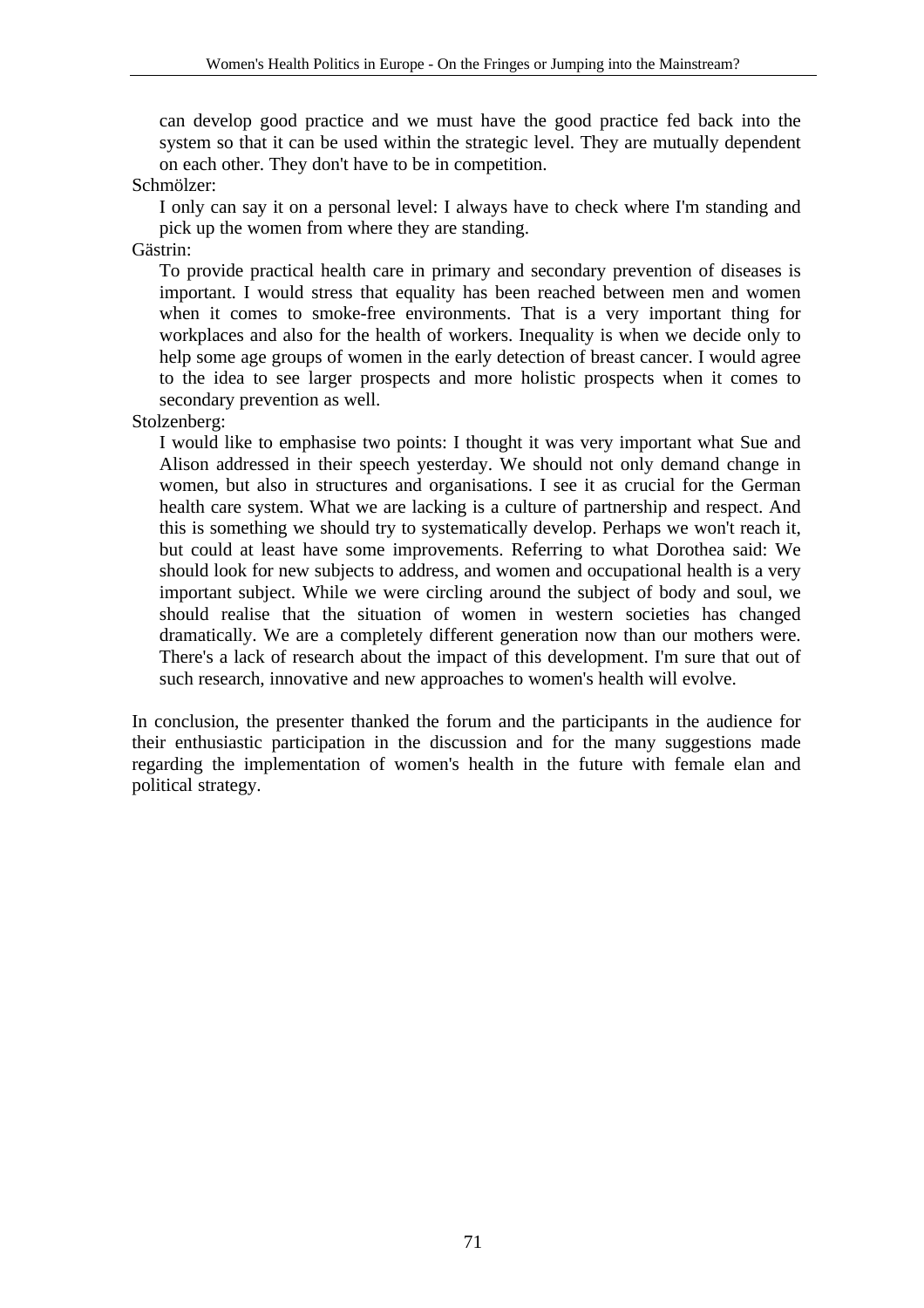# **There is no Progress in Women's Health Policy Without a Strategic and Systematic Approach**

Summary of the conference results

Regina Stolzenberg, Christiane Niehues

"We cannot divorce the fight for women's equality from the fight for women's health." (Sue Laughlin) This was one of the main insights of the conference, formulated in many speeches and contributions. Inequity as a constituting element in the impairment of women's health was not only detected in gender relationships but also in other structural conditions of health care systems and societies: in disparities between patients and care providers, between the members of different health professions, between different social classes and ethnicities and between European countries with their different health systems. Thus the issue is not only gender but diversity.

The second fundamental insight was that we need a systematic and strategic approach to achieve and strengthen success in women's health. Assia Brandrup-Lukanow, with her presentation of the draft of the "Strategic Action Plan for Women's Health in Europe", offered a political framework for this approach. The speakers from the different European countries with their "models of good practice" presented excellent examples of how respective strategies can be developed on national or regional levels and successfully implemented into practice. In workshops and discussions, the participants of the panels as well as the other participants of the conference contributed a whole host of ideas and experiences.

Crucial elements and prerequisites of a successful women's health policy due to the participants are as follows:

# **Theoretical and Political Concepts**

A successful strategy needs political clarity and the agreement of all partners about principal goals and concepts. The "social model of health" could be such a theoretical approach. The multitude political decisions, declarations and programmes launched by different agencies and institutions on world, national or regional level should be taken seriously and be used in the practice of women's health work. They can give our work a political legitimacy, and allow us to take politicians for their word also in the respect of financing of projects. "The money goes where the mouth is." and "We all have a vote as electors."

This work, however, needs some effort in order to reify the general political message for the needs of local work, and it also needs actors with enthusiasm as well as experience in political discussion and committee work.

# **Analysis**

A prerequisite for a successful strategy is a clear scientific and political analysis in order to define the needs, demands and problems, and to formulate adequate questions. The "Women's Health Action Plan" could serve as a guideline for this enterprise. It can be necessary to include the structures of the health care system into this analysis. This is especially true for Germany, where the structures here more than in some other European countries are lacking in transparency and democratic inclination.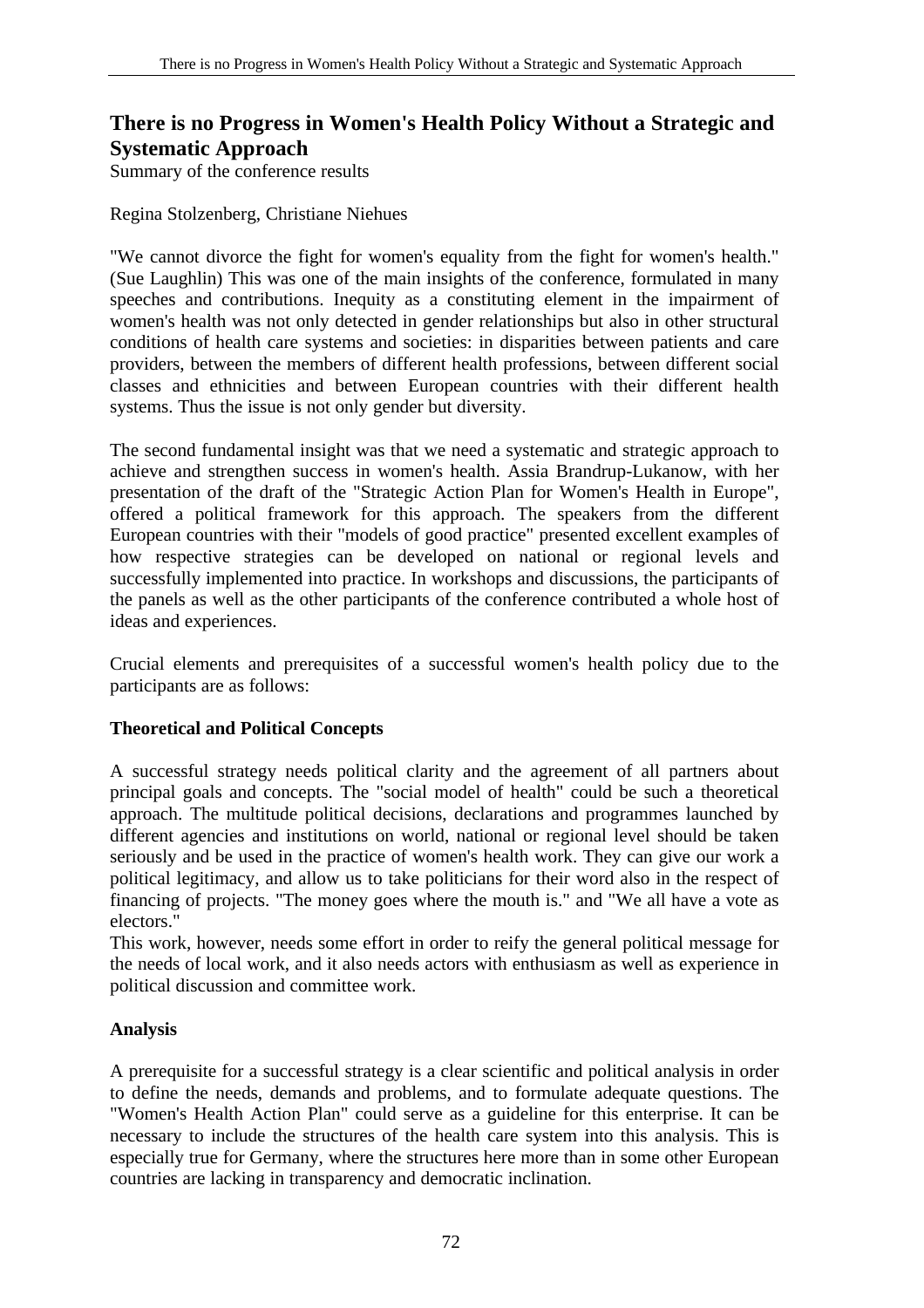### **Objectives**

Objectives should be derived out of the theoretical and analytical work, and can aim for change in the social or economic fields, environmental factors that influence women's lives, or the health care system with its structures and services. They can be set on a national, regional or local level. Successes will be the more sustainable the more the objectives are aimed toward the elimination of causes of women's ill health.

## **Themes and Fields of Action**

In accordance with a social model of health, a successful women's health policy should focus on the social sector in order to change social determinants that affect women's health and cause medicalisation. Medicalisation means, that social problems of women are solved with drugs. Transitions in women's life, e.g. menopause, is treated by medicine and drugs. In order to prevent a situation that causes women to "repair with their bodies a social scandal" (Ulrike Hauffe), social and structural deficits and abuses, like the lack of child care or physical and sexual violence against women, have to be addressed as determinants for women's health and eliminated.

The subject of breast cancer will remain high on a women's health agenda because of its urgency, and because deficits in health care have a particular impact on women with the disease. But it will be necessary, though, not to forget the healthy breast and to consider programmes like the "Mama Programme" from Finland that focuses on communication and women's expertise.

As the health of migrant women has been neglected for a long time, it should become a priority field of action with demands like: provision of basic care for all, including translating facilities, recruitment of experts from the respective ethnic groups, beginning with a culturally sensitive education in kindergarten.

# **Target Groups**

It is important to define target groups towards whom measures are directed. As an example: the health activists in Glasgow adress three different target groups: politicians, professionals and women, and among women they also differentiate between various groups. A women's health policy needs to take special efforts to reach out to disadvantaged and discriminated groups as, for example, migrant women or women from lower classes.

### **Methods**

The policy of gender mainstreaming can be used as a means to get women's health demands accepted. It can be seen as an instrument to bring inequality between the genders into the consciousness of decision makers and the public. It was formulated in a conference discussion: "Each form of treatment, that is not gender specific, is a mistreatment."

A combination of bottom-up and top-down strategies is necessary to create a successful women's policy. This can be seen as a characteristic and specific quality of projects initiated by women. The mobilisation and participation of women as a target group was emphasised by all speakers as an important principle. But while especially the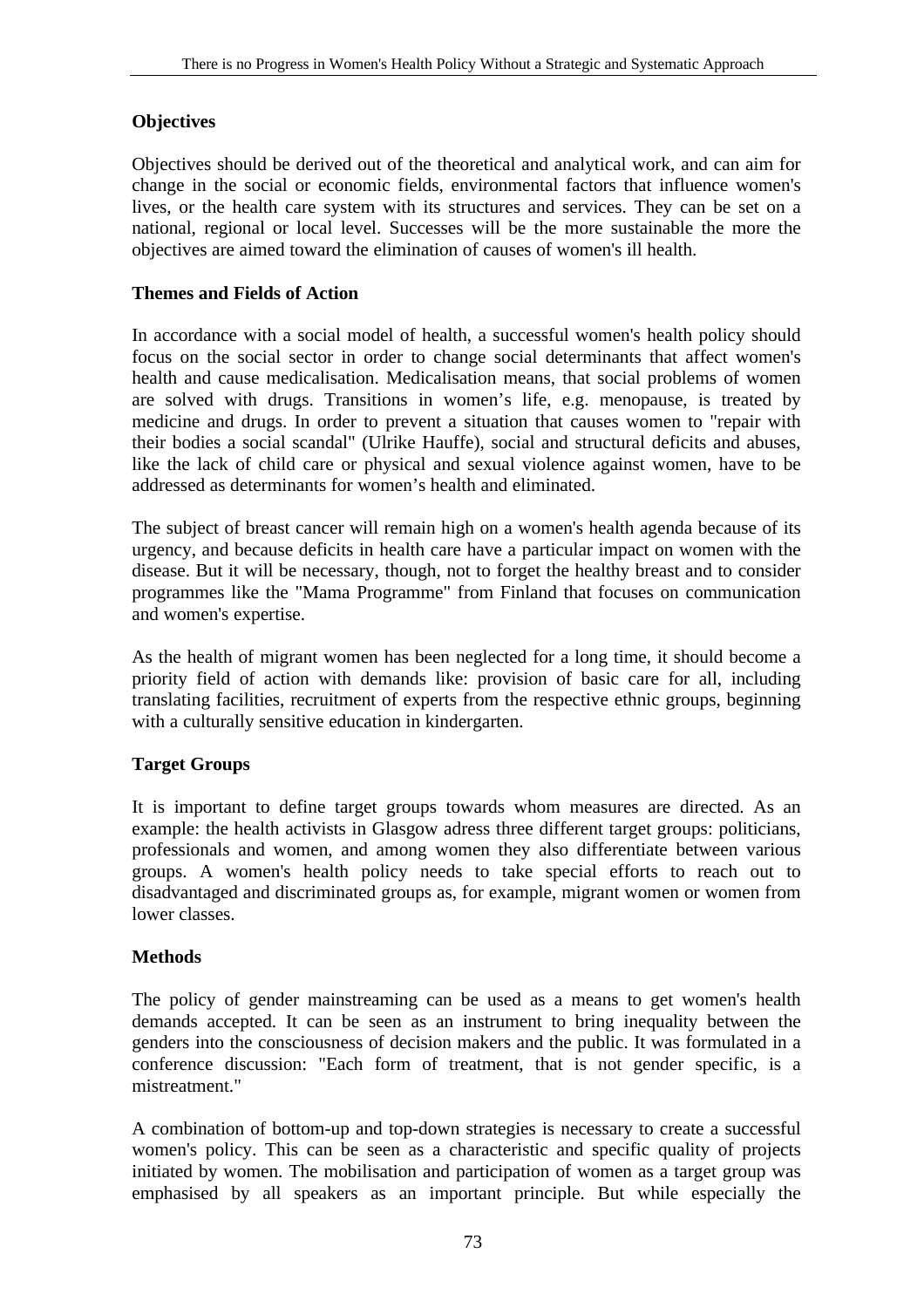representatives from Glasgow and Ireland mentioned the significance of central strategic planning in spite of its risks and dangers (s. Audrey Deane), the situation in Germany is characterised by a lack of central strategies in the field of women's health.

Successful strategies have to be supported from inside and outside of organisations and institutions. Pressure from outside and co-operation from within complement each other. Initiatives from outside of institutions need allies from within. In order to reach them it is necessary to speak their "language", which can mean to argue with health authorities not with needs but with mortality statistics (Lea den Broeder).

There is no way forward without women in leading positions. Women have to aim to get into these positions, to support each other on this way, to learn from each other, and to acknowledge each other's competence.

Interdisciplinary and intersectoral co-operation is indispensible in this process. It does not come easily, but has to be worked at in a permanent process. It needs "bridgebuilders" (Lea den Broeder) as well as the capability to "listen in an intelligent and attentive way" (Carol Hagemann-White). Models and model projects for its implementation could be helpful.

Women's Health Forums or Round Tables can be such models, as they can serve as platforms for co-operation between different actors in the health sector like representatives from politics, health insurances, health professions, the social area as well as women as users and experts.

This form of organisation is in itself an expression of a democratic culture that has to be both developed and cared for at the same time. The participants should feel obliged to the principles of equal rights and dialogue that should apply to co-operation with allies and officials as well, and include the readiness for compromises.

For these forms of political work, instruments of quality- and resource-management are necessary, too. More money should be invested into them, not only from the public but from the private economic sector as well.

Campaigns and lobbying, and the development of guidelines and standards can be further elements of women's policy.

### **Conclusion and Outlook**

An overall outcome of this conference was inspiration on an intellectual as well as on an emotional level which gave impetus for further ideas and actions. An experience shared by many speakers was the fact that the effort of presenting one's perspective to people from other countries was a welcome occasion to analyse and rethink one's own practice, and thus lead to new insights and a new view. A further experience consists of the knowledge that integration into a global picture diminishes many of one's own problems. Another important insight is that we might move towards each other coming from different directions, cultural backgrounds and historic situations. For example: For one participant from Brazil, it was an important new insight to see the fight against medicalisation as a fight for empowerment, while it has been an aim for Brazilian women to get medicine. Others, though, stated this fight against medicalisation as insufficient. A participant from Turkey argued to promote access for Turkish women to the modern